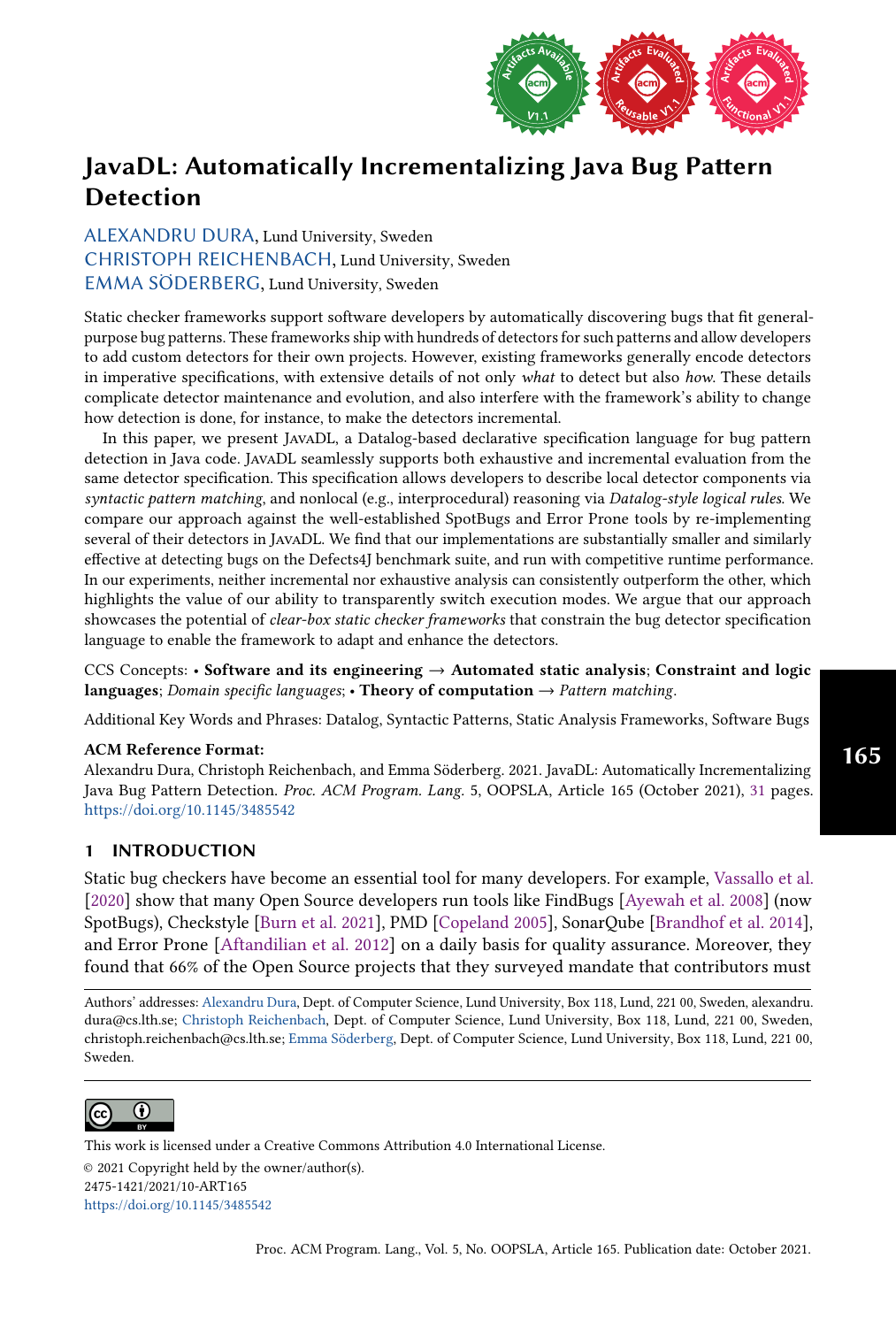use static checkers in some form. Checker frameworks typically offer a selection of bug pattern detectors, and then provide extension mechanisms through which developers can add more checks. Examples of such specialized checks include project-specific language idioms and coding standards as well as bug patterns connected to a specific API. Developers who build custom detectors mostly write plugins in an imperative general-purpose language to examine some program representation that is specific to the checker framework, e.g., an abstract syntax tree or a byte code representation.

However, given the properties of imperative specifications, these checker implementations are black-box detectors in that the checker framework knows little about the internal wiring of these detectors beyond how to run them. Thus, the framework cannot examine the internals of each detector to e.g. analyze the version of the input language that the checker can handle or the types of bugs that might report. It must instead rely on static and manually curated meta-information or on dynamic (and incomplete) sampling. We argue that black-box bug checker architectures limit innovation at the architectural level, and propose clear-box bug checker frameworks as an alternative. Clear-box architectures enable the checker framework to automatically enhance detectors, e.g. by deriving confidence scores [\[Raghothaman et al.](#page-29-0) [2018\]](#page-29-0) to rank bug reports, tracing the detector's chain of reasoning to produce explanations [\[Zhao et al.](#page-30-2) [2020\]](#page-30-2), or incrementalizing computations to speed up execution [\[Szabó et al.](#page-29-1) [2018\]](#page-29-1). By contrast, a black-box checker framework must ask each detector developer to manually integrate such features, requiring  $O(n)$  effort over the number of detectors as opposed to O(1) for clear-box frameworks. Notably, no established black-box checker framework (to the best of our knowledge) supports any combination of the above features.

In this paper, we explore the value of clear-box bug detection in JavaDL, a novel bug checker framework for Java that can process a wide range of user-specified bug detectors and execute them both incrementally and exhaustively. Incremental evaluation can often outperform exhaustive evaluation by re-using intermediate results, but for larger changes, the cost of retaining intermediate results may be greater than the benefits from re-use. JavaDL follows [Raghothaman et al.](#page-29-0) [\[2018\]](#page-29-0) and [Szabó et al.](#page-29-1) [\[2018\]](#page-29-1) in building on Datalog [\[Ceri et al.](#page-27-5) [1989\]](#page-27-5), a declarative logic programming language that has become a popular choice for implementing analyses over powerset lattices, including complex points-to analyses [\[Balatsouras and Smaragdakis 2016\]](#page-27-6). Datalog-based analyses have two parts: (1) fact extraction, which today is generally a black-box analysis that maps the input program to a set of input facts (e.g., Def-Use edges [\[Heo et al.](#page-28-0) [2019\]](#page-28-0)), and (2) fixpoint computation, which runs the actual Datalog program on the input facts. JavaDL minimizes its dependency on black-box fact extractors by providing syntactic pattern matching on the input abstract syntax tree (AST) for the full Java 8 syntax. This pattern matching support eliminates much of the interoperability concern that [Madsen et al.](#page-28-1) [\[2016\]](#page-28-1) observed for Datalog in program analysis, i.e., the need for "tedious mapping" and manual (de)serialization code in fact extraction.

For convenience, JavaDL additionally provides detectors with a small but extensible set of facts (name and type analysis information) from the ExtendJ Java compiler [\[Ekman and Hedin 2007\]](#page-28-2).

We take JavaDL as one point in the design space for clear-box static checkers and explore how it compares to contemporary static checker tools with regard to expressiveness and performance. Our experiments show that JavaDL offers performance comparable to that of existing checkers and enables the concise implementation of different types of bug detectors, in the common, broad sense of the term [\[Reichenbach 2021\]](#page-29-2), i.e. including both syntactic "bad smell" detectors and semantic, inter-procedural detectors that reason across compilation units. Our results also show that JavaDL can effectively incrementalize these checkers, but that incremental analysis may not always outperform exhaustive analysis. Our contributions in this paper are the following:

• the first (to the best of our knowledge) static checker framework with support for syntactic pattern matching over the full Java grammar (up to Java 8),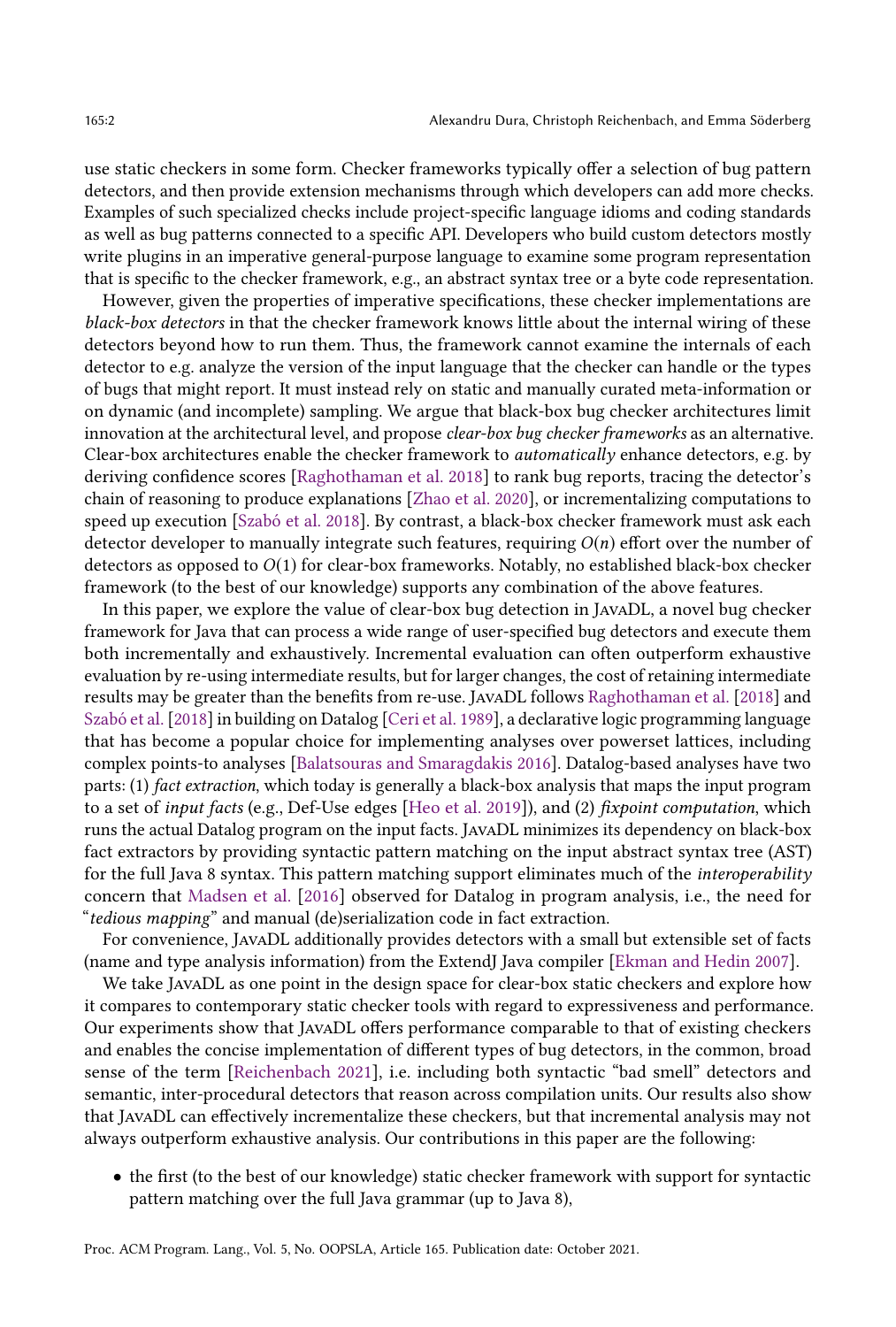```
1 EDB('AnalyzedFiles, "AnalyzedFiles.csv", "csv").
2 java ('AnalyzedFiles) {
   WARNING(1s, cs, le, ce, f) :- COVARIANTEQUALS(c), NOT(OBJECTEQUALS(c)), SRC(c, ls, cs, le, ce, f).
4 CovariantEqals(c) :- c ⟨.
.
class #_ { .. public boolean equals(#t #_) { .. } .. } .
.
⟩, DECL(#t, c).
5 OBJECTEQUALS(c) :- c \langle: class #_ { .. public boolean equals(Object #_) { .. } .. } \langle.
6 }
7 OUTPUT('Warning, "Warnings.csv", "csv").
```

```
Fig. 1. Covariant equals check implemented in JavaDL
```
- a Datalog language extension for syntactic pattern matching that extends over our earlier work [\[Dura et al. 2019\]](#page-27-7) by handling both syntactic ambiguity and semantic information,
- an incremental evaluator for inter-procedural Datalog-based program analysis,
- a prototype implementation of our approach, the JAVADL system, $<sup>1</sup>$  $<sup>1</sup>$  $<sup>1</sup>$ </sup>
- a comparison of performance and quality between JavaDL, SpotBugs, and Error Prone, with a validated [\[Dura et al.](#page-28-3) [2021a\]](#page-28-3) and an improved artifact [\[Dura et al.](#page-28-4) [2021b\]](#page-28-4) for reproducibility.

## <span id="page-2-2"></span>2 THE JAVADL LANGUAGE

As an introduction, consider the Covariant equals() bug pattern, shared by the FindBugs and Error Prone checkers. In Java, all objects inherit the method equals(Object) for equality checking. If class  $C \neq 0$ bject wants to provide custom equality tests, it must *override* 0bject.equals(0bject) with its own C. equals(Object) method. Note that Java requires that C. equals must accept any Object parameter. However, programmers may miss this requirement and instead define a method that only accepts a subtype of Object, e.g.  $C$ . equals( $C$ ). Since Java also supports overloading, this method may work as expected in some contexts but cause subtle bugs elsewhere.

Figure [1](#page-2-1) shows a complete JavaDL specification that includes a detector for this pattern. For now, we skip over the input and output handling and focus on the detector itself, in lines 3–5.

Here, line 3 declares that the checker records a WARNING at source location  $\langle$ 1s, cs, 1e, ce, f $\rangle$  (in order: start line & column, end line & column, source file) whenever class c defines an equals(c) method (COVARIANTEQUALS, line 4) but no equals (Object) method (OBJECTEQUALS, line 5).

The code in this line is a standard Datalog Horn clause,  $P_0(\overline{x_0}) - P_1(\overline{x_1}), \ldots, P_n(\overline{x_n})$ , where  $P_i$  are predicate symbols and  $\overline{x_i}$  are sequences of variables and constants. The semantics of these clauses are that for any assignment  $\rho$  that maps all variables in  $\overline{x_0}, \ldots, \overline{x_n}$  to constants, whenever for all  $i \in \overline{1..n}$  the relations  $P_i$  contain the tuple  $\rho(\overline{x_i})$ , the tuple  $\rho(\overline{x_0})$  must also be in the relation  $P_0$ . We call  $P_0(\overline{x_0})$  the *head literal* and the other  $P_i(\overline{x_i})$  the *body literals* and follow most Datalog dialects in allowing body literals to be negated (with the obvious semantics). When  $n \neq 0$ , the clause is also called a *rule*, and if  $n = 0$ , it is called a *fact* and usually omits the left arrow ':-'.

Line 4 shows how JavaDL extends clauses with pattern matching to define COVARIANTEQUALS:  $c \left\langle \begin{array}{c} \text{class} \\ \text{class} \end{array} \right. + \begin{array}{c} \text{public boolean equals}(\text{#t } \text{#}_{-}) \left\{ \begin{array}{c} \text{...} \end{array} \right\} \right. \ . \ . \end{array}$ 

This pattern captures all class declarations c that declare an equals method with a single parameter. The pattern matching braces  $\langle \cdots \rangle$  contain Java source code, extended with syntactic metavariables such as #t, which here binds to the type name of the formal parameter to equals, and wildcards  $(\#_{-})$  that we here use to ignore the name of that same parameter. The gaps (...) in the pattern ignore sequences of program elements: here, they allow any number of declarations to precede or follow the declaration of equals, and any sequence of statements inside the equals method body.

This pattern binds #t and c to AST nodes in the Java input program. To check if c defines a method equals(c  $\#$ ), we must also ensure that c and  $\#$ t describe the same type. JAVADL represents each type by the type's declaration AST node, so c already is a type, but #t is only a

<span id="page-2-0"></span><sup>1</sup><https://github.com/lu-cs-sde/metadl>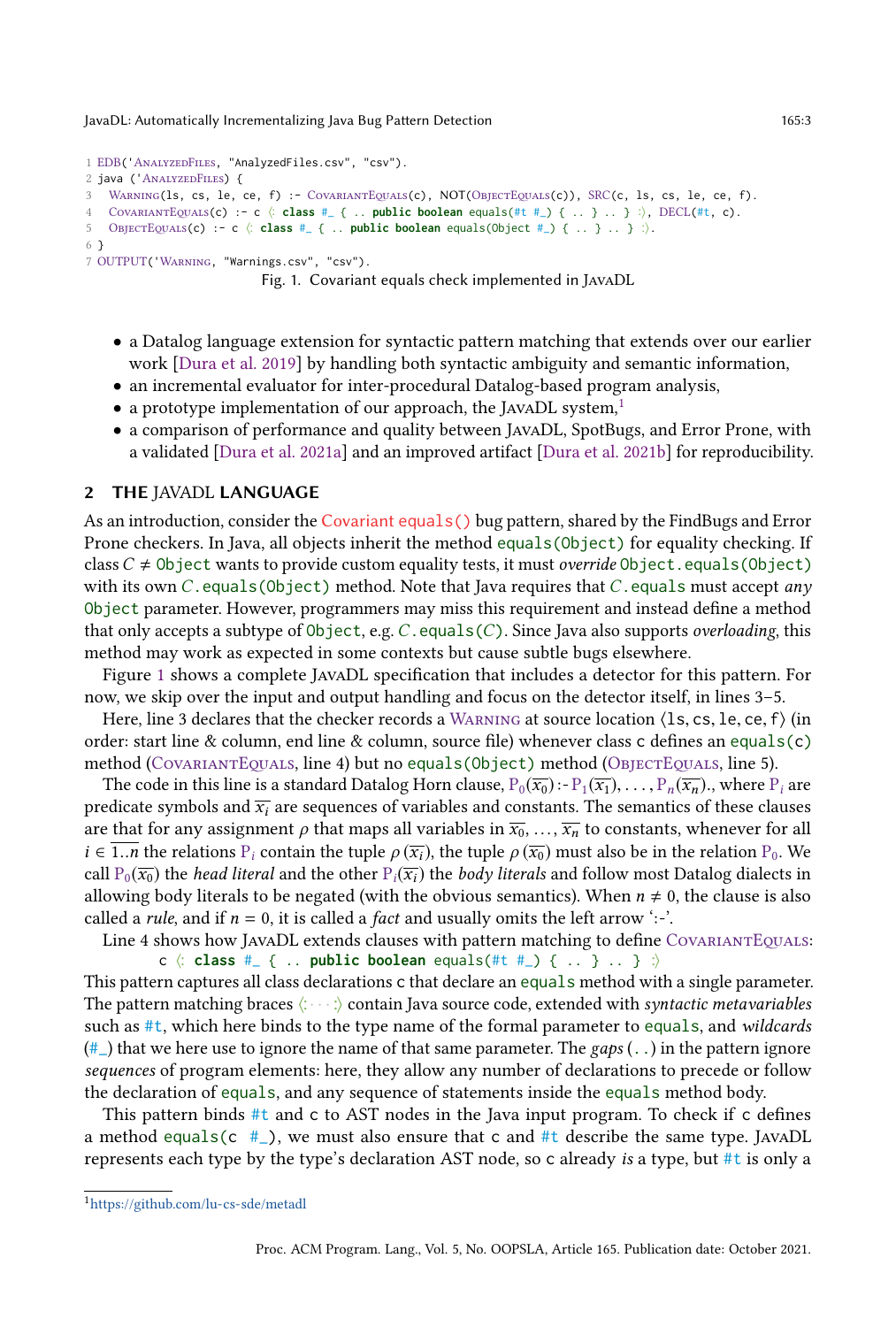165:4 Alexandru Dura, Christoph Reichenbach, and Emma Söderberg

```
1 switch(getInt())) {
2 case 0: return "zero";
3 case 1: return "one";
4 case 2: return "two"
5 }
                          (a)
                                1 enum State { OK, FAIL }
                                2 switch(state) {
                                3 case FAIL: return false;
                                4 case OK: return true;
                                5 }
                                                           (b)
                                                                 1 enum State { OK, FAIL, HALT }
                                                                 2 switch(state) {
                                                                 3 case FAIL: return false;
                                                                 4 case OK: return true;
                                                                 5 }
                                                                                            (c)
```
<span id="page-3-0"></span>Fig. 2. Examples for the Missing **switch** Default bug pattern. Code box (a) lacks a default case. Box (b) does not, since it covers all possible **enum** cases explicitly. Box (c) uses the same **switch** block as box (b) but extends the **enum** with (HALT), meaning that the **switch** again lacks one case.

name and could resolve to different types in different contexts. We resolve its type with the semantic predicate DECL and ensure that that type is c by requiring that  $DECL(\#t, c)$  must hold.

ObjectEquals in line 5 analogously captures all classes c that override Object.equals(Object). We have now seen the essence of how JavaDL combines Datalog, syntactic patterns, and semantic predicates like DECL and SRC to analyze source code. JavaDL provides some additional features for handling input and output, which we demonstrate in the remaining parts of Figure [1.](#page-2-1)

Returning to the top of our example, line 1 specifies that the relation ANALYZEDFILES contains all tuples from an external data source (a . csv file). Line 2 then starts a java block over ANALYZEDFILES. This block sets the scope for pattern matching and semantic predicates in lines 3–5: our bug detector will analyze all the source files listed in the file AnalyzedFiles.csv. Finally, line 7 declares that all tuples in the relation WARNING must be written to the file Warnings.csv.

#### 2.1 Non-Local and Semantic Analyses

From the perspective of a typical imperative checker framework, the properties we describe in Figure [1](#page-2-1) amount to boolean checks on Java classes. To see how JavaDL expresses more complex semantic properties, consider the Missing **switch** Default bug pattern. Figure [2a](#page-3-0) shows a **switch** statement over int values that only captures three cases; this code may indicate that the programmer forgot to handle other possible cases. Both Error Prone and SpotBugs flag such code, and JavaDL can capture this case with syntactic pattern matching and a small amount of logical reasoning.

However, relying purely on syntactic reasoning leads to a false positive for Figure [2b.](#page-3-1) This **switch** over an enumeration is exhaustive and therefore requires no **default**. SpotBugs and Error Prone will not flag the **switch** in Figure [2b,](#page-3-1) but will flag the nonexhaustive **switch** in Figure [2c.](#page-3-2)

To distinguish these three cases, we need to know that variable state is an **enum** value and what values it can take. That means that we need state's static type, and find that type's possible **enum** values (e.g., FAIL and OK), which can be non-local information if **enum** State resides in a different compilation unit. (More precise analyses are also conceivable, cf. Section [5.2.1.](#page-16-0))

Figure [3](#page-4-0) shows how we can specify this bug pattern in JAVADL. Predicate Switch (line 1) matches all **switch** statements, while  $\text{Swit}$ HASDEFAULT(s) (line 2) matches only those who contain **default** clauses. Next, CaseOnEnum(s, τ ,m) (line 3) captures all **case** branches for **enum** member m, plus the surrounding **switch** statement s and **enum** type τ . Here, DECL(#c,m) maps **enum** values from Figure [2](#page-3-3) to their declarations, while TYPE( $\sharp \lor, \tau$ ) relates the expression  $\sharp \lor$  that we are discriminating over to its type  $\tau$ , which is an **enum** type iff  $\tau$   $\langle$  **enum**  $\#_{\tau}$   $\{ \ldots \}$   $\rangle$  holds.

 $CASEONEnum(s, \tau, m)$  thus uses both semantic and non-local information: DECL and TYPE provide the results of ExtendJ's name and type analysis, respectively. TYPE $(e, \tau)$  relates expressions e and their Java types  $\tau$ , and we follow ExtendJ in identifying  $\tau$  with class, interface, or enum definitions for all types for which we can find one in a source or .class/.jar file. In the latter case, we use ExtendJ's partial decompilation facilities to map the high-level bytecode class structure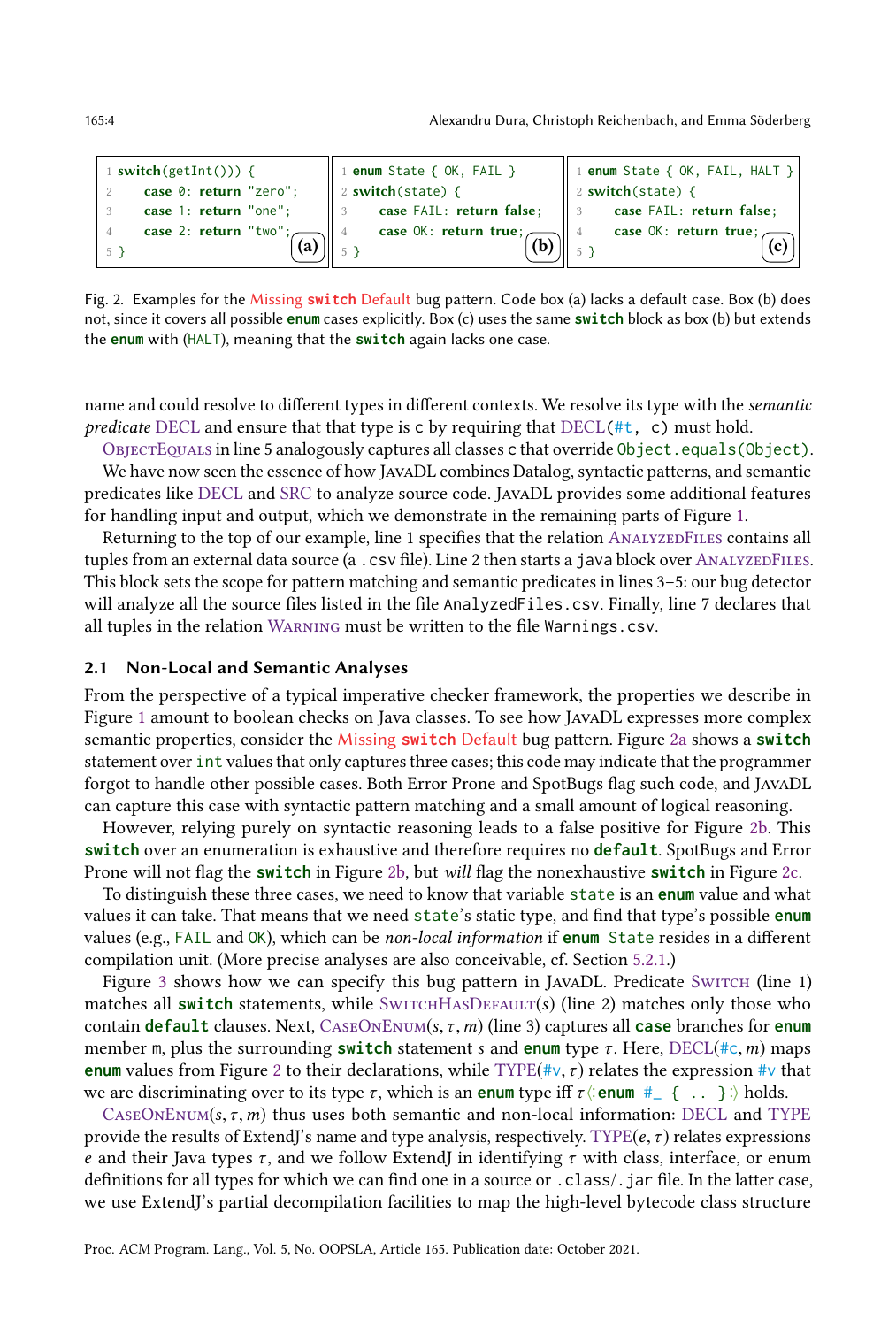```
1 SWITCH(s) :-
                                 .
switch (#_) { .. }.
.
⟩.
 2 SwitchHasDefault(s) :- s ⟨.
.
switch (#_) { .. default: .. }.
.
⟩.
 3 CASEONENUM(s, τ, m) :- s ⟨:switch (#v) { .. case #c: .. }:⟩, DECL(#c, m) TYPE(#v, τ), τ ⟨:enum #_{ .. }:⟩.
4 ENUMMEMBER(\tau, \#m) :-
 \tau \langle enum \#_1 \langle .., \#m , ..; .. }:\rangle, D(\#m, _). // Filter out declarations \#m that are not enum values
6 SWITCHWITHOUTENUMMEMBER(S, \tau) :-
      \text{CaseONEnum}(s, \tau, \underline{\ }), \text{EnumMEMBER}(\tau, \mathfrak{m}), \text{NOT}(CASEONEnum(s, \tau, \mathfrak{m})).8 SwitchOnAllEnumMembers(s) :-
9 CASEONENUM(S, \tau, \Box), NOT(SWITCHWITHOUTENUMMEMBER(S, \tau)).
10 SWITCHWITHOUTDEFAULT(S) :-
11 SWITCH(S), NOT(SWITCHHASDEFAULT(S)), NOT(SWITCHONALLENUMMEMBERS(S)).
```
Fig. 3. JavaDL specification for the SwitchNoDefault bug pattern, excluding input and output handling.

(excluding method bodies) into an AST representation. For example, when applied to Figure [2b,](#page-3-1) CaseOnEnum would contain ⟨s, State, OK⟩ and ⟨s, State, FAIL⟩, where s is the **switch** block in line 2, and State, OK, and FAIL are the declaration sites of **enum** type State and its values OK and FAIL, respectively. These semantics are independent of whether State is defined in the same source file as the **switch** statement, in a different source file, or in Java bytecode.

Continuing our example, predicate ENUMMEMBER $(\tau, \text{#m})$  in lines 4–5 relates **enum** types  $\tau$  and their member values  $\#$ m, while SWITCHWITHOUTENUMMEMBER(s,  $\tau$ ) checks whether switch s over **enum** type  $\tau$  is missing at least one enum value (*m*, in line 7), SWITCHONALLENUMMEMBERS(*s*) checks that SWITCHWITHOUTENUMMEMBER does not hold for  $s$ , and SWITCHWITHOUTDEFAULT $(s)$ finally collects all **switch** statements that neither have a default nor cover all **enum** members.

Non-local bug patterns like SwitchWithoutDefault are the interesting cases for incremental analysis: if the code changes in either the **switch** statement or in the **enum** type, we must re-evaluate all potentially affected reports, ideally without re-evaluating the unaffected ones (Section [4\)](#page-10-0).

## 2.2 Language Definition

Figure [4](#page-4-1) summarizes the JavaDL syntax. Our language is based on Datalog with negation, where literals in rule bodies may be negated  $NOT(P(...))$ , following the standard ("stratification") requirement that they must not transitively depend on their own negations (e.g.,  $P(x)$  :- NOT( $P(x)$ ).).

JavaDL extends Datalog with java blocks, syntactic patterns, and predicate references to support syntactic pattern matching.

Syntactic patterns allow us to match terms in a given input program. JavaDL surrounds syntactic patterns *J* by quotes  $\langle : J : \rangle$ that we write  $\leq$ :  $J$  :  $>$  in the source code. Here, J is any Java code fragment that can be rooted at a single AST node; these can be statements, classes, types, import statements or any other syntactic production from the Java grammar. For instance, the pattern ⟨. . #e.toString(). . ⟩ will match any calls to the method toString() in the input program and bind the expression on which the call is made to the pattern metavariable

<span id="page-4-1"></span>

| $::=\overline{D_i}$                                                                |
|------------------------------------------------------------------------------------|
| $D ::= C   java(r){\overline{C_i}}\}$                                              |
| $C ::= H_i : -B_i$ .                                                               |
| $H ::= P(\overline{t_i})$                                                          |
| $B ::= H   NOT(H)   \langle \langle J : \rangle   \nu \langle \langle J : \rangle$ |
| $t ::= \mathcal{V} \mid \_   k   r   e$                                            |
| $r ::= 'P$                                                                         |
| $e ::= \upsilon \mid \mathtt{to\_number}(e) \mid e + e \mid e \star e \mid \ldots$ |
| $v ::= v_h   v_m$                                                                  |
| $P \in PredSym$                                                                    |
| $k \in \mathbb{Z} \cup String$                                                     |
| $J \in \frac{7}{4}$ avaPatternLanguage                                             |
| $v_h \in Var$                                                                      |
| $v_m \in \#v_h$                                                                    |
|                                                                                    |



#e. Pattern metavariables like #e describe AST nodes, and we can use them outside of syntactic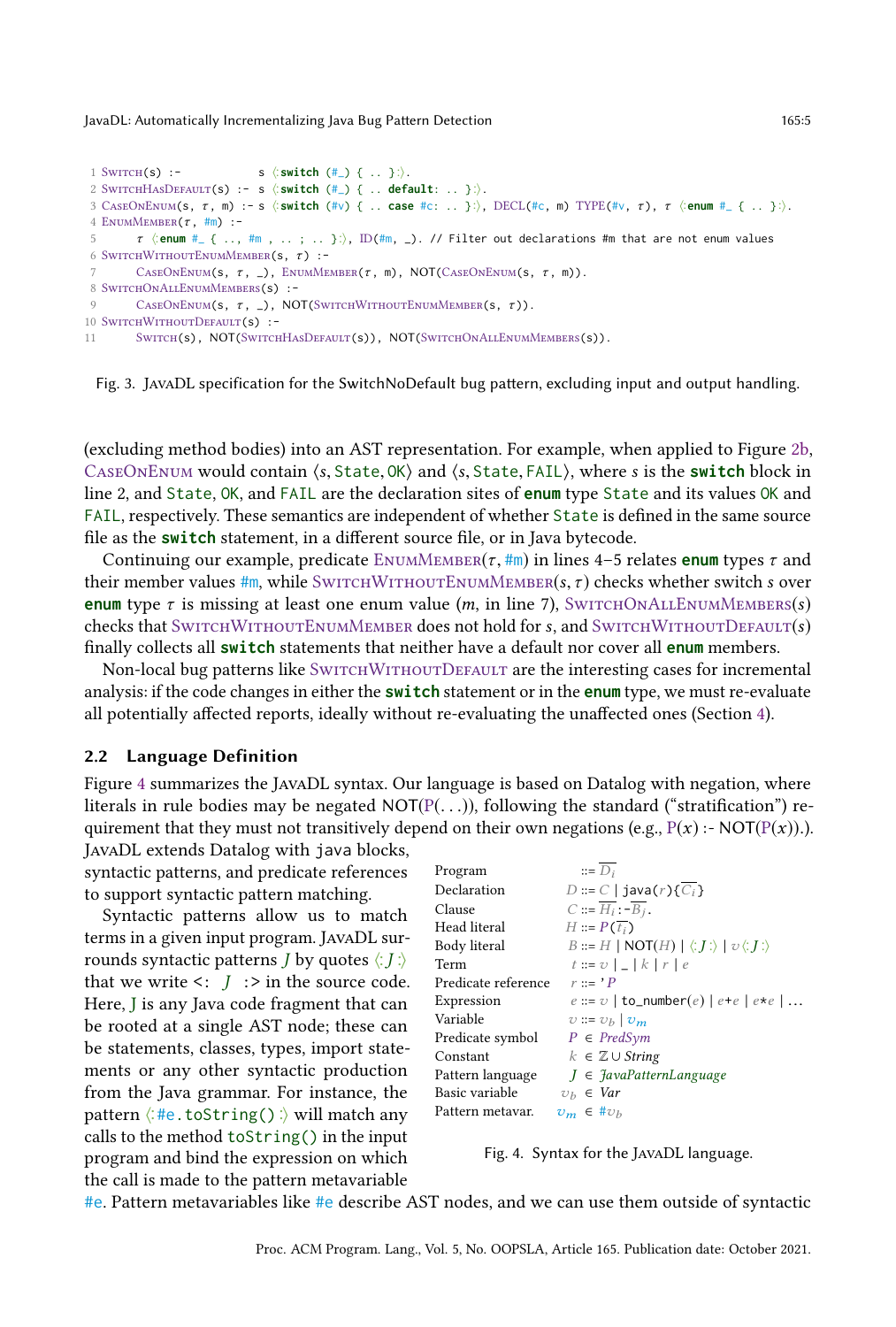patterns as normal Datalog variables. In some cases we are interested in reasoning about the root of a syntactic pattern explicitly. JavaDL's rooted matching syntax expresses e.g. the set of occurrences of the literal 0 in the input program as  $z \langle 0 \rangle$ ; as usual in logic programming, we can use this pattern both to test whether z is an AST node for a  $\theta$  and to find all z with that property. Using pattern metavariables for rooted matching allows us to recurse, e.g. to conservatively underapproximate the set of all expressions that evaluate to 0:

```
ZERO(\#z) :- \#z \langle :0:\rangle.
ZERO(\#z) :- \#z \langle :0 + \#z2 : \rangle, ZERO(\#z2). // And so on.
```
We can thus derive complex semantic properties directly from syntactic patterns.

When matching patterns, we often want to leave parts inside the pattern unspecified; we can do so by using gaps (..). For example, in Figure [1](#page-2-1) we used gaps to ignore declarations inside class bodies, since these were irrelevant to our analysis. We also allow gaps within sequences of elements. For instance, the pattern  $\langle \text{new} \# \text{TE} \rangle$  {  $\# \text{first}$ , ... }:, will match array initializers with at least one (but possibly more) elements, and bind the first element to #first.

Meanwhile, predicate references quote a predicate, e.g. 'Srcs, and turns it into a logical object, akin to a pointer to a C variable or a java.lang.Class object. We use this mechanism to describe properties about predicates, and especially to expand predicates that describe a set of source files into ASTs through a java block:

java $('S_{RCS})$  { . . .  $body$  . . . }

All syntactic patterns in the body of this block will reason about precisely the ASTs of the programs whose sources are in Srcs. This design gives us a scope for syntactic patterns without having to make AST roots explicit everywhere; we can think of java blocks as "broadcasting" implicit parameters to all rules in the body. This design follows our earlier MetaDL analyze blocks [\[Dura](#page-27-7) [et al.](#page-27-7) [2019\]](#page-27-7), adding rooted patterns and support for syntactic ambiguity (Section [3.3.3\)](#page-9-0). While java blocks are not essential to our approach and could be implicit, we include them to enable future use cases e.g. for pre-analyses that grow the list of source files to handle dynamic class loading.

## 2.3 Pseudopredicates

JavaDL incorporates a number of language constructs with the syntactic form of predicates but special semantics. We categorize these pseudopredicates into three groups: I/O pseudopredicates for accessing external data, infinite pseudopredicates for arithmetic and comparison, and semantic predicates that expose precomputed semantic information. We have already introduced our two I/O pseudopredicates, which may only occur as facts (i.e., not in rules):

- EDB( ′P, "TabulatedP.csv", "csv") imports an external database (SQLite3 or CSV) into a relation (here: P). Like facts from java blocks, these imported relations provide ground facts, rather than derived facts; the 'E' in EDB ('extensional') alludes to this property.
- OUTPUT( ′R, "TabulatedR.db", "sqlite") exports the contents of the R predicate to the database file "TabuletedR.db".

Our infinite pseudopredicates are the only predicates that allow (nested) arithmetic expressions inside their literals. We only allow these pseudopredicates in rule bodies:

- EQ( $e_0$ ,  $e_1$ ) holds iff the value of  $e_0$  is equal to the value of  $e_1$ .
- LT( $e_0, e_1$ ) holds iff the value of  $e_0$  is less than the value of  $e_1$ .
- BIND( $v, e$ ) holds iff the variable  $v$  equals the value of expression  $e$ . Unlike EQ, BIND can also bind variables.

Finally, semantic predicates provide additional information about programs under analysis. They are only available inside java blocks: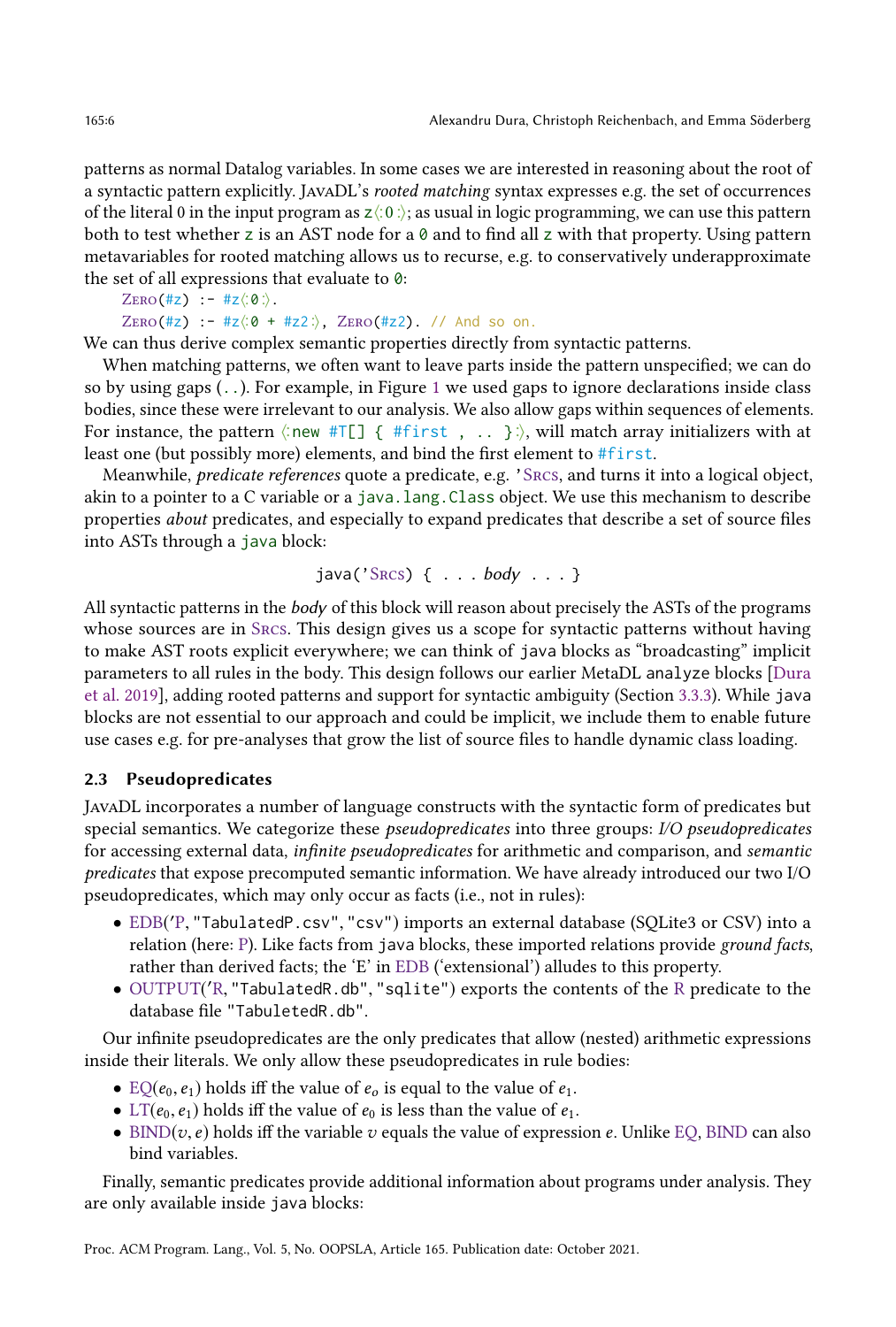<span id="page-6-0"></span>

Fig. 5. Compilation of a JavaDL checker specification to a Datalog library (left) and exhaustive evaluation of a compiled JavaDL checker on a Java program (right).

- ID $(n, m)$  relates the node *n* to its name *m*, if the node represents a named AST fragment (e.g., a variable, class or method).
- SRC( $n, l_s, c_s, l_e, c_e, f$ ) relates the AST node *n* to its source code location, where the pairs  $\langle l_s, c_s \rangle$  and  $\langle l_e, c_e \rangle$  represent its start and end positions in the source file  $f$ .
- PARENT(*n*, *c*) relates the AST node *c* to its parent *n*.
- INT(*n*, *s*) relates the integer literal *n* to its value *s*, represented as a string. We provide similar predicates for the numeric literals (FLOAT, LONG, etc.).
- $STR(n, s)$  relates the string literal *n* to its string value *s*.
- MOD(n,m) relates a declaration n to its modifiers (**public**, **static** etc.).
- DECL(*n*,  $n_d$ ) relates the name *n* to its declaration  $n_d$ .
- TYPE( $n, n_t$ ) relates an AST node that represents a name or expression n to the AST node  $n_t$ that represents the node's type. Due to limitations in our frontend, there are corner cases in Java 8 where this relation may be inaccurate.

We did not find it necessary to add a feature for referencing specific Java types. As we show later in Figure [9](#page-10-1) for java.lang.String, the existing JavaDL features suffice for this task.

The TYPE and DECL relations allow JavaDL code to refer to code from external jar files, though pattern matching support on such compiled code excludes statements and expressions.

Types. JavaDL is a statically typed language, without explicit type declarations. Instead, it relies on monomorphic type inference. Currently, JavaDL supports four types for variables: Int, String, ASTNode for AST nodes, and PredRef for predicate references.

# <span id="page-6-1"></span>3 IMPLEMENTATION

JavaDL can run bug checkers either exhaustively (on the entire program) or incrementally (only on the parts of a program that have changed). We first describe our implementation for exhaustive evaluation, and discuss the refinements for incremental evaluation in Section [4.](#page-10-0)

# 3.1 Architecture

Figure [5](#page-6-0) shows an overview of our prototype implementation, with an initial synthesis step illustrated to the left and the steps of the exhaustive evaluation to the right.

In Datalog synthesis, our prototype compiles JavaDL into efficient native checker code with the help of the high-performance Datalog compiler Soufflé [\[Scholz et al.](#page-29-3) [2016\]](#page-29-3). In this step, our compiler first parses the Datalog fragment of the JavaDL program using an LALR parser, but leaves syntactic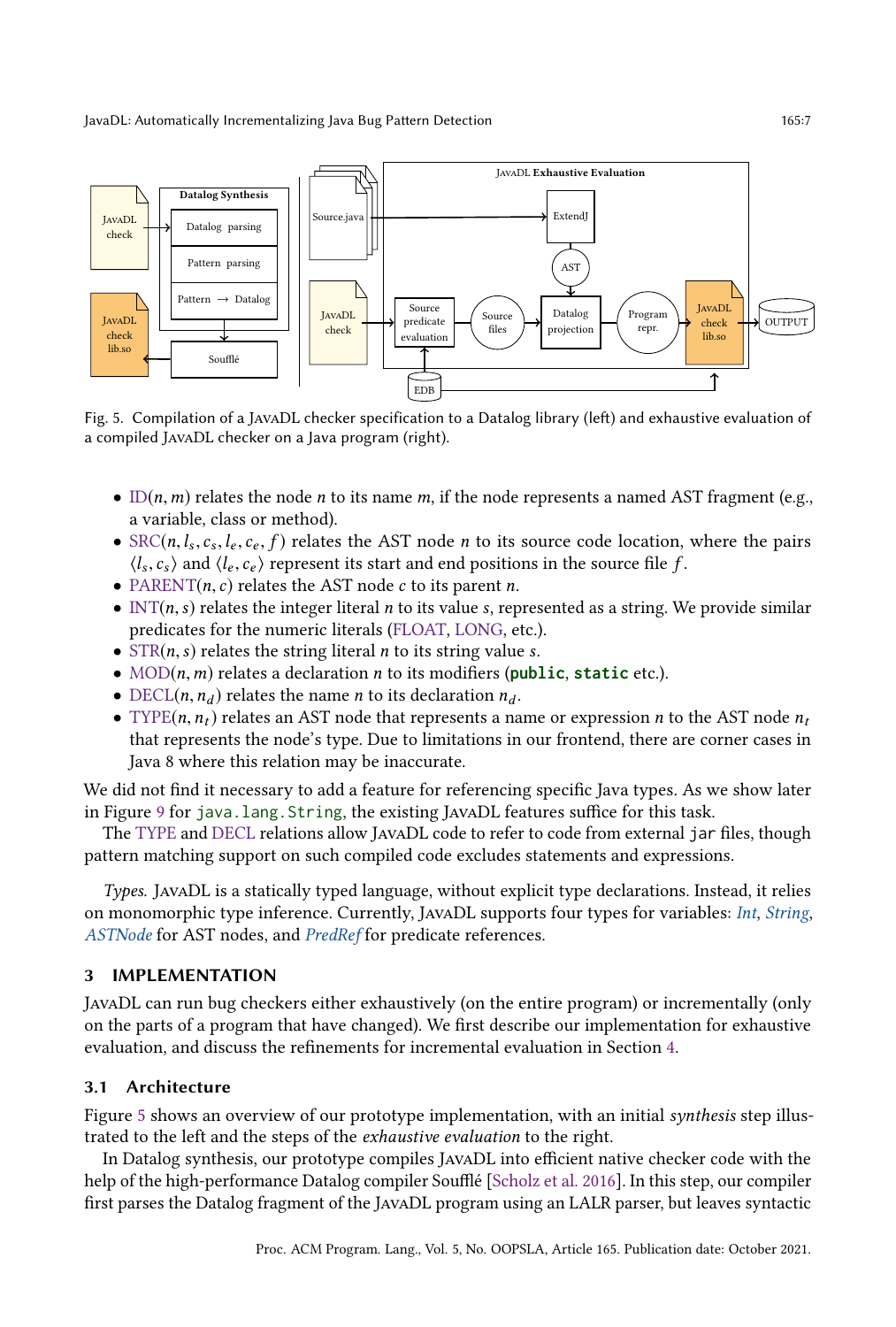patterns (⟨. . . . .. . ⟩) unprocessed. It calls a separate parser to parse these (often highly ambiguous) patterns (Section [3.3\)](#page-7-0) and then translates them into Datalog queries (Section [3.3.2\)](#page-8-0). The compiler then emits Datalog in Soufflé's Datalog dialect (adding explicit type annotations and input/output specifications), and calls Soufflé to generate the native checker library. This library implements the Datalog portion of the bug checker's exhaustive variant and is independent of the program under analysis, so we only need to re-synthesize it when we add, remove, or alter bug detectors.

In exhaustive evaluation, the driver first determines the set of Java files for each java block to analyze $^2$  $^2$ , then passes these files to the Java compiler ExtendJ [\[Ekman and Hedin 2007\]](#page-28-2). The driver then translates relevant parts of ExtendJ's Java AST representation into in-memory tables for our native checker binary ("Datalog projection"), by flattening the AST structure (Section [3.2\)](#page-7-2) and tabulating semantic information (e.g., the TYPE and DECL) predicates. Finally, the driver passes these tables to the native library, which completes Datalog evaluation and reports all detected bugs.

#### <span id="page-7-2"></span>3.2 Program Representation

Our syntactic pattern matcher operates entirely on logical relations. Thus, we compile syntactic Java patterns into special pattern-matching Horn clauses (Section [3.3\)](#page-7-0) during Datalog synthesis, and translate Java source code into logical facts. Since ExtendJ's AST faithfully preserves the concrete syntax, we do not distinguish between ASTs and parse trees.

Our approach extends the relational representation of ASTs from our earlier work [\[Dura et al.](#page-27-7) [2019\]](#page-27-7) to compactly represent ExtendJ's Java AST, together with terminal symbols, source location information, and semantic attributes (TYPE, DECL etc.). We map AST nodes to 64-bit integers, and represent the connections between them with the following three relations:

- (1) AST( $k$  : String,  $n$  : ASTNode,  $i$  : Int,  $c$  : ASTNode,  $t$  : String) represents a node n, of syntactic production  $k$ . If n has no children, we store the node information as a single fact  $AST(k, n, -1, -1, t)$ . If k represents a terminal name or literal, then t is additionally the corresponding lexeme. Otherwise, if  $n$  is a nonterminal,  $c$  represents the *i*th child node.
- (2)  $\text{ATTR}(n : \text{ASTNode}, a : \text{String}, m : \text{ASTNode})$  holds if node *n*'s attribute *a* has value *m*.
- (3) SRC( $n : ASTNode, l_s : Int, c_s : Int, l_e : Int, c_e : Int, f : String$ ) relates node n and its source location, represented as starting and ending line and column information, and file name.

## <span id="page-7-0"></span>3.3 Syntactic Pattern Matching

Our JavaDL compiler translates syntactic patterns into logical literals. This delegates the heavy lifting of syntactic pattern matching to the Datalog engine and allows us to freely intersperse pattern matching and other forms of program analysis.

3.3.1 The Java Pattern Grammar. We construct our pattern grammar by transforming the ExtendJ Java grammar. For each syntactic category, represented by a nonterminal  $N$ , we introduce two fresh nonterminals  $N_p$ , which adds metavariables (# $v$ ), and  $N_l$ , which also adds gaps ( . .):

$$
\begin{array}{ll}\nN_p & ::= & N \mid MetaVarID \\
N_l & ::= & N_p \mid " \dots" \n\end{array}
$$

We then update all other rules in the BNF grammar to replace right-hand-side occurrences of  $N$  by  $N_p$ , except for sequences of  $N$  (e.g., parameter lists), which we replace by  $N_l$ . This process is fully automatic to support future changes to ExtendJ.

Our pattern grammar accepts any Java program but introduces ambiguities. For example, the pattern  $\langle$ :  $#$   $#$   $\cap$   $\{$   $\ldots$   $\}$   $\rangle$  can be parsed both as a constructor definition or as a method definition. The pattern compiler statically detects such ambiguities and emits a warning, but defaults to

<span id="page-7-1"></span> $^2$  If a P in a java ('P) block is not loaded directly, we additionally use partial interpretation (not explored in this work).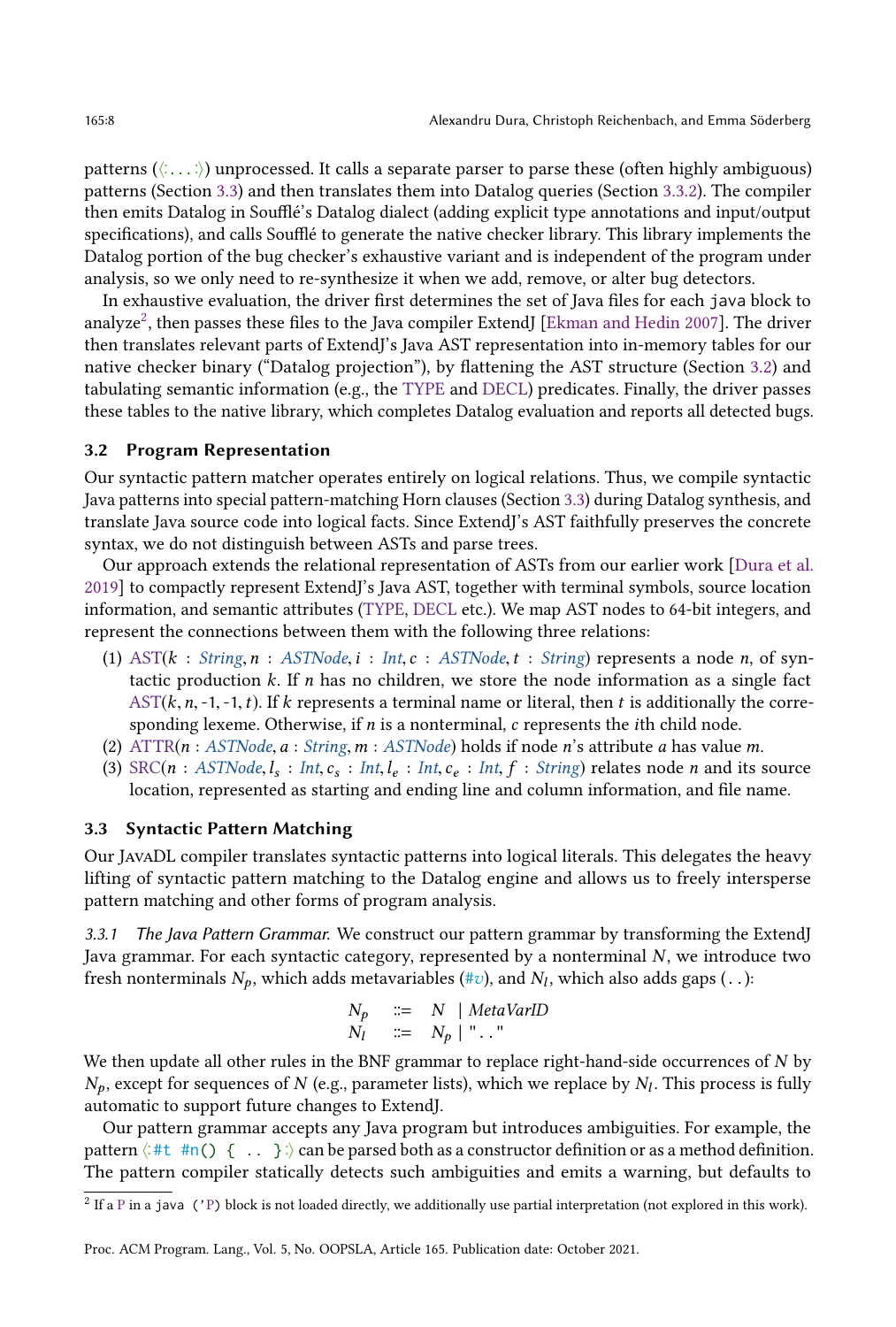<span id="page-8-5"></span><span id="page-8-1"></span>

<span id="page-8-3"></span><span id="page-8-2"></span>Fig. 6. Pattern grammar generation and pattern parsing.

allowing any of the possible parses. The bug detector writer can then choose to disambiguate by using other predicates in the same clause as the pattern. In the example above, the rule could e.g. test if #t is a modifier or a type with the literal MOD(#t,  $\Box$ ). If the bug detector writer instead chooses to retain this ambiguity, #t will match both constructor and method definitions. These ambiguities only affect syntactic patterns; when we later parse Java input programs, we rely on ExtendJ and its unambiguous Java grammar.

<span id="page-8-0"></span>3.3.2 Relational Representation of Patterns. We transform syntactic patterns to Datalog clauses, following our earlier work [\[Dura et al. 2019\]](#page-27-7) and [De Roover et al.](#page-27-8) [\[2007\]](#page-27-8), except for encoding the semantic category of the matched node in tuples rather than in predicates.

To illustrate, let us first consider how ExtendJ would parse the expression 1 + 1. Figure [6a](#page-8-1) shows the corresponding part of the ExtendJ Java grammar: ExtendJ will represent the syntactic category add\_expr by an AST node AddExpr with two **IntegerLiteral**(1) child nodes.

We parse the pattern  $e\langle : \#x + 1. \rangle$  similarly, except with the grammar in Figure [6b,](#page-8-2) which adds rules for gaps and metavariables. We represent gaps and metavariables by custom AST nodes, and assign each node a node identifier (Figure [6c\)](#page-8-3). For metavariables and the roots of rooted patterns, we set these identifiers to be the corresponding (meta)variables. For all other nodes, we introduce a fresh variable (e.g.  $\phi_1$ ,  $\phi_2$ ).

For each such pattern  $p$ , we then create a fresh Datalog predicate  $PAT_p$ , with its arity equal to the number of free variables in the pattern, including the optional root. We then replace all occurrences of  $p$  by  $\text{Par}_{p}$  to desugar JavaDL to plain Datalog.

In Figure [6c,](#page-8-3) the MetaVarExpr node corresponds to the syntactic category Expr in the abstract grammar. Since we tag our AST nodes

```
PAT(e, #x) :- AST("AddExpr", e, 0, #x, _),
                    AST("AddExpr", e, 1, \phi_1, \Box),
                    \text{Suptr}\left(\kappa_1, \text{ "Expr"}\right),
                    AST(\kappa_1, \phi_1, \theta, \phi_2, \phi),
                    AST("Terminal", \phi_2, \Box, "1").
```
Fig. 7. Expanded pattern.

with their syntactic production (e.g., IntegerLiteral) rather than with nonterminal syntactic categories, we encode their subtyping relationship in an internal predicate Supertype(String, String).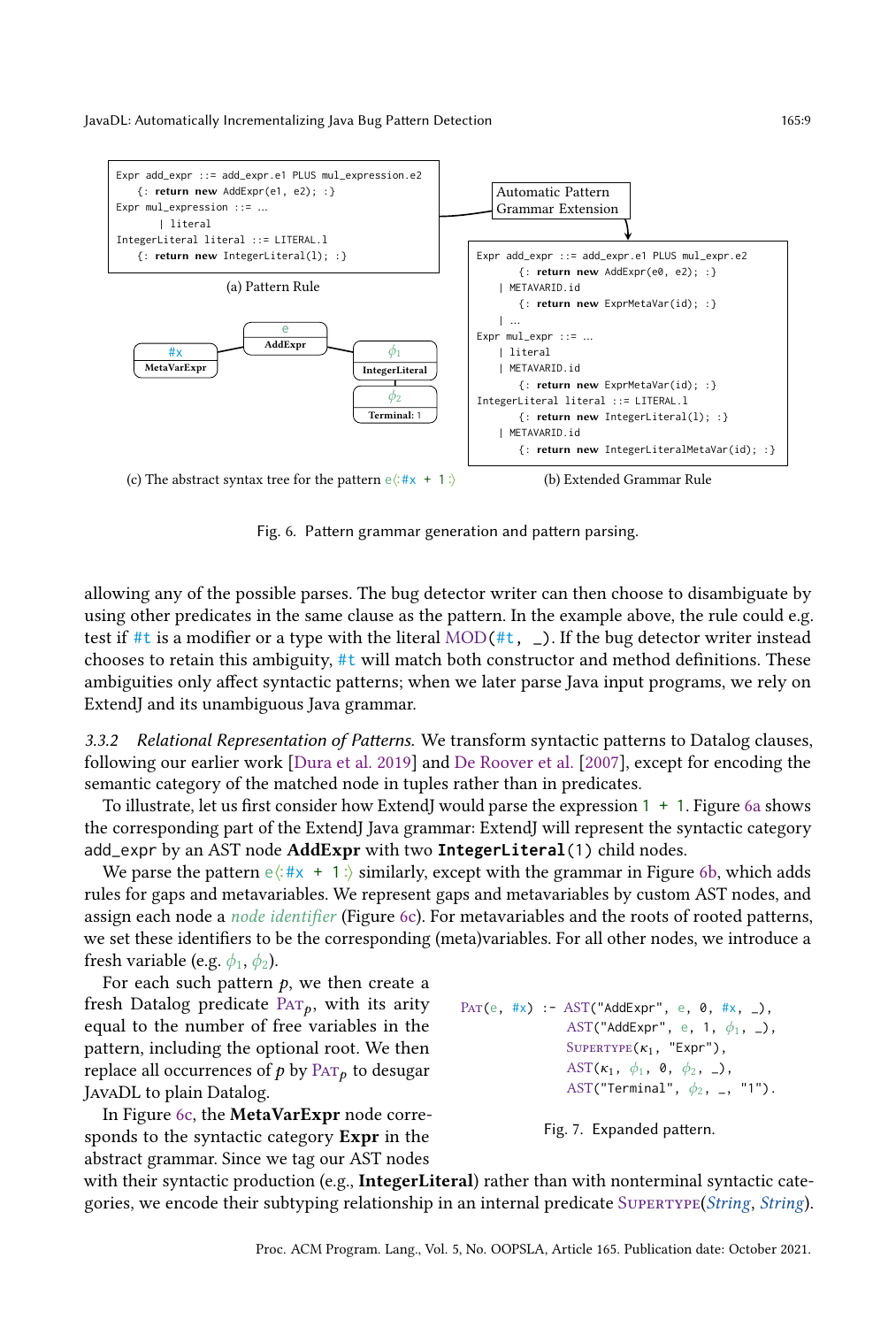<span id="page-9-1"></span>

Fig. 8. The original (a) and simplified (b) SPPFs for the expression  $#e_1 + #e_2 + #e_3$ .  $\bullet$  denotes alternatives.

We generate this predicate statically, based on the analysis of the type hierarchy in the abstract grammar, and use it to set a bound on the syntactic categories that a metavariable can match. This transforms the pattern  $e\langle$ : #x + 1.) into the Datalog rule in Figure [7.](#page-8-4) We use the same approach to translate gaps and the constraints that they introduce as in MetaDL [\[Dura et al. 2019\]](#page-27-7).

<span id="page-9-0"></span>3.3.3 Parsing Ambiguous Patterns. Our automatically generated pattern grammar (Figure [6b\)](#page-8-2) is highly ambiguous, and unsuitable for most parsing algorithms. We therefore adapt [Scott](#page-29-4) [\[2008\]](#page-29-4)'s shared packed parse forest (SPPF) variant of the Earley parser. This algorithm compresses ambiguity effectively, but solves only part of the ambiguity in our case.

To illustrate, consider the pattern  $\langle : \#e_1 + \#e_2 + \#e_3 \rangle$ . Parsing this pattern yields the SPPF in Figure [8a,](#page-9-1) which contains two SPPF alternative nodes. These are not parse tree nodes but instead mark a choice in the tree: either child of an alternative node will yield a correct parse tree.

While a purely syntactic system could match over these alternatives directly, JAVADL must map syntactic categories to AST node names (Section [3.3.2\)](#page-8-0). However, ExtendJ's parser uses a black-box specification of the mapping between concrete and abstract syntax that only provides us with opaque 'parser actions' ({: . . . :} in Figure [6\)](#page-8-5) that we can call, but not inspect automatically.

To avoid having to produce all four ASTs for our example, or  $2<sup>n</sup>$  in general, we simplify the parse forests by shortening the path from each metavariable or gap terminal to the root. Concretely, we find all derivation chains of the form  $N \to M \to Metabla$  and replace them with  $N \to Metabla$  MetaVarID. We do this transformation recursively, starting from the leaves towards the root, while also merging alternatives if they contain the same derivation chain. We perform a similar transformation for gaps. For the example in Figure [8a,](#page-9-1) we apply the transformation twice for  $N = \text{Mult}\,\text{Xpr}$  and  $M =$ **IntegerLiteral**. The intuition behind this transformation is that instead of enumerating all the possible syntactic categories a metavariable could have, we provide an upper bound for them.

Going back to the example in Figure [8a,](#page-9-1) the metavariable  $\#e3$  could match the syntactic categories IntegerLiteral or Expr. After the transformation (Figure [8b\)](#page-9-1), #e3 matches all the nodes having the syntactic category Expr, which is more general and includes IntegerLiteral.

In effect, the transformation merges multiple derivation chains that end up in a MetaVarID (or a gap) and yields an SPPF with significantly fewer edges. In practice, this enables us to quickly enumerate the parse trees. For the addition pattern discussed above, this approach produces a single parse tree (Figure [8b\)](#page-9-1).

#### 3.4 Semantic Attribute Extraction

ExtendJ is a full-fledged Java compiler, and therefore performs a variety of program analyses. Some of these are useful for writing bug detectors, so we export them for easy access in JavaDL code.

Proc. ACM Program. Lang., Vol. 5, No. OOPSLA, Article 165. Publication date: October 2021.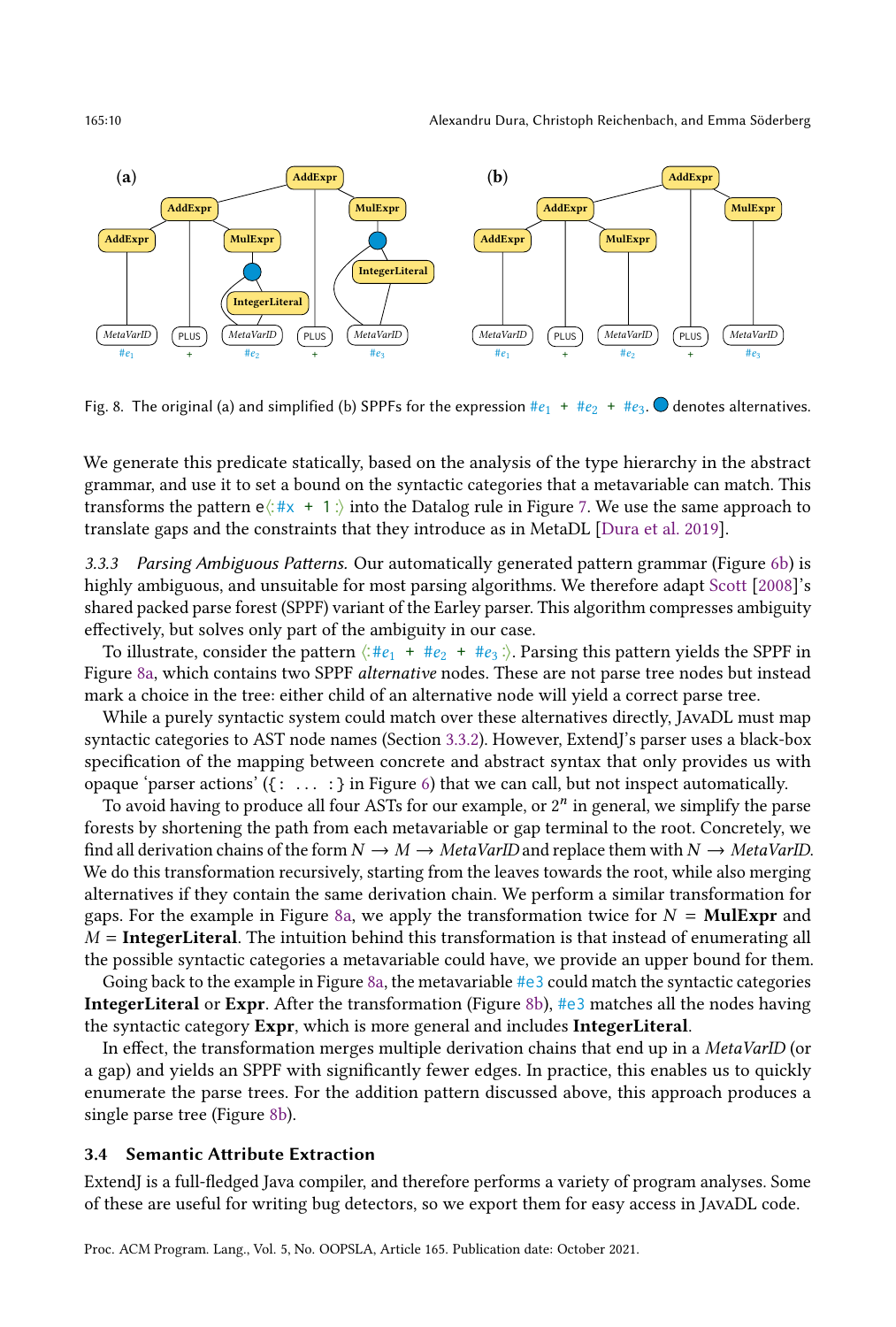```
1 NEWSTRING(\tau, f, 1, c) :- n\langlenew String(#v):\rangle, TYPE(#v, \tau), SRC(n, 1, c, _, _, f).
2 STRINGCLASS(S) :- s\langle \dots class String { .. } \rangle, SRC(s, _,_,_,_, "java/lang/String.class").
3 BADNEWSTRING(f, l, c) : - NEWSTRING(\tau, f, l, c), STRINGCLASS(\tau).
```
Fig. 9. Check for wasteful String construction, split into three separate predicates to simplify our exposition.

ExtendJ is implemented in the Reference Attribute Grammar system JastAdd [\[Hedin and Mag](#page-28-5)[nusson 2003\]](#page-28-5), meaning that its program analyses are computed as attributes over AST nodes, and that these attributes may be references to other AST nodes. For example, ExtendJ computes the declaration site of a variable or a method as a reference to the AST node that contains the node's declaration, and the type of a variable as a reference to the AST node of the type's class definition. Some of these AST nodes are not AST nodes in the classical sense. ExtendJ computes synthetic AST nodes (higher-order attributes [\[Vogt et al.](#page-30-3) [1989\]](#page-30-3)) on-demand to represent e.g. primitive types and classes loaded from external jar files.

Since ExtendJ runs on the Java Virtual Machine and Soufflé is a native executable, implementing on-the-fly attribute evaluation through callbacks to Java would require considerable engineering effort. We instead opted to tabulate program representation relations directly into Soufflé's data structures, using Java Native Interface calls. While tabulating the program's original AST requires only a simple tree traversal, the evaluation of attributes may produce new synthetic AST nodes that we must traverse, add to the program representation relation, and recursively re-examine to extract their attributes. We implement a fixed point algorithm here for exhaustive attribute evaluation.

JavaDL currently supports the evaluation of two attributes that may produce fresh AST nodes:

- DECL, mapping a node to the AST node declaring it, and
- TYPE, mapping an AST node to the node declaring its type

In general, the attribute extraction mechanism is easy to extend. It takes no more than 10 lines of code to expose a new attribute as a Datalog relation. This property of our implementation facilitates easy sharing of analyses between ExtendJ and JavaDL.

# <span id="page-10-0"></span>INCREMENTAL EVALUATION

When developers integrate static checkers into their workflow, these checkers often become part of continuous integration or code review [\[Calcagno et al.](#page-27-9) [2015;](#page-27-9) [Sadowski et al.](#page-29-5) [2015\]](#page-29-5). In those scenarios, the checker runs frequently, and each run sees largely the same source code, meaning that exhaustive analysis can be wasteful.

Consider the analysis in Figure [9.](#page-10-1) This check, inspired by SpotBugs' DM\_STRING\_CTOR, looks for explicit String object constructions, **new** String(#v), where #v is already a String. Since Java Strings are immutable, this construction is inefficient. On line 1, the predicate NewString identifies source locations  $\langle f, l, c \rangle$  that explicitly call a String constructor with a single argument of type  $\tau$ . On line 2, STRINGCLASS finds the unique java.lang. String class. Finally, on line 3 BadNewString filters NewString to only report string constructions from existing string objects.

We see that different parts of one bug detector may need to be updated at different times: we only need to recompute STRINGCLASS if the standard library changes, but must update NEWSTRING on changed parts of the source code. Finally, we must update BADNEWSTRING if either of the other relations changes.

#### 4.1 Incremental Architecture

Changes to source code can lead to the retraction of a previously true fact, e.g., when a developer changes the superclass of some class C from A to something else. Retractions can have consequences: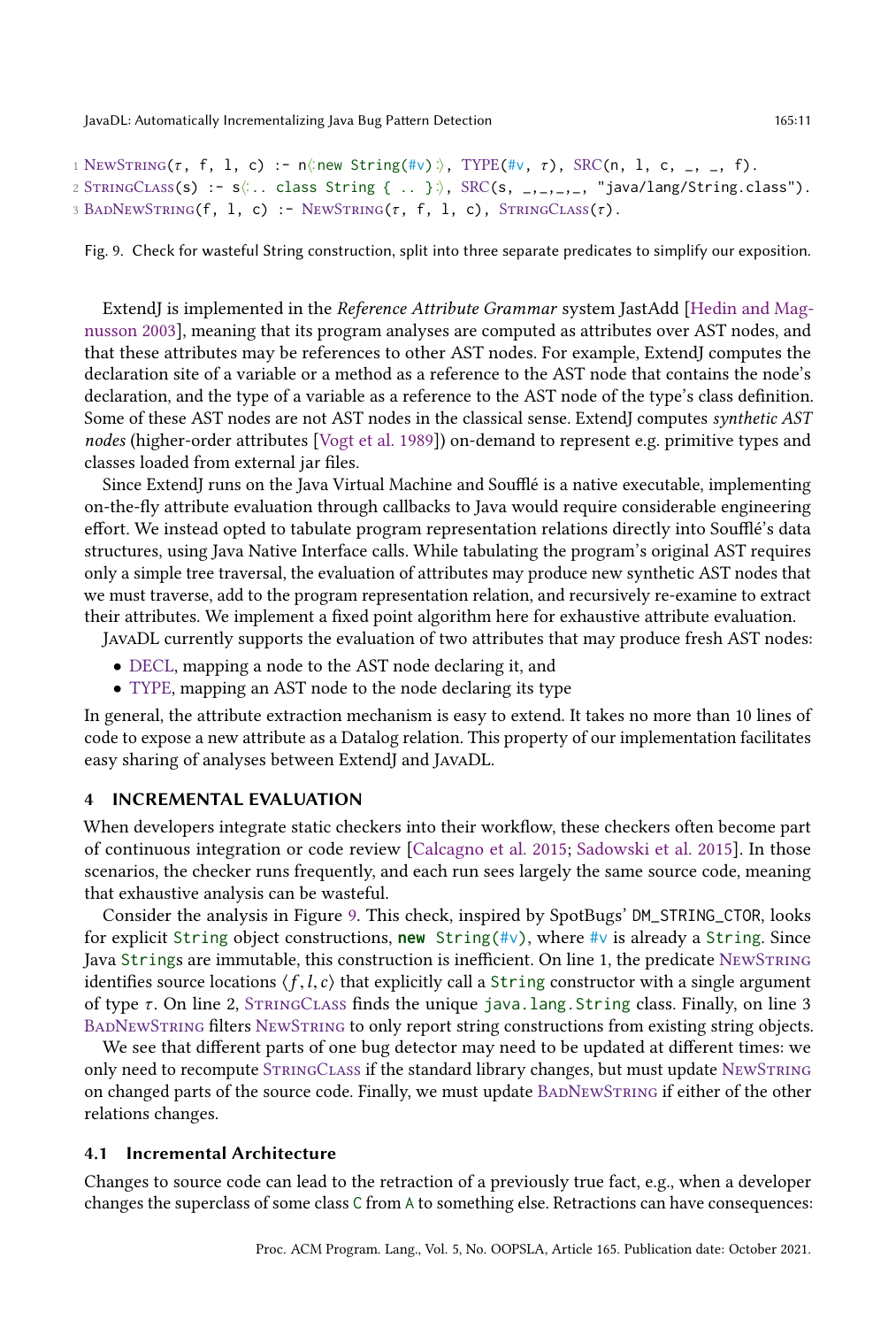if C inherited m from A, it will no longer do so. However, the consequences of retractions may not be obvious: C might also have obtained m from a second source, e.g., a Java **default** interface method.

The literature has proposed a number of different techniques for incremental updates of Datalogstyle analyses [\[Gupta et al.](#page-28-6) [1993;](#page-28-6) [Szabó et al.](#page-29-1) [2018\]](#page-29-1). However, we found these techniques unsuitable for JavaDL: first, they assume that all ground facts are permanently stored in a database. In JavaDL, the majority of ground facts are AST nodes that we derive from source files (i.e., these facts are actually derived and "ground" only from the perspective of Datalog), and serializing these facts to disk would incur nontrivial storage cost. Second, we assign identities to these nodes based on their order in the parsed file, which means that a small change at the beginning of a file would trigger individual retractions for almost all AST nodes in that same file.

While we expect to be able to avoid the second problem through a suitably tuned AST differencing algorithm [\[Narasimhan et al.](#page-29-6) [2018\]](#page-29-6) analogously to CFG-based differencing [\[Arzt and Bodden 2014\]](#page-27-10), this would not address the first problem. We aimed to keep the AST in-memory as much as possible, so we use a conservative provenance tracking scheme that partitions facts by compilation unit, tracks which compilation unit partition contributed to which other partition, and propagates retractions along partition dependencies.

This partitioning scheme reflects both the level of granularity of the ASTs that we obtain from ExtendJ and JavaDL's use as a static checker: such tools typically run e.g. in Continuous Integration environments, where the degree of incrementality that they encounter is that of one or more revision control commits.

Our incremental evaluator first computes a set of stale files from a set of modified, added, and deleted source files, to which it transitively adds all other source files that transitively depend on stale files. It then discards data from these stale files and re-analyzes them as needed. This adds several components over the exhaustive analysis (Section [3\)](#page-6-1), which we summarize in Figure [10:](#page-12-0)

- (1) Predicate Separation (Section [4.2\)](#page-11-0) sorts JavaDL predicates into local predicates (e.g., New-String and StringClass in Figure [9\)](#page-10-1), which we can run on individual source files, and global predicates which can depend on multiple source files (e.g., BADNEWSTRING in Figure [9\)](#page-10-1).
- (2) Attribute provenance tracking (Section [4.3\)](#page-15-0) tracks source file dependencies.
- (3) The Intermediate Result DataBase (IRDB) (Figure [10\)](#page-12-0) caches local predicates, tagged with the source file from which we have derived them, as well as attribute provenance.

Moreover, we split evaluation into two phases:

- (1) Local predicate evaluation, whose results  $(P_L)$  we cache in the IRDB, and which we only re-run on stale files, and
- (2) Global predicate evaluation, which we always run once at the end, which depends on all local predicates and obtains them either from the cache  $(P_C)$  or from in-memory data from the current run  $(P_L)$  (Section [4.2.4\)](#page-14-0).

#### <span id="page-11-0"></span>4.2 Separating Local and Global Rules

Consider again Figure [9:](#page-10-1) as we argued above, predicate NewString and the rule defining it refer to information from a single source file. However, that claim is not entirely obvious. While the syntactic pattern only connects nodes from the same compilation unit (n and #v), the pair  $\langle \sharp v, \tau \rangle$  from TYPE may refer to any type  $\tau$  in any compilation unit. However, we can still evaluate this rule locally: if we replace TYPE with  $\text{TYPE}_f$ , a subset of TYPE that only knows the type information of all AST nodes in file f, and set f to be the file that contains n, then  $\langle \#v, \tau \rangle \in \text{TYPE} \iff \langle \#v, \tau \rangle \in \text{TYPE}.$ We can apply the exact same reasoning to SRC in the rule for NewString, and to the body of the StringClass rule.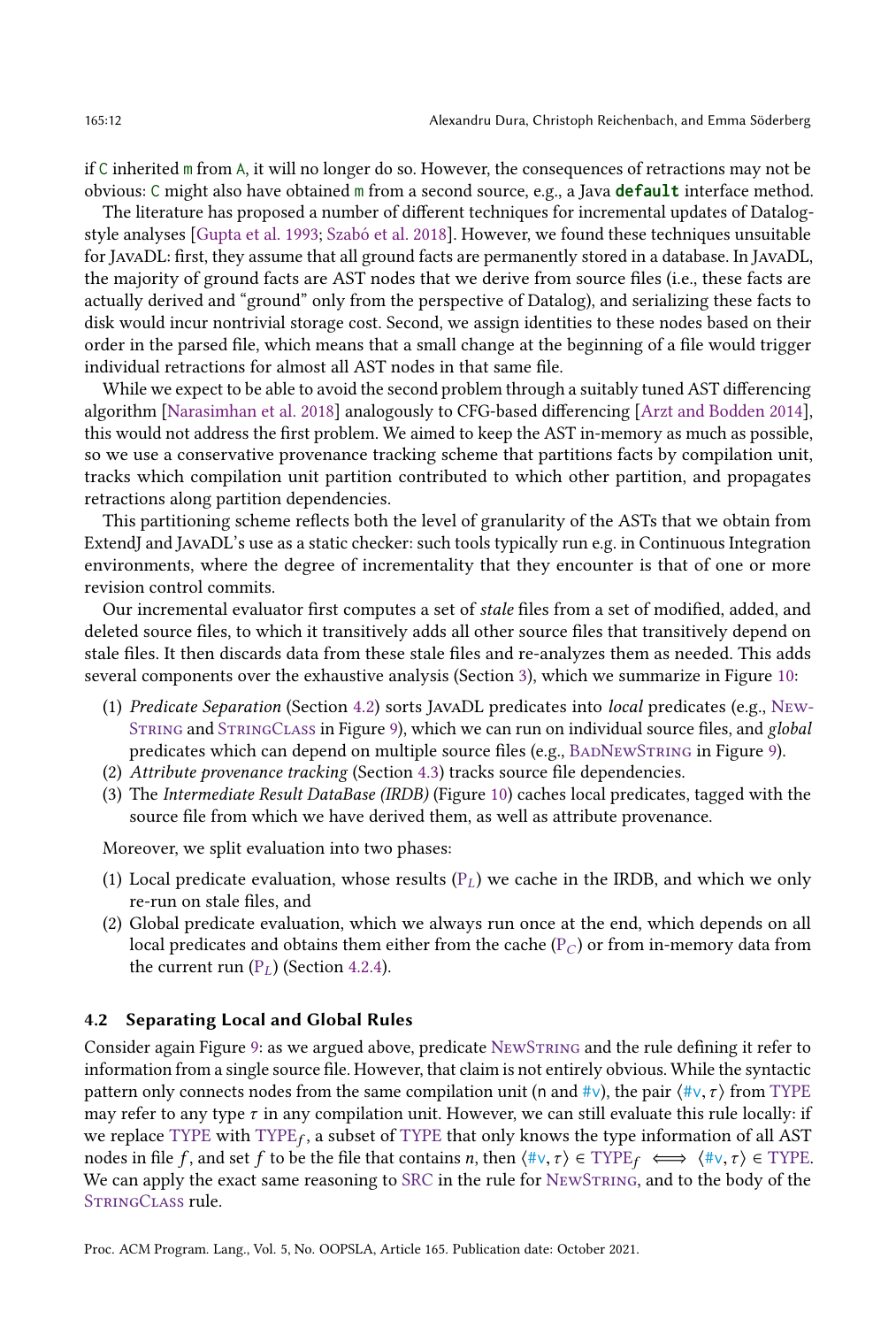<span id="page-12-0"></span>

Fig. 10. Incremental evaluation of a JavaDL analysis on a Java program.

However, BADNEWSTRING may combine tuples from distinct compilation units:  $\langle \tau, f, 1, c \rangle$  from any compilation unit that called the String constructor, and  $\langle \tau \rangle$  from java/lang/String.class. Hence, we must compute BADNEWSTRING during global evaluation.

We formalize these intuitions in the following, but first note that the separation between local and global predicates is only relevant for predicates with variables of type ASTNode or predicates that depend on such rules. In practice, we have encountered user-defined predicates without ASTNode variables only as (short) block- or passlists/allowlists, so we do not consider them further here.

For our formalization, we introduce three concepts:

- (1) Domain separation signatures (DSS) (Section [4.2.1\)](#page-12-1), which capture which of the (ASTNode) variables of a predicate or a rule must always be in the same compilation unit. For example, the DSS for the rule body of NEWSTRING partitions the variables  $\{n, \#v, \tau\}$  must separate  $\{\n\eta, \#\nu\}$  from and  $\{\tau\}$ , since  $\tau$  may come from a different compilation unit.
- (2) The local variable set (Section [4.2.3\)](#page-14-1), which is the set of variables in a rule or parameters in a predicate that represent the compilation unit for which we can evaluate the predicate or rule locally. For example, we can evaluate the rule for NewString in the compilation unit represented by  $\{n, \#v\}$ , but not the one represented by  $\{\tau\}$ .
- (3) AST predicates, which are predicates that (transitively) depend on AST facts.

<span id="page-12-1"></span>4.2.1 Domain Separation Signatures. Domain Separation Signatures (DSS) describe, for both rules and predicates, which (ASTNode) parameters to the head literal must come from the same compilation unit. We denote DSS as partitions over the variables in each rule body:

$$
R_1 = n\langle \text{new String}(\#v) \rangle
$$
  
 
$$
R_2 = n\langle \text{new String}(\#v) \rangle, \text{TYPE}(\#v, \tau)
$$
  
 
$$
DSS(R_1) = \{\{n, \#v\}\}, \{\tau\}\}
$$

and analogously for predicates, where we partition by parameter index (Figure [11\)](#page-13-0).

Whenever the DSS separates two variables, we may need to defer their binding to global predicate evaluation (with some exceptions, cf. Section [4.2.3\)](#page-14-1). We thus want a DSS that is as coarse as possible:

Definition 4.1. Let N be a finite set and  $\sigma_1, \sigma_2$  two partitions of N. We say that the partition  $\sigma_1$  is coarser than  $\sigma_2$  and we write  $\sigma_2 \sqsubseteq \sigma_1$  iff  $\forall x. \forall y. x \sigma_2 y \Rightarrow x \sigma_1 y$ .

At the same time, we require that in each partition of a DSS, all variables in that partition must always bind to AST nodes in same compilation unit. To find the coarsest possible DSS that satisfies this requirement, we construct a DSS lattice: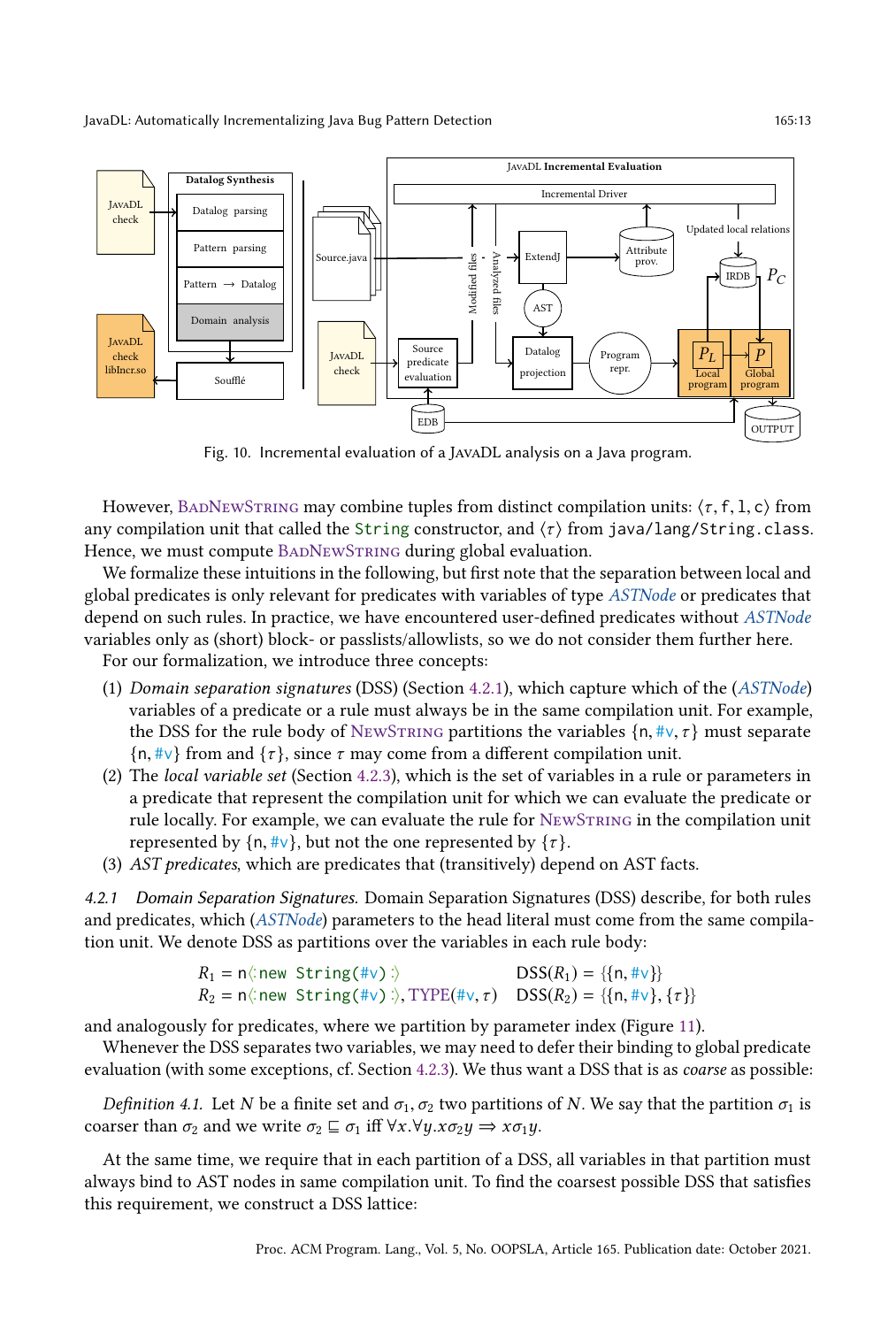165:14 Alexandru Dura, Christoph Reichenbach, and Emma Söderberg

<span id="page-13-0"></span> $P(n, \#v)$  :- n $\langle \text{new String}(\#v) \rangle$  $DSS(P) = \{\{1, 2\}\}\$ TYPE(*n*, *τ*) :- .... DSS(*TYPE*) = {{1}, {2}}  $SRC(n, 2, 3, 1):$  ....  $DSS(SRC) = \{\{1\}\}\$ NEWSTRING( $\tau$ , \_, \_, \_) :- P( $n$ , #v), TYPE( $\#$ v,  $\tau$ ), SRC( $n$ , \_, \_, \_, \_). DSS( $NewString$ ) = {{1}} STRINGCLASS(s) :- s(:.. class String { .. } ..;  $DSS(StringClass) = \{\{1\}\}\$ 

Fig. 11. Domain Separation Signatures for predicates. 1 refers to the first parameter, 2 to the second etc.

*Definition 4.2.* We define the join  $(\sqcup)$  and meet  $(\sqcap)$  for partitions over N as follows, and note the resultant top (coarsest and trivial) as well as bottom (most refined) partitions:

$$
x(\sigma_1 \sqcup \sigma_2) y \Leftrightarrow \exists z. x \sigma_1 z \land z \sigma_2 y \qquad T = \{N\}
$$
  

$$
x(\sigma_1 \sqcap \sigma_2) y \Leftrightarrow x \sigma_1 y \land x \sigma_2 y \qquad \bot = \{\{n\} | n \in N\}
$$

*Definition 4.3.* Let P be a predicate of type  $(\tau_1, ..., \tau_n)$  and  $N = \{i | \tau_i = \text{ASTNode}\}\$ . The domain separation signature of predicate P is the coarsest partition  $\sigma$  of N such that if  $i\sigma j$  then for all tuples  $\langle v_1, \ldots, v_n \rangle \in P$ ,  $v_i$  and  $v_j$  must be bound to AST nodes from the same compilation unit.

For a predicate P we denote by  $\sigma_{\rm p}^{\overline{x}}$  the equivalence relation induced by DSS(P) on all  $\overline{x}$  =  $x_1, \ldots, x_k$ . Let  $\sigma_P = \text{DSS}(P)$ . Then  $i\sigma_P j$  implies that any values bound to  $x_i$  and  $x_j$  must always come from the same compilation unit, so we define  $x_i \sigma_{\mathbb{P}}^{\overline{x}} x_j \iff i \sigma_{\mathbb{P}} j$ 

We now conjunctively combine induced constraints for Datalog rule bodies of the form

$$
R = P_1(\overline{x_1}), \ldots, P_n(\overline{x_n}), \text{NOT}(P_{n+1}(\overline{x_{n+1}})), \ldots, \text{NOT}(P_{n+m}(\overline{x_{n+m}}))
$$

Definition 4.4. The domain separation signature of a rule body R is the partition  $\sigma_R$  of the set V of variables of type ASTNode in the rule such that

$$
\sigma_R = \bigsqcup_{k=1,n} \sigma_{P_k}^{\overline{x_k}}
$$

4.2.2 Inferring Domain Separation Signatures. Since predicate definitions may have recursive dependencies, the above definitions are not yet sufficient for inference. We begin inference by observing that the DSS for syntactic patterns is always trivial (all variables are in the same compilation unit), and similarly for semantic predicates, e.g.  $DSS(ID) = \{\{1\}\}\$ . The exceptions are  $DSS(TYPE) = DSS(DECL) = \{\{1\}, \{2\}\}.$ 

As a converse to our earlier definition, the equivalence relation  $\sigma_R$  on the variables in a rule induces an equivalence relation on the head literal,  $P(\overline{x})$ , where we define  $i\sigma_{\rm P[R]}^{\overline{x}} j \iff x_i\sigma_R x_j$  with  $x_i$  and  $x_j$  in  $\bar{x}$ . We compute the signatures of the predicates as a fixpoint, starting with  $(\sigma_P)_0 = \tau$ :

$$
(\sigma_P)_{k+1}=(\sigma_P)_k\sqcap \bigcap_{\mathbb{P}(\overline{x}):=\mathbb{R}}\sigma_{\mathbb{P}[R]}^{\overline{x}}
$$

The number of iterations is bounded by the height of our (finite) lattice.

Definition 4.5. We say that a DSS  $\sigma_{\rm P}$  is sound iff after exhaustive evaluation of the JAVADL program that contains P, whenever  $\langle n_1, \ldots, n_k \rangle \in P$  and  $i\sigma_P j$  with  $i, j \in \{1, \ldots, k\}$ , we always have that  $n_i$  and  $n_j$  are from the same compilation unit. We extend this definition to  $\sigma_R$ .

THEOREM 4.6. For any JAVADL program, DSS inference is sound for all P.

Proof. Sketch: Assume that  $i \sigma_p j$ , but exhaustive evaluation derives  $\overline{n} = \langle n_1, \ldots, n_k \rangle \in \mathbb{P}$  s.th.  $n_i$  and  $n_j$  are AST nodes from different compilation units. Considering the Datalog horn clauses as sequents, we show by coinduction that any proof for  $P(\overline{n})$  must be infinite, which is a contradiction.

Proc. ACM Program. Lang., Vol. 5, No. OOPSLA, Article 165. Publication date: October 2021.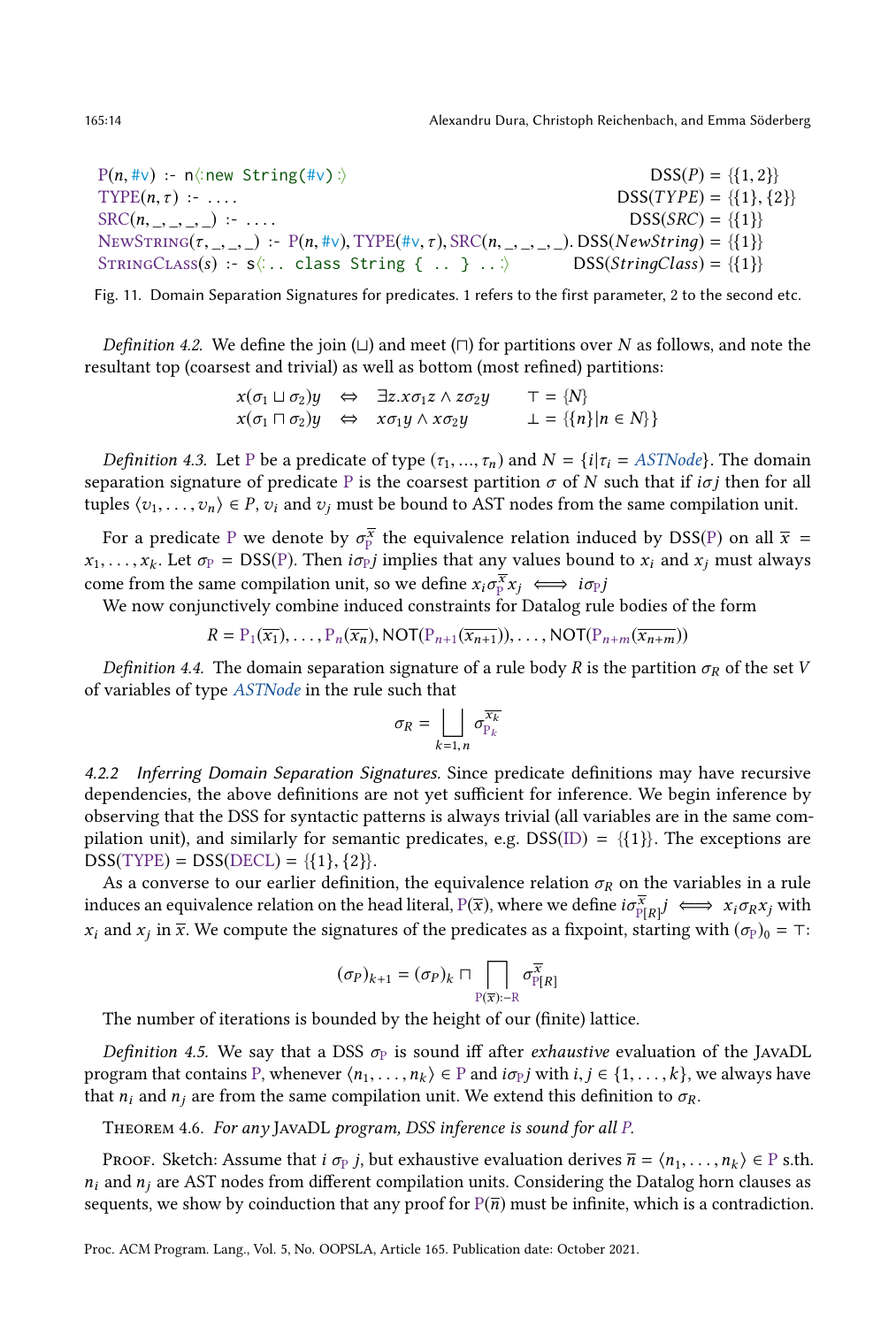First note that P cannot be a built-in predicate, whose DSS are trivially sound. By fixpoint construction of  $\sigma_P$ , we must then have for all rule bodies R with  $P(\overline{x})$  :- R that  $x_i \sigma_R x_j$ . Let

$$
R = P_1(\overline{y_1}), \ldots, P_n(\overline{y_{n+1}}), \text{NOT}(P_{n+1}(\overline{y_{n+1}})), \ldots, \text{NOT}(P_{n+m}(\overline{y_{n+m}}))
$$

We can ignore the negated literals, as they do not contribute to DSS and can at most remove tuples. Observe that  $y$   $\sigma_{\rm P}^{\overline{x}}$   $z$  only holds if  $y$  and  $z$  are in  $\overline{x}$ , so  $x_i$   $\sigma_R$   $x_j$  iff there exists a positive literal  $\mathrm{P}_k(\overline{y_k})$  with  $x_i$   $\sigma_{\mathrm{P}_k}^{\overline{y_k}}$  $\frac{\overline{y_k}}{P_k}$   $x_j$ . Since  $x_i \neq x_j$ , that literal cannot be built-in: if  $P_k$  = PARENT (or similar local AST traversal),  $n_i$  and  $n_j$  are in the same compilation unit (contradiction), while for TYPE and DECL the DSS does not allow  $x_i \sigma_{p_i}^{\overline{y_k}}$  $\frac{y_k}{p_k}$   $x_j$ . By elimination,  $P_k$  must be a user-defined predicate. Let  $\overline{y_k} = y_0, \ldots, y_m$  s.th.  $x_i = y_a$  and  $\overline{x_i} = y_b$ . Then  $P_k$  is unsound, because there exists  $\overline{v} = \langle v_1, \ldots, v_m \rangle \in P_k$  with  $v_a = n_i$ ,  $v_b = n_j$ . Hence  $v_a$  and  $v_b$  are from different compilation units, but DSS $P_k$ ) claims  $a \sigma_{P_k} b$ . By coinduction hypothesis, the derivation of  $P_k(\overline{v})$  is infinite.  $\Box$ 

<span id="page-14-1"></span>4.2.3 Local Variable Set. While the DSS tells us which variables are always in the same compilation unit, that information is not sufficient for telling whether we can evaluate a rule locally. For instance, consider the following rules, both of which have the DSS  $\{\{1\},\{2\}\}$ :

$$
Q(\text{#n}, \tau) \quad \text{:=} \quad \text{TYPE}(\text{#n}, \tau), \langle \cdot \text{:} \quad \text{class } C \ \{ \text{:} \quad \text{#n } \text{:} \quad \} \cdot \rangle.
$$
\n
$$
U(n, \tau) \quad \text{:=} \quad \text{TYPE}(n, \tau), \tau \langle \cdot \text{:} \quad \text{class } C \ \{ \text{:} \quad \} \cdot \rangle.
$$

 $Q$  finds all fields and methods #n and their types  $\tau$  in any class named C, while U finds all expressions and declarations  $n$  whose type is any class named C.  $Q$  we can compute locally, but not U: during incremental evaluation, TYPE only knows the data that we extract from ExtendJ for the compilation unit under analysis, i.e., the types of local nodes, but no external references to local nodes.

Definition 4.7. For a predicate P, we define the local variable set as  $LV(P) \in DSS(P)$  such that we can evaluate P locally iff all variables in LV(P) are bound to local AST nodes.

As we saw with predicates  $Q$  and  $U$ , we can evaluate TYPE locally only if parameter 1 is bound to a local AST node. Thus, the local variable set of TYPE is {1}, while for P from Figure [11,](#page-13-0) the local variable set consists of all its variables, {1, 2}.

Analogously to domain separation signatures, each predicate induces a local variable set. So if  $i \in LV(P_k)$  and  $L = P_k(\ldots, x_i, \ldots)$  is a literal, then  $x_i \in LV(L)$  (analogously for negated literals).

*Definition 4.8.* For a rule  $R = L_0 : L_1, \ldots, L_k$ , we define the local variable set LV(R) as the element of DSS(R) that contains at least one local variable from all literals that have a local set, i.e.,

 $LV(R) = S \in DSS(R)$  s.t. for all  $L_i \in \{L_1, \ldots, L_k\}$ ,  $LV(L_i) = \emptyset$  or  $LV(L_i) \cap S \neq \emptyset$ .

If such an element exists, R is a *local rule*, otherwise we set  $LV(R) = \emptyset$ .

COROLLARY 4.9. If  $LV(R) = S$  is nonempty, then by construction, all literals in R depend only on AST nodes from the same compilation unit.

Returning to our example in Figure [9](#page-10-1) and labeling the rule bodies on lines 1–3 as  $R_1, R_2, R_3$ , respectively, we have the local variable sets: LV( $R_1$ ) = { $n, \#v$ }, LV(NEWSTRING) = 0, LV( $R_2$ ) = { $s$ }, LV(STRINGCLASS) = {s} and LV( $R_3$ ) = 0.  $R_1$  and  $R_2$  are therefore local rules.

<span id="page-14-0"></span>4.2.4 Incrementalizing by Rule Localization. If all rules  $R$  for a predicate  $P$  are local, we consider P a local predicate. All other predicates are global predicates. For each local P, we introduce two helper predicates  $P_L$  and  $P_C$ .  $P_L$  contains the tuples of P that we compute in the current evaluation pass, while  $P_C$  contains the tuples from cached compilation units. We augment  $P_C$  and  $P_L$  with an additional marker to store its source compilation unit.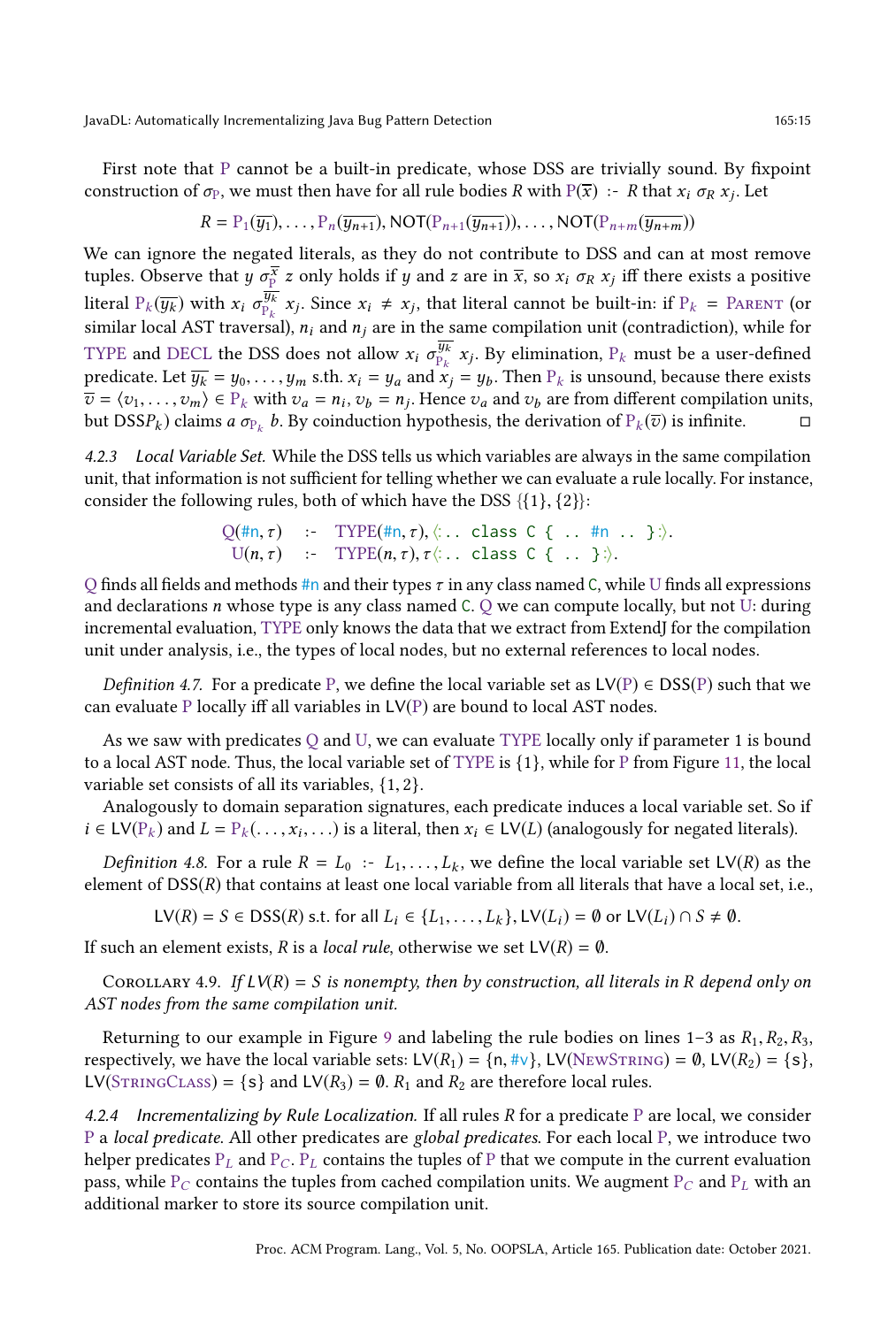<span id="page-15-1"></span>

| NEWSTRINGL( $\tau$ , $f$ , $t$ , $c$ , $u$ ) :- $\langle$ :new String( $\sharp v$ ): $\rangle$ ,<br>TYPE $(\#v, \tau)$ , SRC $(n, l, c, \tau, f)$ ,<br>BIND(u, cuidOf(n)). | STRINGCLASSL(s, u) : $s$ : class String {}:),<br>$SRC(s, _{\rightarrow \rightarrow \rightarrow \infty})$ "java/lang/String.class"),<br><b>Local</b> l<br>BIND(u, cuidOf(s)). |
|----------------------------------------------------------------------------------------------------------------------------------------------------------------------------|------------------------------------------------------------------------------------------------------------------------------------------------------------------------------|
| OUTPUT('NEWSTRINGL).                                                                                                                                                       | OUTPUT('STRINGCLASSL).                                                                                                                                                       |
| EDB('NEWSTRINGC).                                                                                                                                                          | EDB('STRINGCLASSC).                                                                                                                                                          |
| NEWSTRING( $\tau$ , $f$ , $l$ , $c$ ) : NEWSTRINGL( $\tau$ , $f$ , $l$ , $c$ , $\_)$ .                                                                                     | $STRINGCLASS(s)$ : $STRINGCLASSL(s, )$ .                                                                                                                                     |
| NEWSTRING( $\tau$ , $f$ , $l$ , $c$ ) : NEWSTRINGC( $\tau$ , $f$ , $l$ , $c$ , $\_$ ).                                                                                     | $STRINGCLASS(s)$ :- $STRINGCLASSC(s, )$ .                                                                                                                                    |
|                                                                                                                                                                            | BADNEWSTRING(f, l, c) : NEWSTRING( $\tau$ , f, l, c), STRINGCLASS( $\tau$ ).<br>-iloba:                                                                                      |

Fig. 12. Global and local rules in the incrementalized version of Figure [9.](#page-10-1) The shaded areas fuse the updated and cached results and thereby recover the same results as if we had run an exhaustive analysis.

<span id="page-15-2"></span>

| class $A \{$      | class B extends A {    | class C extends B {            |
|-------------------|------------------------|--------------------------------|
| void foo() $\{\}$ | // void foo() $\{\ \}$ | <b>void</b> bar() { $f$ foo(); |
| A.java            | B.java                 | C.java                         |

Fig. 13. Nontrivial provenance: The foo() call in class C references A, but also depends on B.

JavaDL transforms our running example (Figure [9\)](#page-10-1) into the program in Figure [12.](#page-15-1) Here, u is the compilation unit marker, which we extract via the function cuidOf $(n)$ . Since we encode all ASTNode objects as unique 64 bit integers that incorporate their compilation unit identifier, cuidOf(n) has practically no overhead. The shaded areas highlight how we fuse  $P_L$  and  $P_C$ .

## <span id="page-15-0"></span>4.3 Attribute Provenance

JavaDL rules can reference compilation units in two ways: through pattern-matching, and through semantic predicates (DECL, TYPE). We tabulate the latter directly from ExtendJ attributes. However, individual tuples in these relations can have nontrivial provenance. Consider Figure [13.](#page-15-2) When we analyze class C, DECL for the call foo() yields the definition of foo() in class A. However, the provenance of this information also includes B.java, since ExtendJ must check that class B does not override that method, i.e., changes to B can affect the DECL information in C.

To compute attribute provenance, we trace attribute evaluation with a tracing mechanism provided by JastAdd [\[Söderberg and Hedin 2011\]](#page-29-7), the attribute grammar framework that underlies ExtendJ. We have extended this tracing to report source file accesses in ExtendJ, and to cache summaries for attributes that JastAdd itself caches. This technique allows us to support provenance tracking for arbitrary attributes, including future extensions. Our implementation does not yet track negative dependencies, which can arise with wildcard import statements, e.g. import java.util.\*;. Adding support for these would require some engineering effort but no changes to our conceptual framework; in our evaluation, we systematically verified that they had no impact on the bug reports.

## 5 EVALUATION

To understand the value of JavaDL as a proof-of-concept clear-box bug checker framework, we selected an experimental setup (Section [5.1\)](#page-16-1) to explore the following questions:

- RQ1: To what degree can JavaDL be used to specify common static checks? (Section [5.2\)](#page-16-2)
	- RQ1.1: How expressive is JAVADL compared to other tools?
	- RQ1.2: How precise is JAVADL compared to other tools?
- RQ2: How does the execution time for JavaDL compare to the state of the art? (Section [5.3\)](#page-19-0)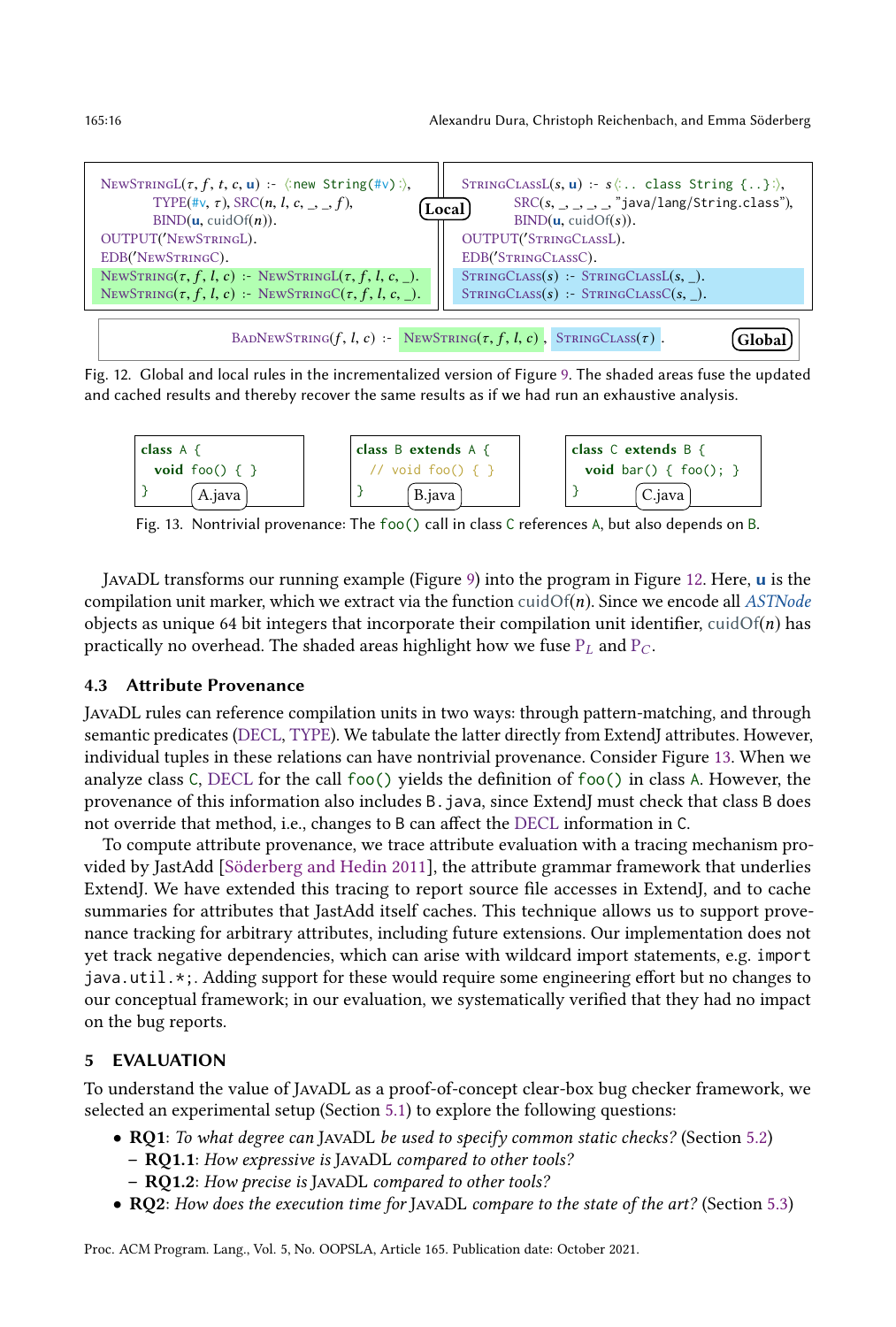- RQ2.1: How does the execution time of JAVADL compare to other tools?
- RQ2.2: How effective is the automatic file-level incrementalization that JAVADL enables?

#### <span id="page-16-1"></span>5.1 Experimental Setup

Selection of Tools and Bug Patterns. Modern bug checkers come with hundreds of bug patterns. To select representative patterns, we turned to a recent study by [Habib and Pradel](#page-28-7) [\[2018\]](#page-28-7), who compare the SpotBugs, Error Prone, and Infer checkers on an extended version of the Defects4J [\[Just et al.](#page-28-8)  $2014$ ] data set<sup>[3](#page-16-3)</sup>. The study identifies the five most commonly triggered detectors ("top 5 warnings") for each of the three selected detectors. We selected these warnings for our analysis and compared our approach against SpotBugs' and Error Prone's detector implementations. We excluded both Infer and its Top-5 detectors from our comparison, since (a) Infer's unique separation-logic based approach [\[O'Hearn 2019;](#page-29-8) [Reynolds 2002\]](#page-29-9) distinguishes it from the checkers that we listed in the introduction to such a degree that it is unclear that a comparison would generalize, and (b) its Top-5 detectors depend on flow-sensitive analyses, for which JavaDL does not currently provide special support (Section [5.2.1\)](#page-16-0), so that they would have required substantial additional effort to add.

Table [1](#page-17-0) summarizes these detectors and their implementations. The bug patterns marked with ' $\star$ ' are the Top-5 for SpotBugs (SB-Top-5) or Error Prone (EP-Top-5). SB-Top-5 and EP-Top-5 overlap in one detector (Boxed Primitive Constructor), for a total of nine bug detectors. For completeness, the table also lists the Covariant equals() detector that we discuss in Section [2.](#page-2-2)

Selection of Java Benchmarks. For our evaluation setup we adapted the framework developed by [Habib and Pradel](#page-28-7) [\[2018\]](#page-28-7) to JavaDL and updated the versions of the Defects[4](#page-16-4)J data set (v2.0<sup>4</sup>) as well as of the checkers (SpotBugs v4.0.3, Error Prone v2.4). We used all the projects from Defects4J, except Gson, for which we were unable to retrieve the project properties, and Collections that we were not able to compile with ExtendJ. For each Defects4J project, we chose the version tagged as D4J\_project\_id\_FIXED\_VERSION, where id is the highest bug ID for project in the Defects4J database. We implemented two JavaDL programs, one for SB-Top-5 and one for EP-Top-5. Throughout the evaluation, we compare these two JavaDL programs directly against these recent, unaltered versions of SpotBugs and Error Prone.

Gathering Data on Analyzer Precision. To assess precision, we compare the reports of our JavaDL detectors on Defects4J against the reports produced by SpotBugs and Error Prone. We followed Defects4J's configuration in excluding the projects' unit tests from this analysis. To compare JavaDL, we utilize a notion of relative recall and precision:

$$
recall_T = \frac{|W_{\text{JavADL}} \cap W_T|}{|W_T|} \qquad \text{precision}_T = \frac{|W_{\text{JavADL}} \cap W_T|}{|W_{\text{JavADL}}|}
$$

where  $W_T$  is the set of warnings reported by T. These notions of precision and recall are *relative to*  $a$  checker  $T$ , so they do not represent ground truth, but rather degree of agreement with  $T$ .

#### <span id="page-16-2"></span>5.2 RQ1: Expressiveness and Precision

<span id="page-16-0"></span>5.2.1 RQ1.1: Expressiveness. We were able to express all detectors that we implemented in JAVADL purely with Datalog-style logical rules, syntactic pattern matching, and our small set of carefully selected semantic relations. We encountered no situation that we thought would be simpler to implement imperatively, though we are of course biased.

Table [1](#page-17-0) shows the sizes of the bug pattern implementations in Error Prone, SpotBugs, and JavaDL, in lines of code. Some implementations additionally support suggested fixes, the implementation

<span id="page-16-3"></span><sup>3</sup><https://github.com/rjust/defects4j/pull/112>

<span id="page-16-4"></span><sup>4</sup>Commit eaebff11c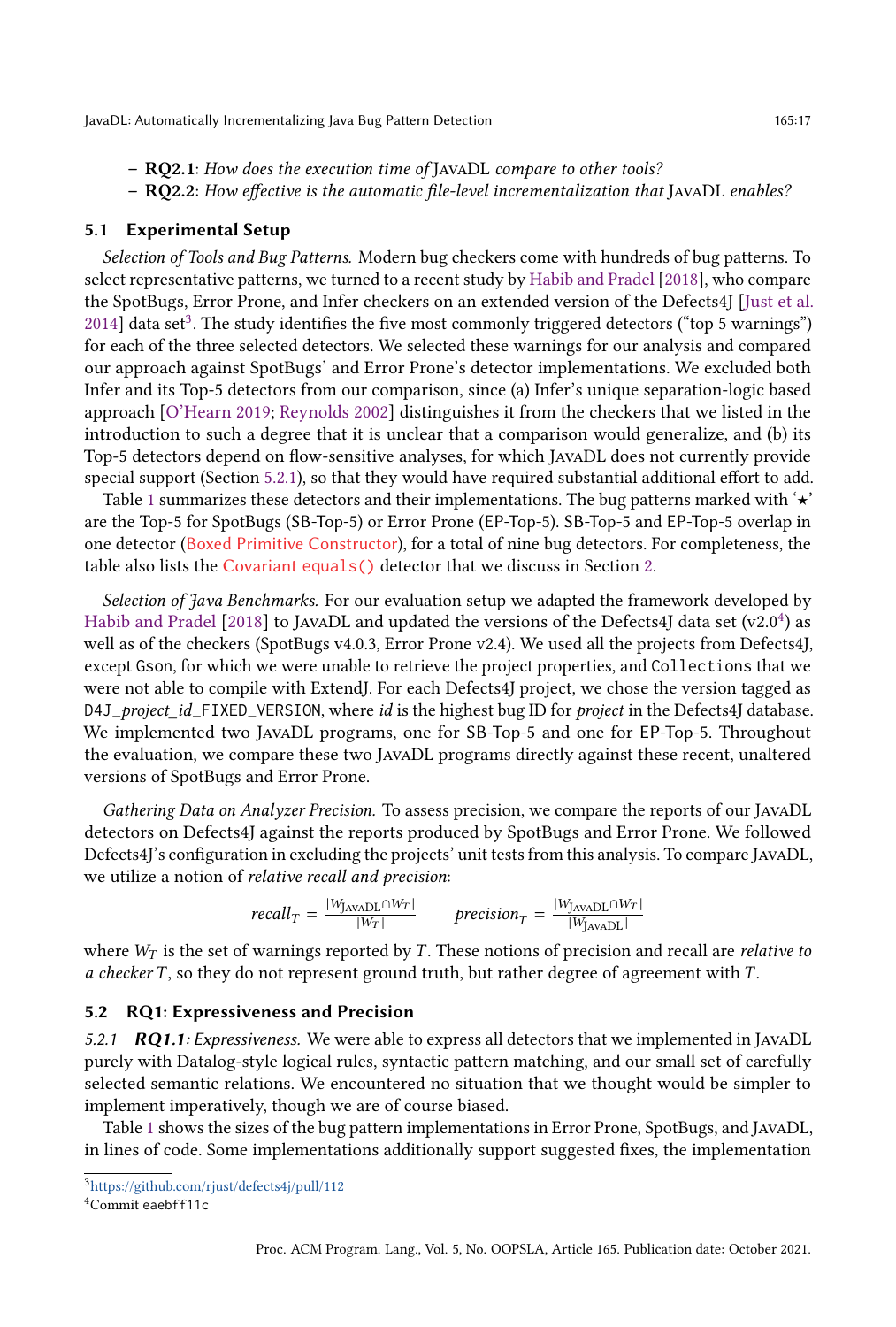<span id="page-17-0"></span>Table 1. Overview of selected bug patterns and their size in Error Prone, SpotBugs, and JavaDL. Patterns marked with  $\star$  are among the Top-5 (Section [5.1\)](#page-16-1). In column **Notes**,  $a+b$  means that b of the lines implemented auto-fixups. share n means that the detector(s) were sharing their implementation with  $n$  additional detectors. Except for DM\_NUMBER\_CTOR and DM\_STRING\_CTOR, which were in two separate files (sharing 1 and 51, respectively), all detectors listed above (for all tools) were in a single source file each. dataflow means that the detector additionally used the Error Prone or SpotBugs data flow analysis engine (not counted for LOC). Column Semantics lists semantic predicates that the JavaDL implementations depended on (Section [5.2.1\)](#page-16-0).

|          | <b>Baseline Static Checker Framework</b> | <b>JAVADL</b>                                                                             |                   |                      |                     |                  |            |  |  |  |  |
|----------|------------------------------------------|-------------------------------------------------------------------------------------------|-------------------|----------------------|---------------------|------------------|------------|--|--|--|--|
|          | $\star$ Bug Pattern                      | <b>Notes</b>                                                                              |                   |                      | LOC Rules Semantics |                  |            |  |  |  |  |
|          | $\star$ Boxed Primitive Constructor      | <b>BoxedPrimitiveConstructor</b>                                                          | 229               | $115 + 114$          | 9                   | $\mathbf{3}$     | DECL       |  |  |  |  |
| Prone    | $\star$ Missing @Override                | MissingOverride                                                                           | 84                | $82 + 2$             | 48                  | 30               | DECL       |  |  |  |  |
|          | $\star$ Useless Type Parameter           |                                                                                           | 27                | 18                   | DECL.               |                  |            |  |  |  |  |
| Error    | ★ Complex Operator Precedence            | $99 + 39$                                                                                 | 37                | 37                   |                     |                  |            |  |  |  |  |
|          | $\star$ == on References                 | ReferenceEquality                                                                         | 97                | dataflow             | 88                  | 48               | DECL, TYPE |  |  |  |  |
|          | Covariant equals()                       | NonOverridingEquals                                                                       | 132<br>$116 + 16$ |                      |                     |                  |            |  |  |  |  |
|          | $\star$ Boxed Primitive Constructor      | DM_NUMBER_CTOR, DM_STRING_CTOR                                                            | 1415              | share 52             | 9                   | 3                | DECL, TYPE |  |  |  |  |
|          | $\star$ Expose Internal Representation   | EI_EXPOSE_REP,<br>MS_EXPOSE_REP,<br>EI_EXPOSE_REP2, EI_EXPOSE_STATIC_REP2                 | 138               |                      | 29                  | 20               | DECL       |  |  |  |  |
| SpotBugs | $\star$ Naming Convention Violation      | NM_METHOD_NAMING_CONVENTION,<br>NM_FIELD_NAMING_CONVENTION,<br>NM_CLASS_NAMING_CONVENTION | 499               | share 12             | 17                  | 10 <sup>10</sup> |            |  |  |  |  |
|          | $\star$ Missing switch Default           | SF_SWITCH_NO_DEFAULT                                                                      | 289               | share 4              | 21                  | 8                | DECL, TYPE |  |  |  |  |
|          | $\star$ Field Never Written To           | UWF_UNWRITTEN_FIELD,<br>UWF_UNWRITTEN_PUBLIC_OR<br>_PROTECTED_FIELD                       | 1032              | share 14<br>dataflow | 51                  | 47               | DECL       |  |  |  |  |
|          | Covariant equals()                       | EQ_ABSTRACT_SELF                                                                          | 541               | share 18             | 15                  | 9                | DECL       |  |  |  |  |

of several bug checkers may be entangled in the same implementation, and different tools may provide different library functionality (not counted here), so this comparison is not precise. With that in mind, the ratio (tool LOC / JavaDL LOC) yields a range of  $1.1-12.8$  (mean: 4.9) for Error Prone (when excluding LOCs for fixes) and 4.8-157.2 (mean: 38.4) for SpotBugs. If we normalize for implementation sharing across SpotBugs detectors, i.e., assume that any set of n shared SpotBugs detectors with  $\ell$  LOC could be refactored to precisely  $\frac{\ell}{n}$  LOC each, the ratio becomes 1.3–4.8 (mean 2.8), though we expect this to be an under-approximation. Either interpretation indicates that JavaDL requires fewer LOC than the other tools. Detector == on References stands out as being almost the same size for Error Prone and JavaDL. However, Error Prone's implementation utilizes a flow analysis framework whose size we did not include in the measurements. Our implementation of this detector otherwise follows Error Prone's heuristics, including checking whether the reference type defines or inherits a custom equals() method (28 LOC in JavaDL).

Based on manual inspection of the SpotBugs and Error Prone detectors, we believe that the main reasons for why JavaDL specifications are more concise are that (a) syntactic patterns can simplify many nested **if** statements in imperative code, and (b) looping and filtering is implicit in Datalog.

Limitations in Syntactic Patterns. When encoding bug patterns in JavaDL, we sometimes found that relying directly on syntactic patterns led to code duplication. For example, matching declarations #d with the enclosing class ⟨. . **class** #c {.. #d ..}. . ⟩, enum ⟨. . **enum** #c {.. #d ..}. . ⟩, or interface  $\langle$ : **interface**  $\#$ **i**  $\{ \ldots \}$   $\rangle$  requires three separate rules that we cannot combine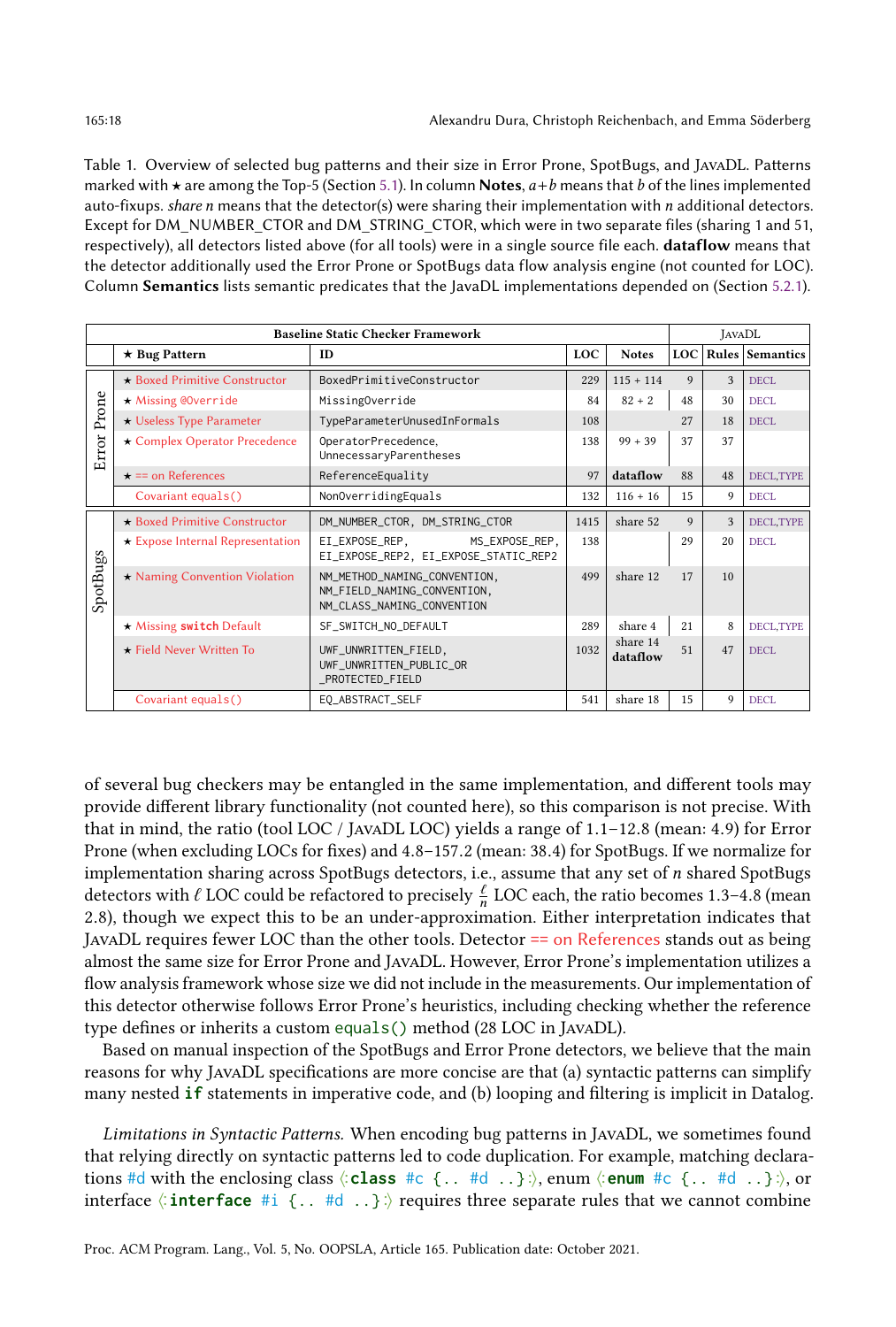into one pattern  $\langle : \# \mathsf{td} \# \mathsf{c} \; \{ \ldots \# \mathsf{d} \; \ldots \} \; \rangle$ , since the keywords **class, interface,** and **enum** do not themselves form a syntactic category for #td in the Java grammar.

Semantic Reasoning. The above limitation materializes especially when we analyze semantic properties that do not cleanly map to a single syntactic construct. For example, the patterns ⟨. . **this**.f. . ⟩ and ⟨. . f. . ⟩ are syntactically distinct, but often semantically identical. In those cases, syntactic patterns quickly become ineffective, and we found that we instead relied on Datalog relations that captured semantic properties.

As the right-most column in Table [1](#page-17-0) shows, all but two of our detectors rely on the static name analysis information that we extract from ExtendJ, and three also rely on type analysis information, while only two detectors did not include semantic information from ExtendJ.

While we can export additional information from ExtendJ, detectors can also introduce their own helper predicates and, in principle, share them. After implementing the bug patterns, we surveyed our implementation and identified several helper predicates that we consider potentially reusable (possibly with minor refactoring), such as the subtyping relation, convenience extractors for type and membership information, method signature equality checks, and relations to mark defining and using occurrences of fields. While these observations show the importance of semantic information, all of our detectors used multiple syntactic patterns, and the Complex Operator Precedence detector demonstrated that semantic information is not always sufficient for real-life bug detectors, as it relied heavily on syntactic information that is no longer visible e.g. in Java bytecode.

Flow-Sensitive Analysis. Some program analyses, such as null-pointer dereference analysis or taint analysis [\[Arzt et al.](#page-27-11) [2014\]](#page-27-11), rely on knowing the program execution order, typically modeled as a control-flow graph (CFG). We have not added CFG information to JavaDL due to the nontrivial engineering effort for building correct and precise CFGs for a mature language like Java, but see no conceptual obstacle to building a JavaDL CFG predicate library. Alternatively, we can import the CFGs that [Riouak et al.](#page-29-10) [\[2021\]](#page-29-10)'s recent IntraJ system superimposes over ExtendJ AST for Java  $7<sup>5</sup>$  $7<sup>5</sup>$  $7<sup>5</sup>$ 

To better understand the importance of flow-sensitive analyses, we approximated their prevalence among the SpotBugs and Error Prone detectors by instrumenting each framework's CFG construction code and running individual detectors to analyze the SpotBugs core classes (967 files, 108kLOC) to see which detectors would trigger CFG construction. For SpotBugs, which groups related detectors into 167 visitors, we found that 35 of the 167 visitors (21%) triggered CFG construction, and 3 of Error Prone's 500 checkers (0.6%). These numbers are likely under-approximations but indicate that flow-sensitive analysis is important, but only for a minority of today's bug detectors.

We observed that two of the detectors that we had previously implemented were based on detectors that triggered CFG construction (Table [1,](#page-17-0) column Notes).

5.[2](#page-19-1).2 **RQ1.2:** Precision. Table 2 reports on checker precision and recall, comparing the Top-5 SpotBugs and Error Prone detectors against our JavaDL re-implementations. Several of the patterns contain subcategories (Table [1\)](#page-17-0), and we report on the subcategories in cases where our implementation computed them separately. Whenever JavaDL reported bugs that Error Prone or SpotBugs did not report, we manually investigated 10 randomly sampled cases (or all, if less than 10), and proceeded analogously when the baseline tools reported a bug that JavaDL did not report.

For the EP-Top-5, most checkers have a high degree of agreement. Lowest (with 77% relative recall) is UnnecessaryParentheses. According to our sampling, the mismatch is due to the JavaDL detector not reporting parentheses surrounding unary operators, and Error Prone not reporting on parentheses surrounding case labels and return values.

<span id="page-18-0"></span><sup>&</sup>lt;sup>5</sup> This framework was not yet available at the time of our experiments, while ExtendJ's earlier data flow framework [\[Söderberg](#page-29-11) [et al. 2013\]](#page-29-11) was unmaintained and incompatible with recent versions of ExtendJ.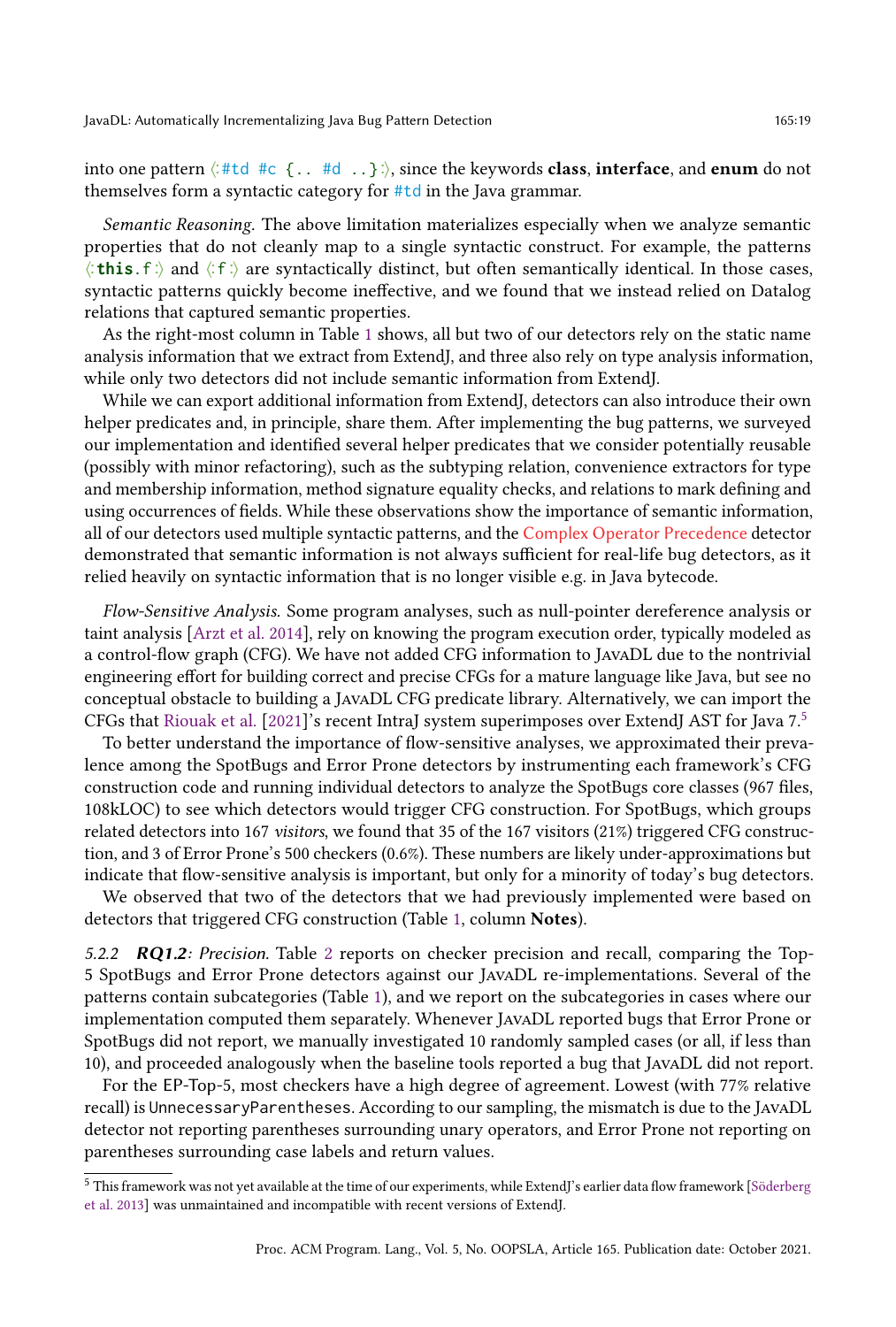|             | <b>Static Checker Framework (Baseline Tool)</b> |               | <b>Number of Results</b> | Precision |           |        |  |
|-------------|-------------------------------------------------|---------------|--------------------------|-----------|-----------|--------|--|
| Name        | <b>Bug Pattern</b>                              | <b>JAVADL</b> | Tool                     | Common    | Precision | Recall |  |
|             | ★ Boxed Primitive Constructor                   | 429           | 425                      | 423       | 98.60     | 99.53  |  |
|             | $\star$ Missing @Override                       | 4533          | 5341                     | 4393      | 96.91     | 82.25  |  |
|             | OperatorPrecedence                              | 84            | 100                      | 82        | 97.62     | 82.00  |  |
| $EP$ -Top-5 | $\star$ == on References                        | 1176          | 1235                     | 1169      | 99.40     | 94.66  |  |
|             | ★ Useless Type Parameter                        | 99            | 95                       | 95        | 95.96     | 100.00 |  |
|             | UnnecessaryParentheses                          | 257           | 174                      | 134       | 52.14     | 77.01  |  |
|             | DM_NUMBER_CTOR                                  | 190           | 182                      | 158       | 83.16     | 86.81  |  |
|             | DM_STRING_CTOR                                  | 5             | 5                        | 5         | 100.00    | 100.00 |  |
|             | $\star$ Expose Internal Representation          | 3546          | 161                      | 108       | 3.05      | 67.08  |  |
| $S-B-Top-5$ | NM_CLASS_NAMING_CONVENTION                      | $\Omega$      | $\Omega$                 | $\Omega$  | N/A       | N/A    |  |
|             | NM_FIELD_NAMING_CONVENTION                      | 9             | $\Omega$                 | $\Omega$  | 0.00      | N/A    |  |
|             | NM_METHOD_NAMING_CONVENTION                     | 1120          | 38                       | 38        | 3.39      | 100.00 |  |
|             | * Missing switch Default                        | 223           | 87                       | 81        | 36.32     | 93.10  |  |
|             | UWF_UNWRITTEN_FIELD                             | 3             | $\mathbf{1}$             | $\Omega$  | 0.00      | 0.00   |  |
|             | UWF_UNWRITTEN_PUBLIC_OR_PROTECTED_FIELD         | 3             | $\mathbf{0}$             | $\Omega$  | 0.00      | N/A    |  |

<span id="page-19-1"></span>Table 2. Number of results reported by ErrorProne, SpotBugs, and JavaDL for the selected bug patterns on the Defects4J repositories. "Precision" and "recall" are relative to the baseline tool (cf. Section [5.1\)](#page-16-1). We report on bug subcategories for detectors that implement the subcategories separately.

For Missing @Override, JavaDL fails to produce warnings when the overridden method is a library method, since ExtendJ fails to evaluate attributes on some AST nodes created from bytecode, which excludes those nodes from the TYPE relation. The recall for OperatorPrecedence is due to differences in reporting: for instance, for a && b || c && d, Error Prone produces two warnings, one per &&, while JavaDL produces a single report for the entire expression, whose root is the ||.

Turning to the bottom (SB-Top-5) half of the table, JavaDL is able to detect all DM\_STRING\_CTOR and NM\_METHOD\_NAMING\_CONVENTION warnings reported by SpotBugs. The lower recall rates on Missing **switch** Default due to over-reporting in SpotBugs, caused by its lack of access to AST data (SpotBugs operates on Java bytecode [\[SpotBugs community 2021\]](#page-29-12)). For UWF\_UNWRITTEN\_FIELD, JavaDL does report SpotBugs' single warning, but at the field's definition, rather than the access location. The other two warnings are unwritten fields that SpotBugs fails to detect. Similarly, we found that JavaDL's warnings for UWF\_UNWRITTEN\_PUBLIC\_OR\_PROTECTED\_FIELD were correct.

The low precision of Expose Internal Representation is due to JavaDL assuming that all reference types are mutable, while SpotBugs uses domain knowledge to filter out known immutable classes like String.

For DM\_NUMBER\_CTOR, we observed that SpotBugs and JavaDL match on 20 additional reports, with SpotBugs reporting the bug one line off from its source location. The remaining 4 reports that SpotBugs produces are constructor calls where the argument is a cast to String. JavaDL produces 12 additional correct warnings.

Overall, none of the differences indicate systematic limitations and could be addressed by evolving the JavaDL bug patterns.

#### <span id="page-19-0"></span>5.3 RQ2: Execution Time Performance

Gathering Data on Run-Time Performance. To assess the efficiency of JavaDL for bug detection in a practical usage scenario, we iterated through a series of consecutive Git commits of Defects4J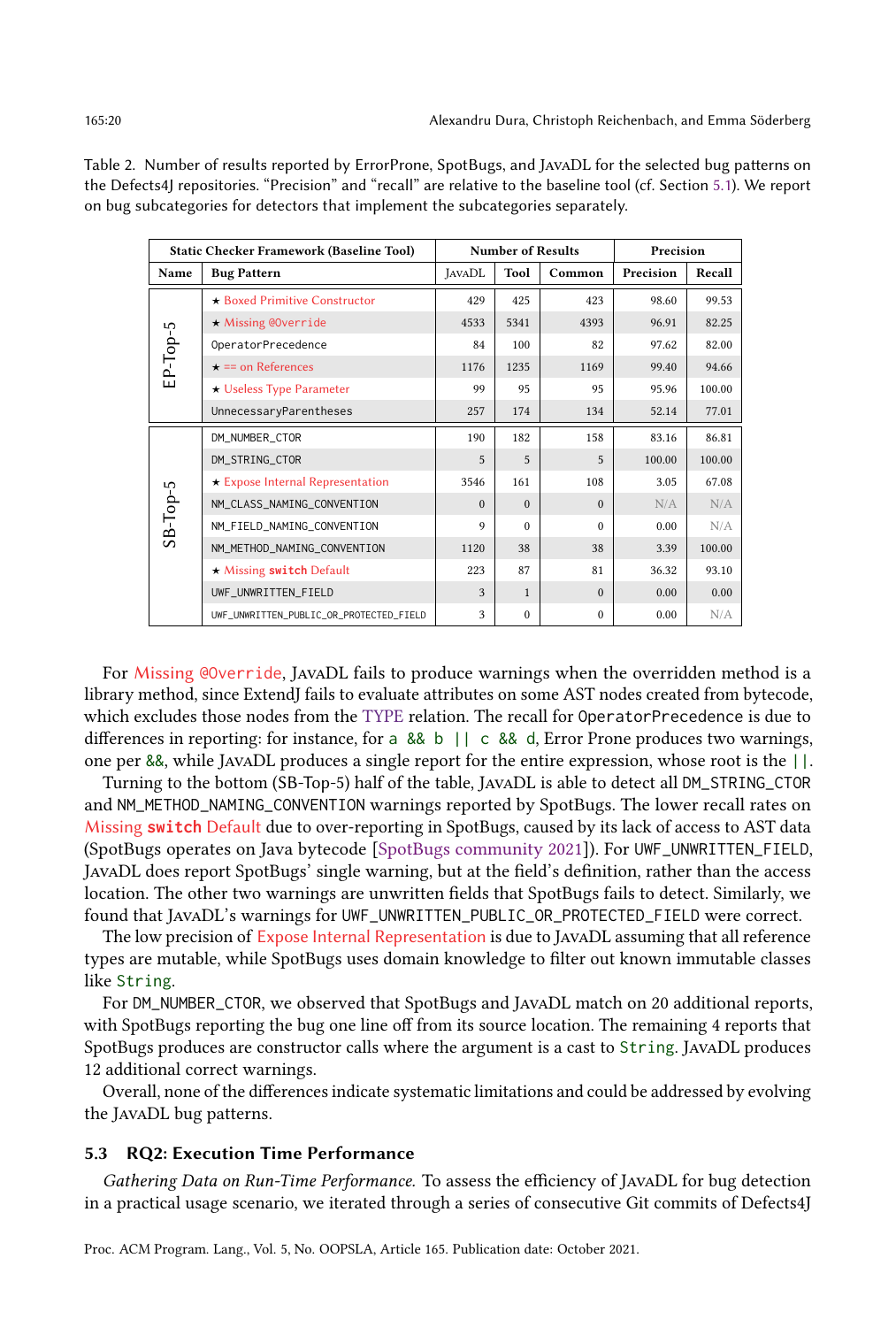| Project     | Touched files/commit |          |     | Added lines/commit |        |    | <b>Deleted lines/commit</b> |        |        |     | Lines of code |       | Files  |        |          |     |
|-------------|----------------------|----------|-----|--------------------|--------|----|-----------------------------|--------|--------|-----|---------------|-------|--------|--------|----------|-----|
|             | Mean                 | M.       | 90% | Max.               | Mean   | M. | 90%                         | Max.   | Mean   | M.  | 90%           | Max.  | Start  | End    | Start    | End |
| Cli         | 5.30                 | $\Omega$ | 8   | 149                | 211.09 | 16 | 216                         | 17844  | 176.54 |     | 79            | 19167 |        | 7070   | $\Omega$ | 52  |
| Codec       | 3.15                 |          |     | 170                | 57.86  | 6  | 111                         | 1835   | 34.13  |     | 57            | 1430  | 13492  | 19568  | 85       | 122 |
| Compress    | 3.39                 |          |     | 180                | 70.52  | 10 | 171                         | 1969   | 35.23  |     | 52            | 1965  | 31478  | 41838  | 251      | 341 |
| Csv         | 1.71                 |          |     | 20                 | 28.97  |    | 61                          | 1139   | 20.35  |     | 29            | 1152  | 3597   | 6117   | 25       | 31  |
| LCore       | 3.15                 | $\sim$   | 6   | 66                 | 93.39  | 42 | 235                         | 2839   | 33.52  |     | 75            | 1513  | 22477  | 43803  | 146      | 256 |
| L.Databind  | 3.92                 | $\sim$   |     | 95                 | 71.44  | 39 | 169                         | 967    | 35.33  |     | 95            | 800   | 102361 | 114590 | 816      | 925 |
| <b>Soup</b> | 2.91                 | $\sim$   | o   | 28                 | 52.44  | 16 | 104                         | 5287   | 20.40  |     | 32            | 2168  | 8854   | 20403  | 58       | 117 |
| Math        | 7.16                 | $\sim$   | 12  | 210                | 211.95 | 30 | 501                         | 28873  | 143.60 | 10  | 173           | 28291 | 6122   | 22749  | 74       | 281 |
| Mockito     | 5.80                 |          | 13  | 201                | 130.39 | 18 | 123                         | 38603  | 33.42  | 8   | 69            | 1412  | 11014  | 38868  | 204      | 532 |
| Time        | 8.79                 | $\sim$   | 10  | 628                | 583.62 | 29 | 472                         | 127673 | 164.89 | 3.5 | 92            | 43798 | 45238  | 176827 | 240      | 656 |

<span id="page-20-1"></span>Table 3. Distribution of commit sizes (touched files, added lines, removed lines) and the sizes of the projects at the start and at the end of the commit range. "M." stands for median and "90%" stands for the 90th percentile.

projects and measured the time that it took to run JavaDL, Error Prone, and SpotBugs on each commit. For these measurements, we included each projects' unit tests, as we would in practice.

To ensure a fair comparison, we configured Error Prone and SpotBugs to only run their respective Top-5 detectors, and ran JavaDL separately for our implementations of SB-Top-5 and EP-Top-5. Unlike Error Prone and SpotBugs, JavaDL supports incremental evaluation, so we ran JavaDL with four configurations in total:  ${S}B$ -Top-5, EP-Top-5}  $\times$  {exhaustive, incremental}, with incremental runs re-using the IRDB from the previous incremental run (except for the first run).

For incremental analysis, we ran these experiments on 500 commits of the Defects4J benchmarks $^6,$  $^6,$  $^6,$ and for exhaustive analysis we ran them on 50 equidistant commits from this range, including the first and the last commits. We selected these commits to be the closest predecessors of the commit we used for precision analysis, counting only commits that modified source files.

Table [3](#page-20-1) shows the distributions of the number of touched files (modified, added or removed) from the selected sequence, and project sizes in the last four columns. We argue that these numbers show that the projects are realistic software projects at different stages in their life time.

For our performance analysis, we excluded several benchmarks: Chart, since it did not use Git (which our scripts required), and Closure, JxPath and Lang, because some of the commits among the 500 that we examined crashed ExtendJ and corrupted our IRDB. While recovering the IRDB from a backup would be trivial in a production system, we argue that including such runs would impair the representativeness of the incremental measurements. For the remaining projects we made a best effort to process them with all tools but found that SpotBugs and Error Prone's dependence on javac prevented many comparisons. We adjusted builds by tweaking compiler settings, adding libraries, or excluding problematic files (without examining the impact on our later measurements). Despite our efforts, some projects had a substantial number of failing builds (Cli: 18, Time: 25, Math: 29, Databind: 35, JacksonXML: 42) for the baseline checkers. We excluded all measurements for the affected revisions from our analysis and removed JacksonXML entirely. For incremental runs, we also the removed measurements for the 5 following/preceding revisions.

We ran our experiments on an Intel(R) Core(TM)  $i7-11700K$  CPU system, running at a fixed 3.6 GHz with 128 GiB RAM on Ubuntu 18.04.5 with Linux 5.13.7-051307-generic and OpenJDK 11.0.11+9-Ubuntu-0ubuntu2.18.04 inside a Docker container.

5.3.1 **RQ2.1**: Performance Comparison. Figure [14](#page-21-0) shows the distribution of the measured running times for the incremental and exhaustive JavaDL analyses compared to the baseline detectors, i.e., Error Prone (above) and SpotBugs (below).

We observe that overall JavaDL performs competitively to the existing checkers, irrespective of code base size. Our incremental checker often but not universally outperforms the exhaustive

<span id="page-20-0"></span><sup>6</sup>Except for Cli where the Git history contains only 360 commits.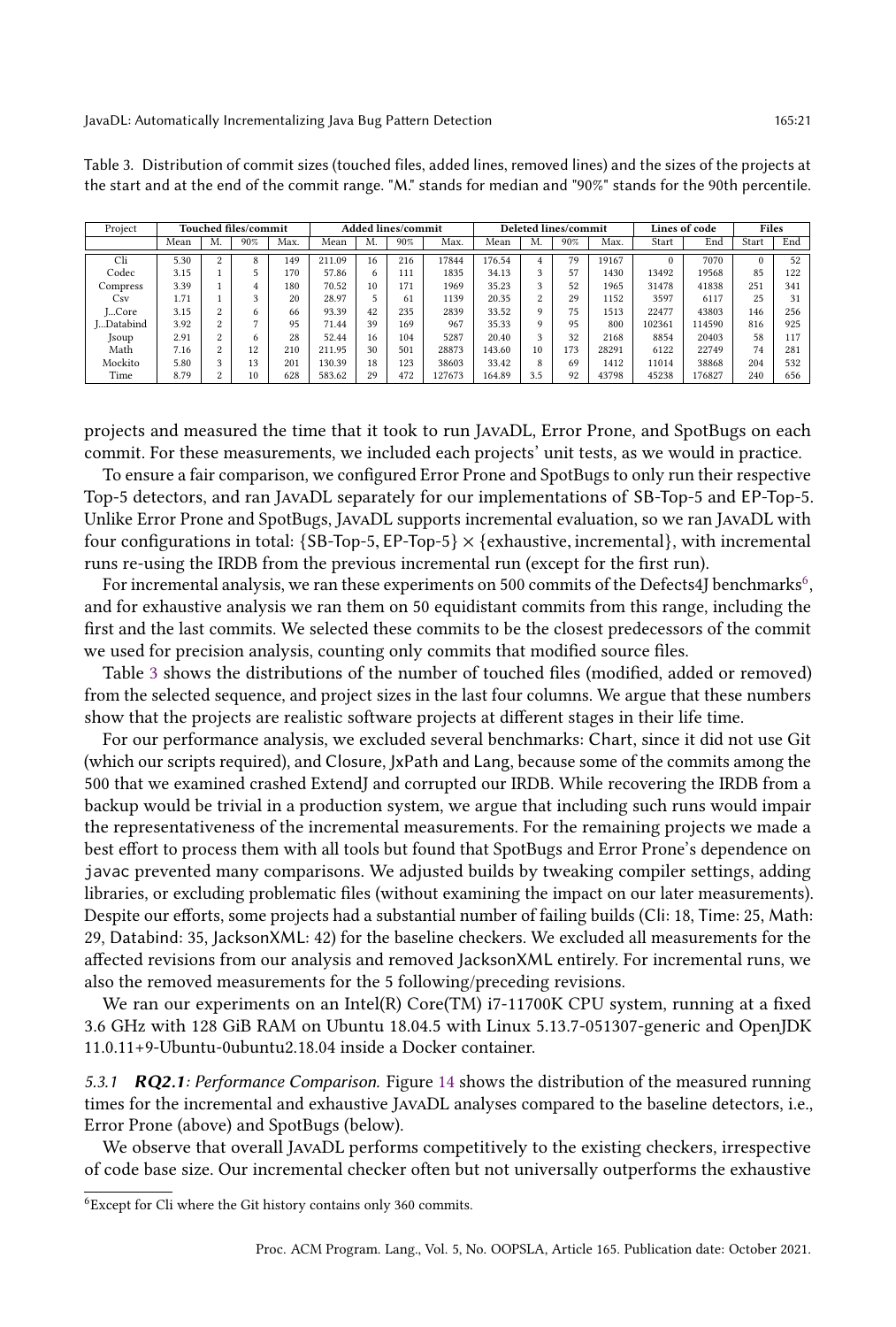<span id="page-21-0"></span>

Fig. 14. Running time distribution on 500 consecutive commits for EP-Top-5 (above) and SB-Top-5 (below). The shaded boxes represent the mean.

checker. The similarity between the performance for JavaDL on the SB-Top-5 and EP-Top-5 suggests that JavaDL's performance depends more on the project structure than on the selection of checkers.

We further observe in the EP-Top-5 diagram that the Math, JacksonDatabind and Time projects have peaks in running times that are more than four times higher than the average. While similar in relative magnitude, the peaks have different causes. For Math, the peak is caused by a merge commit from a release branch (6ef3b2932f). For JacksonDatabind, the largest running time due to a merge commit (33840a208b) that modifies a significant number of files, though we also observed a set of high measurements caused by commits that modify files that are referenced by many other files (e.g., DeserializationContext.java in commit 5b8f0d9923). The maximum running time for the Time project is caused by a major move/rename commit 53feb3fa56, affecting 176 out of the total of 656 files in the project. Our brief analysis of the running time peaks also showed that for merge commits and major move/rename commits, the running time is higher than the time needed for the initial run of the analysis. A continuous integration system could use this observation to attempt to predict when it is more efficient to delete the IRDB and re-start from scratch, or to temporarily switch to exhaustive analysis.

Overall, our performance measurements suggest that our prototype framework offers run-time performance comparable to that of state-of-the-practice systems, with neither incremental nor exhaustive mode consistently outperforming the other.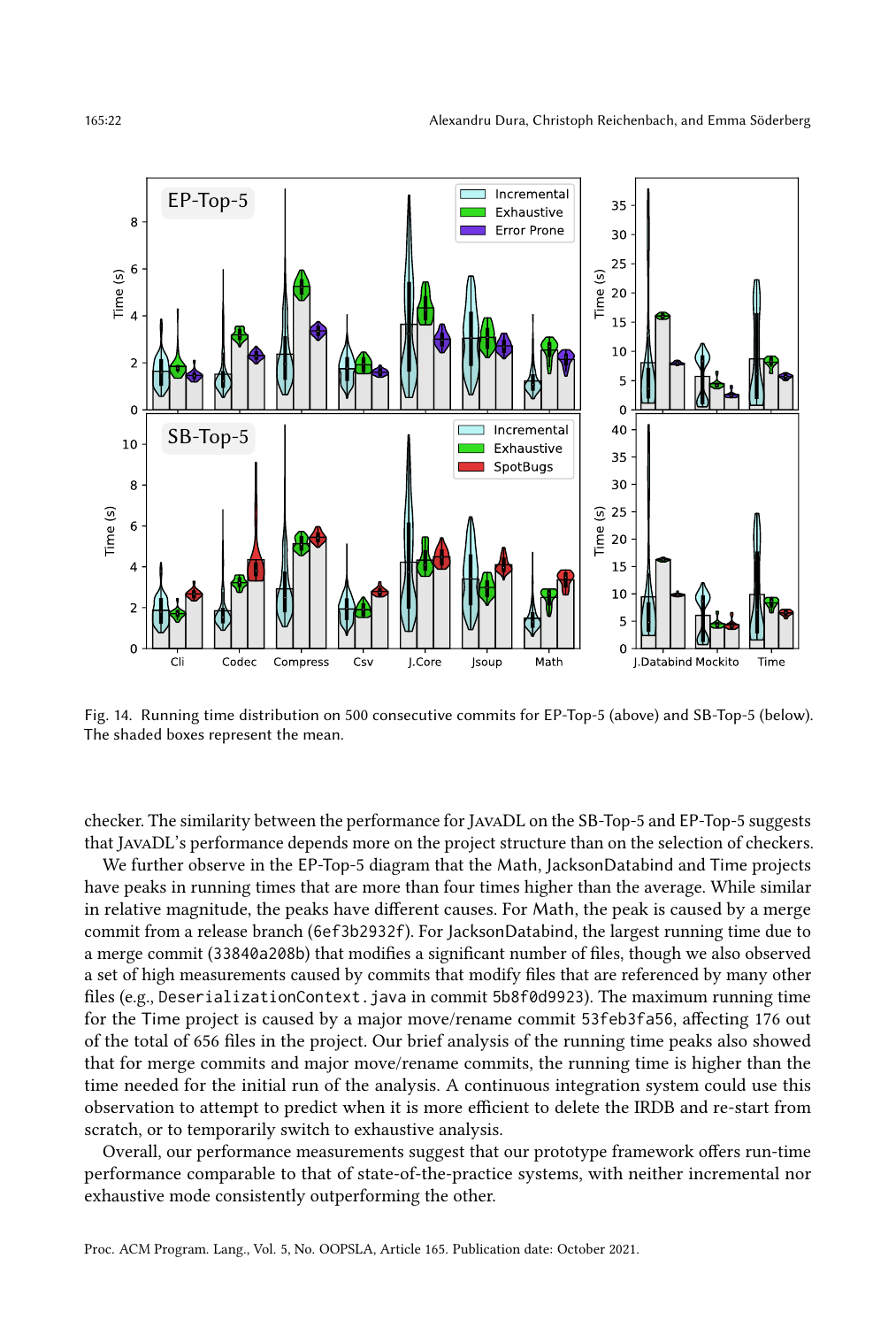<span id="page-22-0"></span>

Fig. 15. Average running time for exhaustive (E) and incremental (I) runs, split by evaluation phases

5.3.2 **RQ2.2**: Incremental Performance. To explain the difference in incremental execution time between the projects, we turn to Figure [15,](#page-22-0) which shows the average time spent by JavaDL in each phase for the EP-Top-5 (a) and SB-Top-5 (b) detectors. While the running time of the analysis program is overall shorter for the incremental runs (including IRDB read and write), it is also clear that the incremental runs suffer from the overhead of the provenance tracking mechanisms that increase the time spent generating the program representation (Datalog projection). The Datalog projection phase grows with number of analyzed files, which includes the number of modified files as well as the files that need to be revisited because they contain an attribute whose value depends on modified files. On slower hard disks, we have also observed a second overhead, for deleting stale IRDB facts (not visible here).

We observed that it is mainly not commits that modify many files that contribute most to high running times, but commits that modify files on which other files' attributes depend. We characterize this property with the notion of the *relative degree* of a file  $F$ , which is the fraction of the files in the project that contain an attribute whose value was computed using F and whose analyses we must thus re-run when F changes.

Figure [16](#page-22-1) shows the cumulative distribution function computed over all the commits in each project. We can observe that for the Codec, Compress and Math projects, 80% of the commits have a degree of at most 0.1 and a further 10% a maximum degree of 0.2. They are followed by JacksonDatabind, which also has about 70% of the commits with a maximum degree of 0.2. These are the same projects in

<span id="page-22-1"></span>

Fig. 16. Cumulative distribution of the maximum rel. degree in the analyzed commits

which our incremental analysis is most effective at outperforming the exhaustive analysis. Meanwhile, in Mockito 30% of the commits have a degree of less than 0.1 and 30% of the commits have a maximum degree of 0.4, which is also the maximum for this project, in line with the pronounced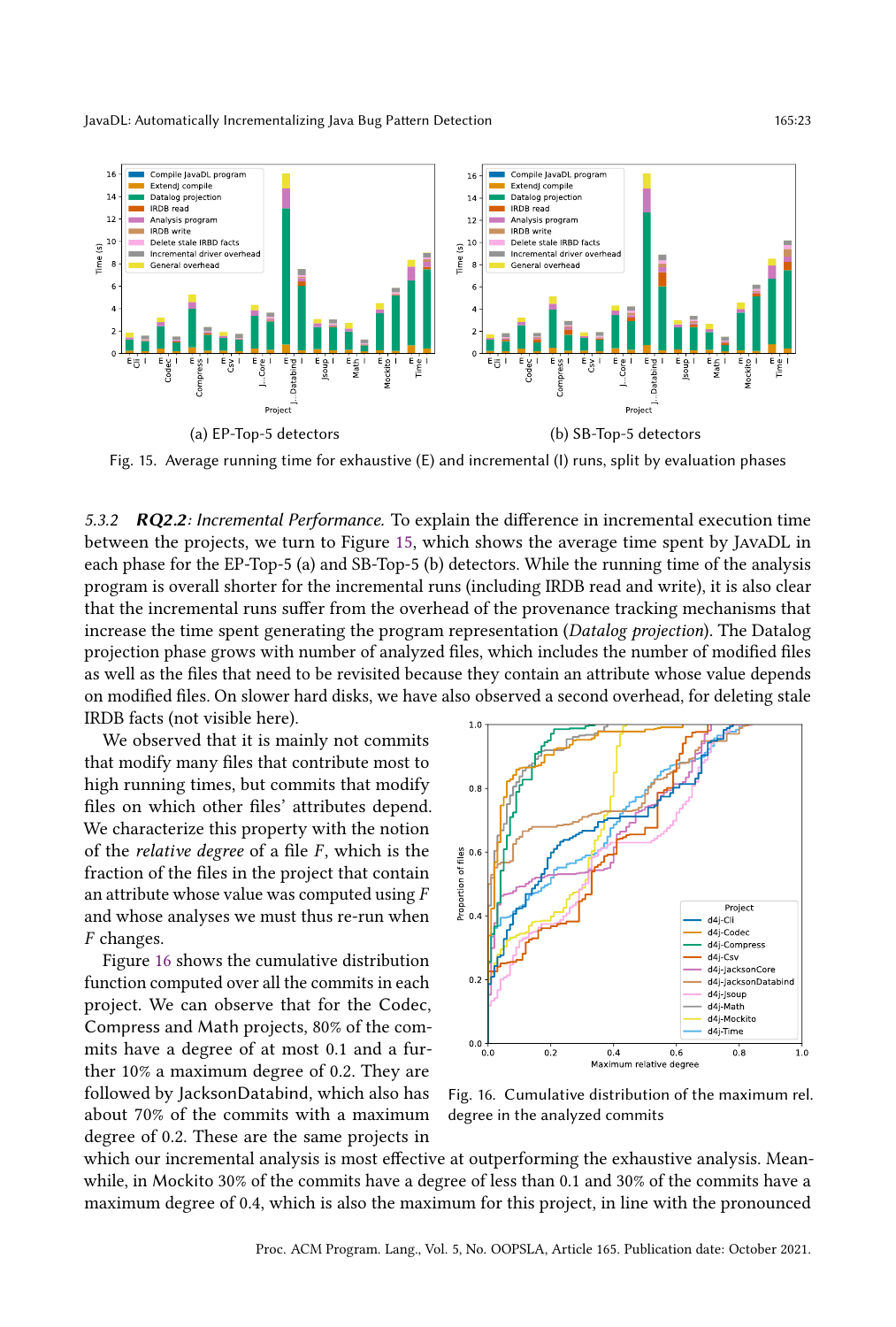bimodal distribution of the running times for the project. These observations indicate that the commit history is correlated with the running times of the incremental analysis, and thus can help inform which evaluation mode to choose for JavaDL for a given commit in a given project.

Analyzing the average running times spent in each phase for SB-Top-5 (Figure [15\(](#page-22-0)b)), we observe that the amount of time needed to read, write and delete facts in the IRBD is more than twice that of the EP-Top-5 detectors. This indicates that the number of facts that are produced in the local evaluation pass but used in the global one is significantly higher in SB-Top-5.

The above observation reflects that we have not yet automated all locality optimizations that we are aware of, and manually optimized only EP-Top-5 for locality. Our main manual optimization was to split rules for locality. For instance, we could compress our earlier example (Figure [9\)](#page-10-1) into: BADNEWSTRING(f, 1, c) :- n  $\langle$ :new String(#v): $\rangle$ , TYPE(#v,  $\tau$ ), SRC(n, 1, c, \_, \_, f),

 $\tau$   $\langle \dots$  class String  $\{\dots\} \rangle$ , SRC(s, \_, \_, \_, \_, \_, "java/lang/String.class"). However, this rule is global and uses local predicates, so the predicates' tuples would be stored in the IRDB without further optimization. SRC in particular contains one tuple per AST node; materializing it on disk would be expensive. In Figure [9,](#page-10-1) we avoided this problem by extracting only the source locations of interest into the NewString predicate, analogously to the Magic Sets transformation [\[Bancilhon et al. 1985\]](#page-27-12). We expect to automate this process in future work.

#### 5.4 Discussion and Limitations

One limitation of our language that we have so far omitted is that, unlike e.g. Prolog, our Datalog dialect is not Turing-complete but effectively restricted to PTIME [\[Immerman 1999\]](#page-28-9). While we did not find this restriction limiting in our experiments, it does bar JavaDL from expressing EXPTIMEcomplete analyses (e.g., bounded symbolic execution) or semi-decidable analyses (e.g., Java type analysis [\[Grigore 2017\]](#page-28-10)). Thus, JavaDL offers less expressivity than afforded by e.g. general-purpose IDE/IFDS-based incrementalization frameworks [\[Arzt and Bodden 2014\]](#page-27-10); JavaDL is subject to the usual limitations of Datalog in this space. We defer to [Madsen et al.](#page-28-1) [\[2016\]](#page-28-1) for a detailed discussion.

We emphasize that this restriction is a trade-off: the syntactic simplicity of JavaDL ensures that JavaDL detectors are clear-box detectors and can be analyzed and transformed to integrate confidence score computation [\[Raghothaman et al.](#page-29-0) [2018\]](#page-29-0), to explain their chains of reasoning [\[Zhao](#page-30-2) [et al.](#page-30-2) [2020\]](#page-30-2) or for incrementalization (as shown in this paper), or for integrations of these techniques, e.g., to use knowledge of recent changes to adjust confidence scores.

This restricted expressive power comes with more easily checkable correctness guarantees. For comparison, existing free-form (or black-box) IDE/IFDS-based approaches place complex semantic constraints of distributivity on transfer/flow functions [\[Reps et al.](#page-29-13) [1995\]](#page-29-13) to ensure consistent results. Analyses that fail to meet these constraints may work correctly on some inputs but fail in corner cases or when run in different evaluation modes. By contrast, JAVADL projects will (in principle  $$ i.e., not accounting for implementation bugs) evaluate correctly whenever they type-check.

Summary. Overall, our results show that our JavaDL implementation enables both exhaustive and incremental evaluation, with performance comparable to state-of-the-practice tools, and that the JavaDL language can concisely express a variety of both syntactic and semantic checks, both intra- and inter-procedural. While we have only analyzed the concepts that underlie JavaDL on one language (the subset of Java 8 supported by ExtendJ) and on a limited set of bug detectors, we argue that our results yield data points to support the case for clear-box bug detectors as devices for enabling architectural advances in bug checking.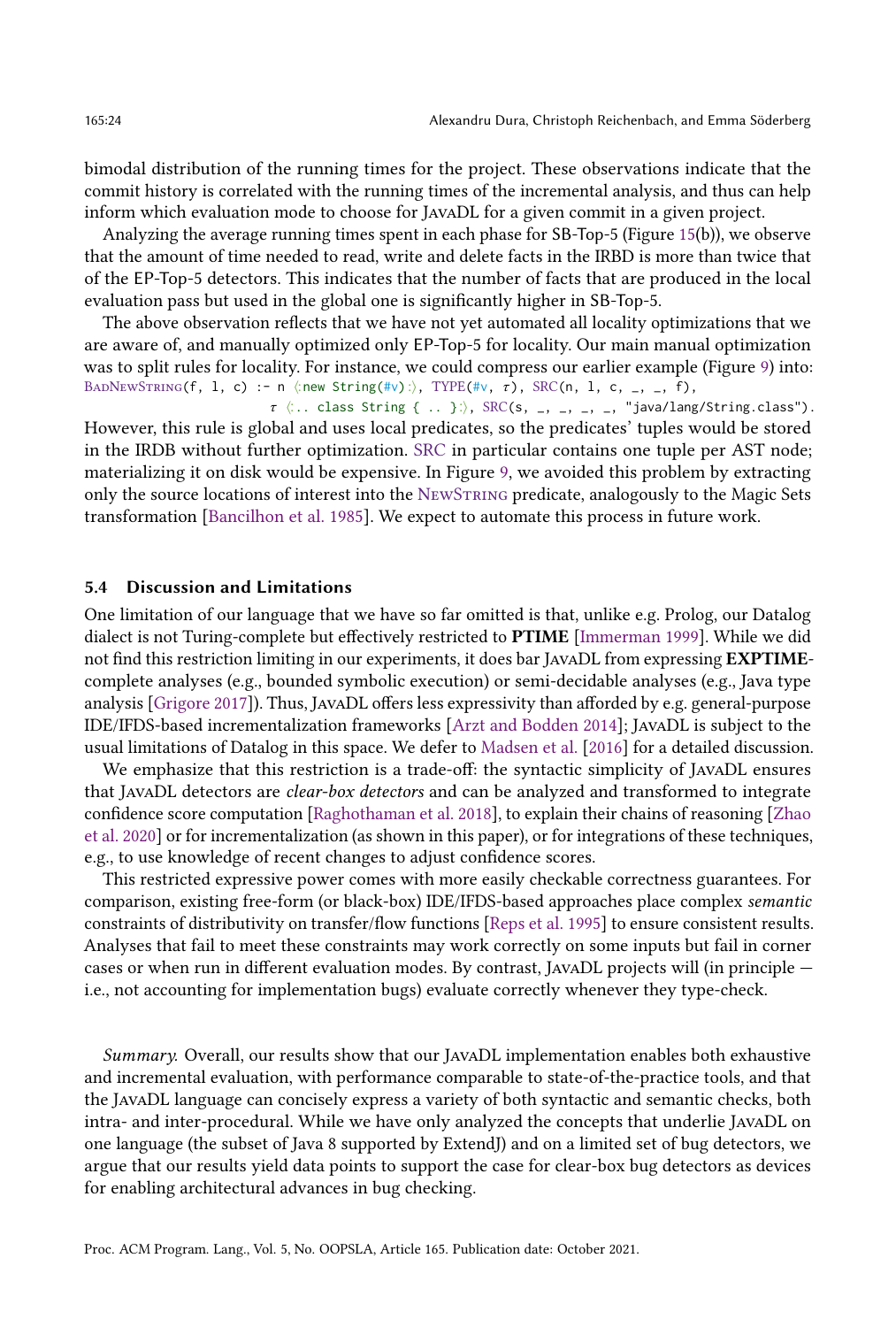#### 6 RELATED WORK

JavaDL combines four strands of work: domain-specific languages for program analysis, Datalog dialects, pattern matching languages, and systems with alternative but equivalent execution models.

To the best of our knowledge, the first system to demonstrate the connection between DSLs for program analysis, logic programming, and pattern matching was the SOUL system by [De Roover](#page-27-13) [et al.](#page-27-13) [\[2011\]](#page-27-13). While SOUL does not aim to support multiple execution models or report performance on par with contemporary bug checkers, other aspects of its design are closely related to ours: SOUL provides syntactic patterns in a similar style as JavaDL [\[De Roover 2009;](#page-27-14) [De Roover et al.](#page-27-8) [2007\]](#page-27-8), albeit restricted to five syntactic categories. It performs logical reasoning through a SmallTalk-based Prolog implementation (rather than Datalog), connects to the Eclipse JDT framework (rather than to ExtendJ), and provides data flow analysis support via Soot [\[Vallée-Rai et al.](#page-30-4) [2010\]](#page-30-4). SOUL's use of Prolog results in a top-down evaluation strategy, which permits incremental evaluation and simplifies integration with traditional imperative analysis code, at the cost of performance [\[Ullman](#page-30-5) [1989\]](#page-30-5), where Datalog has shown its strength in recent years [\[Bravenboer and Smaragdakis 2009;](#page-27-15) [Scholz et al.](#page-29-3) [2016\]](#page-29-3). The SOUL pattern language also omits some language features such as generics, but captures the majority of the Java syntax supported by Eclipse in 2011, whereas our language is directly based on the grammar and AST of a Java compiler through an automatic transformation (with minimal manual intervention) and thus faithfully captures the entire Java syntax. Unlike SOUL, our work did not yet explore data flow analysis (as we discuss in Section [5.2.1\)](#page-16-0).

Beyond SOUL, [Visser](#page-30-6) [\[2002\]](#page-30-6) argues in favor of syntactic pattern matching, with [Fischer and](#page-28-11) [Visser](#page-28-11) [\[2004\]](#page-28-11) opting for concrete syntax over AST matching by arguing that "the simple abstract syntax approach quickly becomes cumbersome as the schemas become larger". Their AutoBayes system combines syntactic pattern matching with Prolog, compared to which DeepWeaver [\[Falconer](#page-28-12) [et al.](#page-28-12) [2007\]](#page-28-12) adds program rewriting for implementing aspect weaving. Another related system with syntactic pattern matching is our earlier MetaDL [\[Dura et al.](#page-27-7) [2019\]](#page-27-7), which analyzes a Datalog dialect, in which it needs to match only one syntactic category. MetaDL uses a different AST encoding that maps each syntactic rule or AST node to a separate predicate (Section [3.3.2\)](#page-8-0), which we found to be less efficient for Java than our approach here. Like SOUL, MetaDL has not seen a systematic evaluation for bug patterns, unlike JavaDL. A final closely related system is Cohen et al's JTL [\[Cohen et al.](#page-27-16) [2006\]](#page-27-16), which provides a Datalog-style language together with a Java-like query syntax for querying Java class files for structural and dataflow information. Similar to JavaDL and SOUL, JTL exposes a number of built-in pre-computed predicates to aid program analysis, though it does not expose the AST and thus limits the amount of reasoning that it allows.

There are many other systems that support syntactic pattern matching. [Visser](#page-30-6) [\[2002\]](#page-30-6) uses GLR parsing for processing syntactic patterns, instead of Earley parsing as in our work. GLR parsing may improve the performance of our JavaDL specification frontend. To address possible bugs or inefficiencies from concrete syntax patterns, [Kats et al.](#page-28-13) [\[2011\]](#page-28-13) offer an interactive tool that suggests AST categories for concrete syntax tree patterns. Similarly, but on the concrete syntax level, [Huang et al.](#page-28-14) [\[2008\]](#page-28-14) automatically infer the syntactic type of syntactic patterns. We believe that this technique can enable optimizations and improve static checking in our syntactic patterns.

[Kats et al.](#page-28-15) [\[2008\]](#page-28-15) extend syntactic parsing in an extensible compiler that allows language extensions to normalize to mixtures of source code and bytecode, similarly to the Attribute Grammar system Silver [\[Van Wyk et al.](#page-30-7) [2010\]](#page-30-7). This style of normalization allows specifying analyses and transformations at the concrete syntax tree level while matching at a more abstract level, which (in effect) automatically generalizes analyses and transformations. The trade-off is that the effect of a match or transformation becomes less obvious, and that it may become impossible to match syntactic peculiarities that are not visible at the AST level. For example, JavaDL can distinguish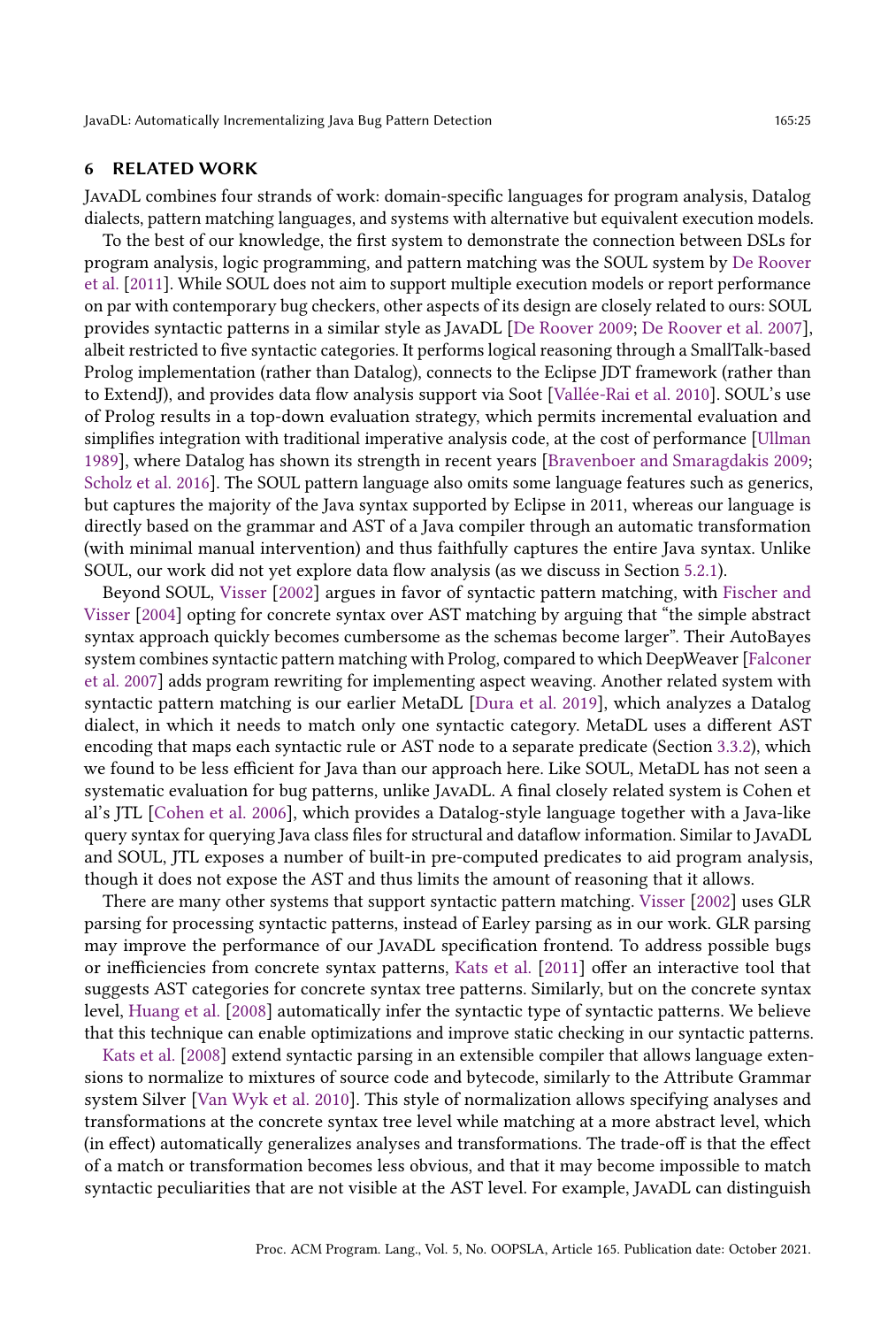between  $(x)$  and  $((x))$ , which is necessary for our UnnecessaryParentheses bug pattern, but a system that uses matching after normalization may lack suitable information (e.g., in SpotBugs).

While not Datalog, two other closely related domain-specific languages are the program query language PQL [\[Martin et al.](#page-29-14) [2005\]](#page-29-14) and the earlier commercial .QL [\[De Moor et al.](#page-27-17) [2007\]](#page-27-17) system (now CodeQL). Neither system provides support for syntactic matching in the style of JavaDL or SOUL. PQL provides a SQL-like interface that allows not only static analysis, but also dynamic analysis and instrumentation, though it does not provide fine-grained AST / parse tree matching or support for analyzing arithmetic or primitive values. PQL is thus more useful for analyzing dynamic protocols, e.g., to check if a test during execution releases an external resource (e.g., a file handle) exactly once, while JavaDL is more useful for general-purpose static checking. Dynamic information can also be critical for analyzing reflection [\[Li et al.](#page-28-16) [2019\]](#page-28-16). For static tools like JavaDL, the lack of dynamic knowledge could be mitigated through ground facts from external tools [\[Bodden et al. 2011\]](#page-27-18). .QL, meanwhile, combines ideas from attribute grammars and SQL, giving it powerful static analysis capabilities, but without JavaDL-style syntactic matching capabilities.

While Datalog and its dialects have aided program analysis for over a decade, most existing tools like DOOP [\[Bravenboer and Smaragdakis 2009\]](#page-27-15) rely on a separate fact extraction mechanism. DOOP's Java fact extractors translate either a Soot- or WALA-specific IR [\[Fink and Dolby 2012;](#page-28-17) [Vallée-Rai et al.](#page-30-4) [2010\]](#page-30-4) to a common representation, encoded as a set of predicates. This predicatebased Datalog IR encodes enough information for DOOP's points-to and call graph analyses, but (1) lacks source locations (necessary for precise error reports), (2) represents the program under analysis linearly, without any notion of nesting of type definitions, blocks or expressions (necessary for syntactic checks such as Complex Operator Precedence), and (3) hardcodes the set of predicates that it exposes to Datalog and requires detail knowledge of DOOP internals and Soot or WALA IRs to evolve or maintain this fact extraction code. By contrast, JavaDL provides the analysis code with a full representation of the analyzed program, which enables a broad range of static checks.

The literature has proposed several extensions to Datalog such as general-purpose lattices in Flix [\[Madsen et al.](#page-28-1) [2016\]](#page-28-1) and IncA [\[Szabó et al.](#page-29-1) [2018\]](#page-29-1). These valuable extensions are orthogonal to ours. While JavaDL automates fact extraction by directly exposing the program AST, [Basten and](#page-27-19) [Klint](#page-27-19) [\[2008\]](#page-27-19) propose a language-parametric scheme for using AST annotations to determine which facts to extract. We hypothesize that JavaDL could automate these AST annotations through bug pattern meta-analysis, to reduce the number of facts that we project from ExtendJ to Soufflé.

Earlier Prolog-based approaches to program analysis include Janzen and De Volder's JQuery system [\[Janzen and De Volder 2003\]](#page-28-18), based on Prolog extended with aspect pointcut-style predicates and intended for Java code browsing, and a SOUL-like system [Eichberg et al.](#page-28-19) [\[2007\]](#page-28-19), without syntactic matching but with Eclipse IDE integration and Prolog-based incrementalization. Due to the different (top-down vs. bottom-up) evaluation modes, their techniques are not applicable to JavaDL. By using Prolog, both systems are in principle Turing complete, which may enable them to express more powerful analyses but loses the termination guarantee and bottom-up evaluation strategy (more efficient for whole-program analysis) that Datalog provides. Overall, the perhaps earliest discussion of logic programming for program analysis is due to [Reps](#page-29-15) [\[1995\]](#page-29-15), who focused on incrementalizing analysis through the Magic Sets transformation [\[Bancilhon et al. 1985\]](#page-27-12).

Attribute Grammars [\[Knuth 1968\]](#page-28-20) are another declarative programming paradigm for program analysis. Tools such as AbleC [\[Kaminski et al.](#page-28-21) [2017\]](#page-28-21) for C and ExtendJ (formerly JastaddJ) for Java [\[Ekman and Hedin 2007;](#page-28-2) [Öqvist and Hedin 2013\]](#page-29-16), which underlies JavaDL, provide declarative features for computing attributes of AST nodes by synthesizing information from other AST nodes (including other attributes). Computations can be functional (in AbleC, based on Silver [\[Van Wyk](#page-30-7) [et al.](#page-30-7) [2010\]](#page-30-7)) or imperative (in ExtendJ, based on JastAdd [\[Hedin and Magnusson 2003\]](#page-28-5)). Unlike Datalog, attribute grammar systems provide special support for reasoning over tree structures.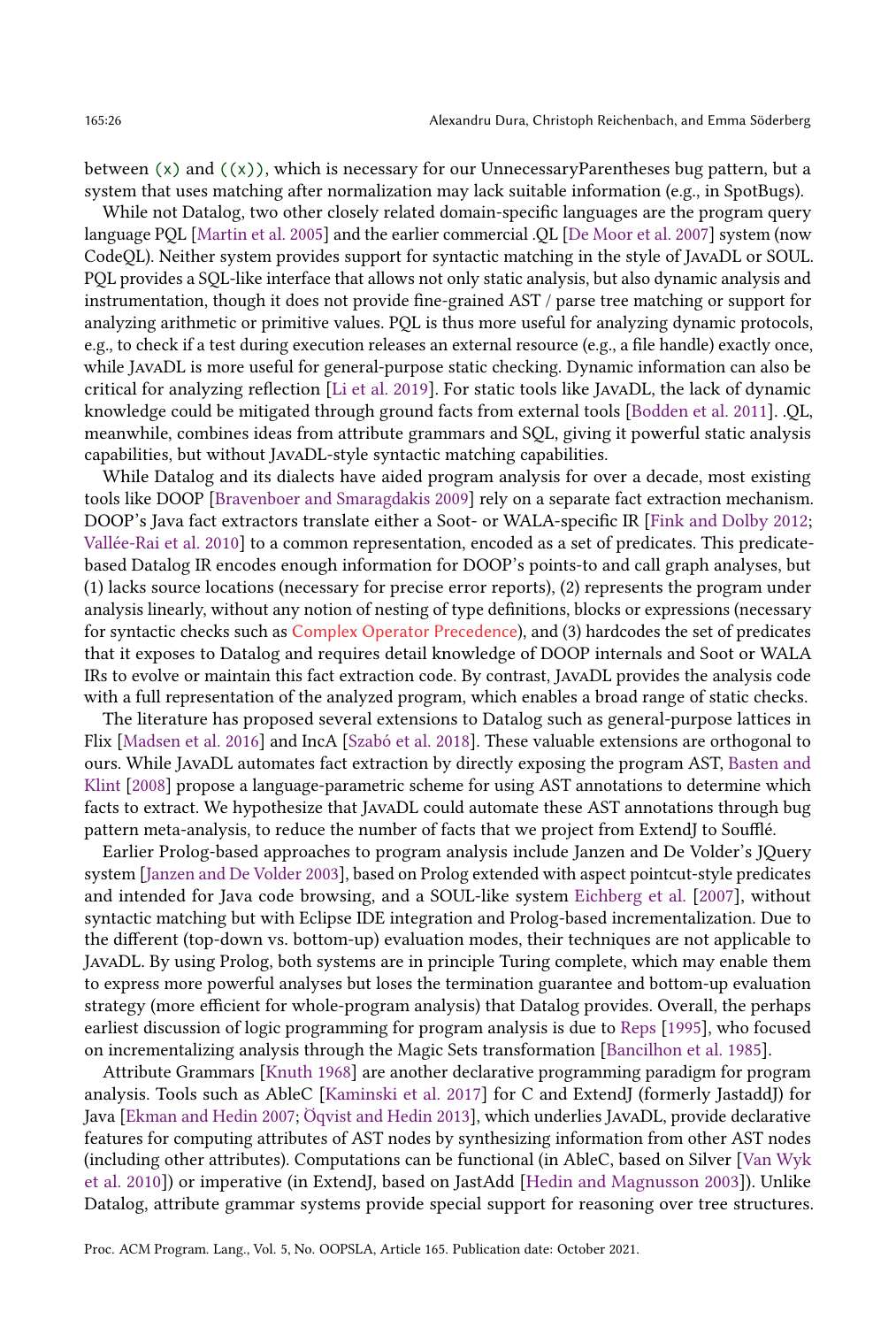Silver provides support for syntactic pattern matching, but (to the best of our knowledge) no support for computations over general-purpose relations, while JastAdd does not provide syntactic pattern matching support, but can support general-purpose relations [\[Mey et al.](#page-29-17) [2018\]](#page-29-17) (a feature not yet explored for purposes of program analysis). Attribute grammars have been used for bug finding [\[Söderberg et al.](#page-29-11) [2013\]](#page-29-11), and some analyses may be easier to encode in attribute grammars. If so, JavaDL can import them through ExtendJ attributes. Attribute Grammars support multiple alternative execution models, like Datalog. Reference attribute grammars, supported in JastAdd, are evaluated on-demand [\[Hedin and Magnusson 2003\]](#page-28-5) and can be evaluated both concurrently [\[Öqvist](#page-29-18) [and Hedin 2017\]](#page-29-18) and incrementally [\[Söderberg and Hedin 2012\]](#page-29-19).

[Arzt and Bodden](#page-27-10) [\[2014\]](#page-27-10) have demonstrated incremental program analysis for (distributive) IFDSand IDE-based analyses in their Reviser system, assuming the presence of a program differencing algorithm, and CHEETAH by [Do et al.](#page-27-20) [\[2017\]](#page-27-20) demonstrates related techniques to prioritizing local bug detection during live editing. Their approaches to granularity are more fine-grained than ours: REVISER operates on CFG node differences, and CHEETAH's notions of locality cover eight different layers, of which our file level is only one. Neither system supports syntactic matching. They focus exclusively on semantic properties, and both assume existing facilities to map the object language to graphs for flow analysis, whereas JavaDL only requires an AST.

[Lhoták and Hendren](#page-28-22) [\[2004\]](#page-28-22)'s Jedd system takes a near-converse approach to ours: they extend Java with special support for operations over relations and SAT solving, and use it in the context of Soot [\[Vallée-Rai et al.](#page-30-4) [2010\]](#page-30-4) for imperative program analyses. More recently, Opal [\[Helm et al.](#page-28-23) [2020\]](#page-28-23) demonstrated complex and high-performance program analyses by combining imperative implementations of program analyses in a Datalog-like blackboard architecture. While the analyses themselves are not clear-box specifications, Opal obtains some ability to alternate execution modes from hand-written meta-information and manual incrementalization. Other program analysis systems such as Soot [\[Vallée-Rai et al.](#page-30-4) [2010\]](#page-30-4), WALA [\[Fink and Dolby 2012\]](#page-28-17), or Spoon [\[Pawlak et al.](#page-29-20) [2016\]](#page-29-20) provide program analysis facilities as regular Java libraries.

## 7 CONCLUSION

We have introduced JavaDL, the first static checker framework (to the best of our knowledge) that can run any PTIME-computable static bug detector on Java from a single specification both exhaustively and incrementally, while automatically rewriting the specification to optimize it for incremental evaluation. Our tool combines syntactic patterns for local reasoning with declarative, Datalog-style nonlocal reasoning. We have demonstrated that the efficiency of our prototype implementation, based on an existing high-performance Datalog engine, is competitive to state-ofthe-practice systems, that our specification language can concisely express typical bug detectors, and that its incremental and exhaustive evaluation are both able to outshine each other in different usage scenarios. We argue that our results demonstrate the value and viability of *clear-box bug* checker frameworks, which constrain the bug detector specification language in order to obtain the ability to analyze and transform detector specifications for different usage modes.

#### ACKNOWLEDGEMENTS

This work was partially supported by the Wallenberg AI, Autonomous Systems and Software Program (WASP) funded by the Knut and Alice Wallenberg Foundation. The authors thank Alfred Åkesson, Görel Hedin, Luke Church, the members of the Lund University Software Technology reading group, and especially the anonymous OOPSLA reviewers for their substantial and valuable feedback.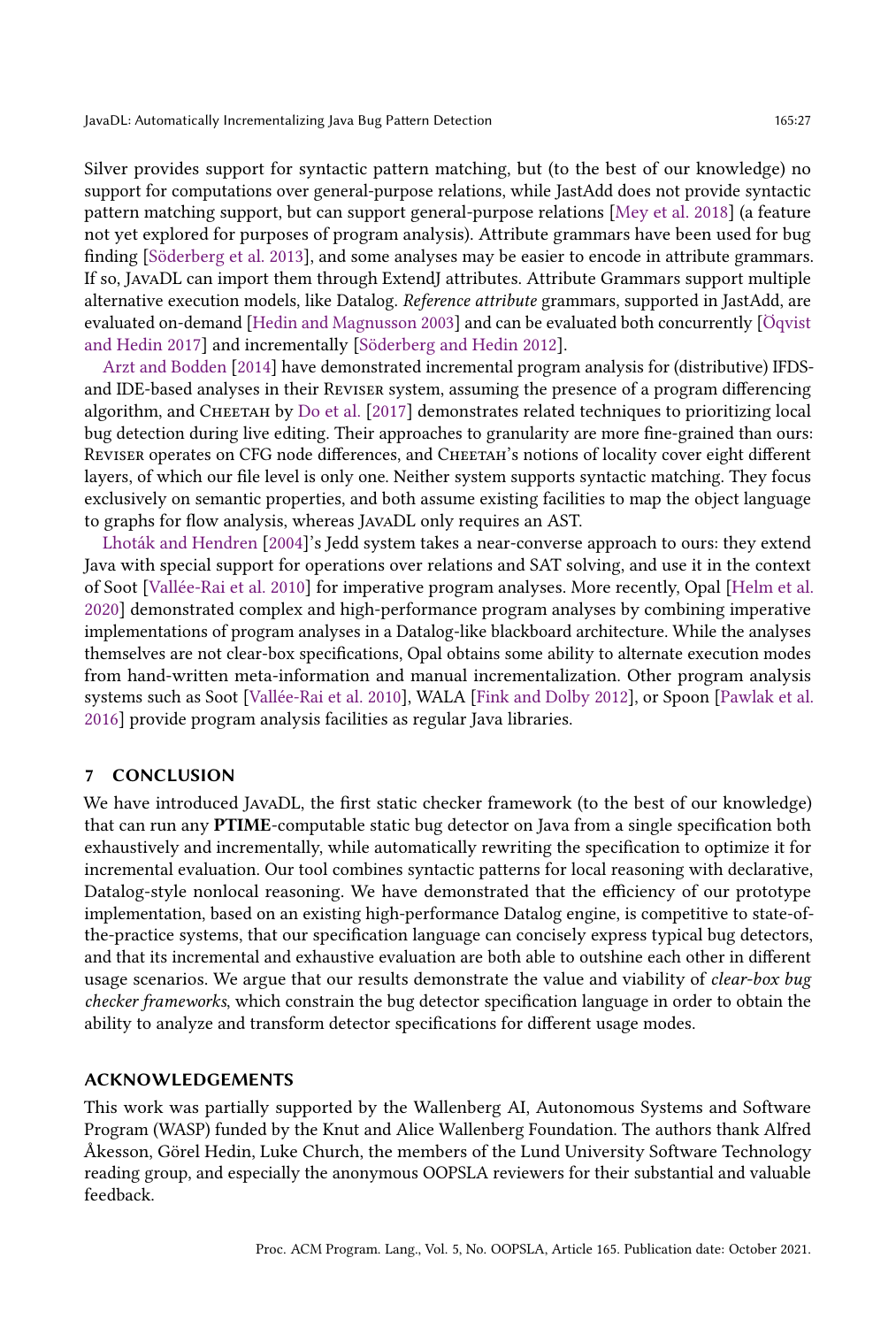#### REFERENCES

- <span id="page-27-4"></span>Edward Aftandilian, Raluca Sauciuc, Siddharth Priya, and Sundaresan Krishnan. 2012. Building Useful Program Analysis Tools Using an Extensible Java Compiler. In 2012 IEEE 12th International Working Conference on Source Code Analysis and Manipulation. 14-23. <https://doi.org/10.1109/SCAM.2012.28>
- <span id="page-27-10"></span>Steven Arzt and Eric Bodden. 2014. Reviser: Efficiently Updating IDE-/IFDS-Based Data-Flow Analyses in Response to Incremental Program Changes. In Proceedings of the 36th International Conference on Software Engineering (ICSE 2014). Association for Computing Machinery, New York, NY, USA, 288-298. <https://doi.org/10.1145/2568225.2568243>
- <span id="page-27-11"></span>Steven Arzt, Siegfried Rasthofer, Christian Fritz, Eric Bodden, Alexandre Bartel, Jacques Klein, Yves Le Traon, Damien Octeau, and Patrick McDaniel. 2014. Flowdroid: Precise context, flow, field, object-sensitive and lifecycle-aware taint analysis for android apps. Acm Sigplan Notices 49, 6 (2014), 259-269. <https://doi.org/10.1145/2666356.2594299>
- <span id="page-27-0"></span>Nathaniel Ayewah, William Pugh, David Hovemeyer, J. David Morgenthaler, and Johan Penix. 2008. Using Static Analysis to Find Bugs. IEEE Software 25, 5 (2008), 22-29. <https://doi.org/10.1109/MS.2008.130>
- <span id="page-27-6"></span>George Balatsouras and Yannis Smaragdakis. 2016. Structure-sensitive points-to analysis for C and C++. In International Static Analysis Symposium. Springer, 84-104. [https://doi.org/10.1007/978-3-662-53413-7\\_5](https://doi.org/10.1007/978-3-662-53413-7_5)
- <span id="page-27-12"></span>Francois Bancilhon, David Maier, Yehoshua Sagiv, and Jeffrey D Ullman. 1985. Magic sets and other strange ways to implement logic programs. In Proceedings of the fifth ACM SIGACT-SIGMOD symposium on Principles of database systems.  $1 - 15$ .
- <span id="page-27-19"></span>Bas Basten and Paul Klint. 2008. DeFacto: Language-Parametric Fact Extraction from Source Code. In Revised Selected Papers of the First International Conference on Software Language Engineering (Lecture Notes in Computer Science), Dragan Gašević, Ralf Lämmel, and Eric Van Wyk (Eds.), Vol. 5452. Springer International Publishing, 265-284. [https://doi.org/10.1007/978-](https://doi.org/10.1007/978-3-642-00434-6_17) [3-642-00434-6\\_17](https://doi.org/10.1007/978-3-642-00434-6_17)
- <span id="page-27-18"></span>Eric Bodden, Andreas Sewe, Jan Sinschek, Hela Oueslati, and Mira Mezini. 2011. Taming reflection: Aiding static analysis in the presence of reflection and custom class loaders. In 2011 33rd International Conference on Software Engineering (ICSE). IEEE, 241-250. <https://doi.org/10.1145/1985793.1985827>
- <span id="page-27-3"></span>Simon Brandhof, Julien Lancelot, Stas Vilchik, Fabrice Bellingard, David Gageot, Jean-Baptiste Vilain, Eric Hartmann, and Freddy Mallet. 2014. SonarQube. Retrieved 10 September 2021 from <https://github.com/SonarSource/sonarqube>
- <span id="page-27-15"></span>Martin Bravenboer and Yannis Smaragdakis. 2009. Strictly declarative specification of sophisticated points-to analyses. In Proceedings of OOPSLA '09. ACM, New York, NY, USA, 243-262. <https://doi.org/10.1145/1640089.1640108>
- <span id="page-27-1"></span>Oliver Burn, Roman Ivanov, Richard Veach, Pavel Bludov, Andrei Paikin, Ilja Dubinin, Andrei Selkin, Vladislav Lisetskii, Michał Kordas, Ruslan Diachenko, Baratali Izmailov, Daniil Yaroslavtsev, Ivan Sopov, Lars Kühne, Rick Giles, Oleg Sukhodolsky, Michael Studman, and Travis Schneeberger. 2021. Checkstyle 9.0. Retrieved 10 September 2021 from <https://checkstyle.sourceforge.io/>
- <span id="page-27-9"></span>Cristiano Calcagno, Dino Distefano, Jérémy Dubreil, Dominik Gabi, Pieter Hooimeijer, Martino Luca, Peter O'Hearn, Irene Papakonstantinou, Jim Purbrick, and Dulma Rodriguez. 2015. Moving fast with software verification. In NASA Formal Methods Symposium. Springer, 3-11. [https://doi.org/10.1007/978-3-319-17524-9\\_1](https://doi.org/10.1007/978-3-319-17524-9_1)
- <span id="page-27-5"></span>Stefano Ceri, Georg Gottlob, and Letizia Tanca. 1989. What you always wanted to know about Datalog (and never dared to ask). IEEE transactions on knowledge and data engineering 1, 1 (1989), 146-166.
- <span id="page-27-16"></span><span id="page-27-2"></span>Tal Cohen, Joseph Gil, and Itay Maman. 2006. JTL: the Java tools language. ACM SIGPLAN Notices 41, 10 (2006), 89-108. Tom Copeland. 2005. PMD applied. Vol. 10. Centennial Books Arexandria, Va, USA.
- <span id="page-27-17"></span>Oege De Moor, Damien Sereni, Mathieu Verbaere, Elnar Hajiyev, Pavel Avgustinov, Torbjörn Ekman, Neil Ongkingco, and Julian Tibble. 2007. .QL: Object-oriented queries made easy. In International Summer School on Generative and Transformational Techniques in Software Engineering. Springer, 78–133. [https://doi.org/10.1007/978-3-540-88643-3\\_3](https://doi.org/10.1007/978-3-540-88643-3_3)\_
- <span id="page-27-14"></span>Coen De Roover. 2009. A Logic Meta Programming Foundation for Example-Driven Pattern Detection in Object-Oriented Programs. Ph.D. Dissertation. Vrije Universiteit Brussel.
- <span id="page-27-8"></span>Coen De Roover, Theo D'Hondt, Johan Brichau, Carlos Noguera, and Laurence Duchien. 2007. Behavioral similarity matching using concrete source code templates in logic queries. In Proceedings of the 2007 ACM SIGPLAN symposium on Partial evaluation and semantics-based program manipulation. 92-101. <https://doi.org/10.1145/1244381.1244398>
- <span id="page-27-13"></span>Coen De Roover, Carlos Noguera, Andy Kellens, and Vivane Jonckers. 2011. The SOUL Tool Suite for Querying Programs in Symbiosis with Eclipse. In Proceedings of the 9th International Conference on Principles and Practice of Programming in Java (PPPJ '11). Association for Computing Machinery, New York, NY, USA, 71-80. <https://doi.org/10.1145/2093157.2093168>
- <span id="page-27-20"></span>Lisa Nguyen Quang Do, Karim Ali, Benjamin Livshits, Eric Bodden, Justin Smith, and Emerson Murphy-Hill. 2017. Just-in-Time Static Analysis. In Proceedings of the 26th ACM SIGSOFT International Symposium on Software Testing and Analysis (ISSTA 2017). Association for Computing Machinery, New York, NY, USA, 307-317. [https://doi.org/10.1145/3092703.](https://doi.org/10.1145/3092703.3092705) [3092705](https://doi.org/10.1145/3092703.3092705)
- <span id="page-27-7"></span>Alexandru Dura, Hampus Balldin, and Christoph Reichenbach. 2019. MetaDL: Analysing Datalog in Datalog. In Proceedings of the 8th ACM SIGPLAN International Workshop on State Of the Art in Program Analysis. ACM, 38-43. [https://doi.org/10.](https://doi.org/10.1145/3315568.3329970) [1145/3315568.3329970](https://doi.org/10.1145/3315568.3329970)

Proc. ACM Program. Lang., Vol. 5, No. OOPSLA, Article 165. Publication date: October 2021.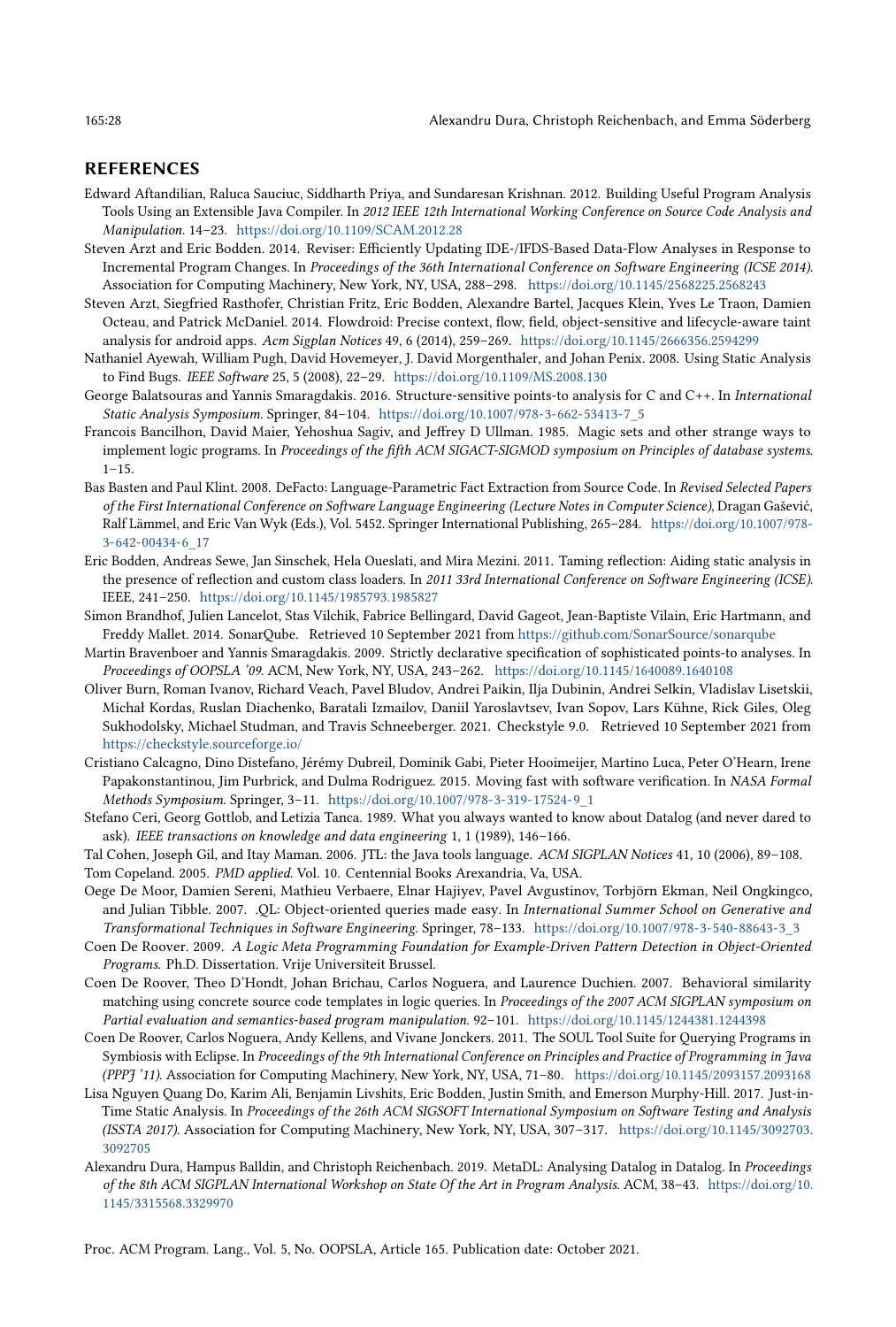- <span id="page-28-3"></span>Alexandru Dura, Christoph Reichenbach, and Emma Söderberg. 2021a. JavaDL: Automatically Incrementalizing Java Bug Pattern Detection. <https://doi.org/10.5281/zenodo.5090141> (artifact, OOPSLA 2021 AEC evaluated).
- <span id="page-28-4"></span>Alexandru Dura, Christoph Reichenbach, and Emma Söderberg. 2021b. JavaDL: Automatically Incrementalizing Java Bug Pattern Detection. (Sep 2021). <https://doi.org/10.5281/zenodo.5090140> (artifact, updated after OOPSLA AEC evaluation).
- <span id="page-28-19"></span>Michael Eichberg, Matthias Kahl, Diptikalyan Saha, Mira Mezini, and Klaus Ostermann. 2007. Automatic incrementalization of prolog based static analyses. In International Symposium on Practical Aspects of Declarative Languages. Springer, 109-123. [https://doi.org/10.1007/978-3-540-69611-7\\_7](https://doi.org/10.1007/978-3-540-69611-7_7)
- <span id="page-28-2"></span>Torbjörn Ekman and Görel Hedin. 2007. The JastAdd Extensible Java Compiler. SIGPLAN Not. 42, 10 (Oct. 2007), 1-18. <https://doi.org/10.1145/1297105.1297029>
- <span id="page-28-12"></span>Henry Falconer, Paul H. J. Kelly, David M. Ingram, Michael R. Mellor, Tony Field, and Olav Beckmann. 2007. A Declarative Framework for Analysis and Optimization. In Compiler Construction, Shriram Krishnamurthi and Martin Odersky (Eds.). Springer Berlin Heidelberg, Berlin, Heidelberg, 218-232. [https://doi.org/10.1007/978-3-540-71229-9\\_15](https://doi.org/10.1007/978-3-540-71229-9_15)
- <span id="page-28-17"></span>Stephen Fink and Julian Dolby. 2012. WALA-The TJ Watson Libraries for Analysis.
- <span id="page-28-11"></span>Bernd Fischer and Eelco Visser. 2004. Retrofitting the AutoBayes Program Synthesis System with Concrete Syntax. Springer Berlin Heidelberg, Berlin, Heidelberg, 239-253. [https://doi.org/10.1007/978-3-540-25935-0\\_14](https://doi.org/10.1007/978-3-540-25935-0_14)
- <span id="page-28-10"></span>Radu Grigore. 2017. Java Generics are Turing Complete. ACM SIGPLAN Notices 52, 1 (2017), 73-85. [https://doi.org/10.1145/](https://doi.org/10.1145/3093333.3009871) [3093333.3009871](https://doi.org/10.1145/3093333.3009871)
- <span id="page-28-6"></span>Ashish Gupta, Inderpal Singh Mumick, and Venkatramanan Siva Subrahmanian. 1993. Maintaining views incrementally. ACM SIGMOD Record 22, 2 (1993), 157-166.
- <span id="page-28-7"></span>Andrew Habib and Michael Pradel. 2018. How Many of All Bugs Do We Find? A Study of Static Bug Detectors. In Proceedings of the 33rd ACM/IEEE International Conference on Automated Software Engineering. 317-328. [https://doi.org/10.1145/](https://doi.org/10.1145/3238147.3238213) [3238147.3238213](https://doi.org/10.1145/3238147.3238213)
- <span id="page-28-5"></span>Görel Hedin and Eva Magnusson. 2003. JastAdd: An Aspect-oriented Compiler Construction System. Sci. Comput. Program. 47, 1 (April 2003), 37-58. [https://doi.org/10.1016/S0167-6423\(02\)00109-0](https://doi.org/10.1016/S0167-6423(02)00109-0)
- <span id="page-28-23"></span>Dominik Helm, Florian Kübler, Michael Reif, Michael Eichberg, and Mira Mezini. 2020. Modular Collaborative Program Analysis in OPAL. In Proceedings of the 28th ACM Joint Meeting on European Software Engineering Conference and Symposium on the Foundations of Software Engineering (ESEC/FSE 2020). Association for Computing Machinery, New York, NY, USA, 184-196. <https://doi.org/10.1145/3368089.3409765>
- <span id="page-28-0"></span>Kihong Heo, Mukund Raghothaman, Xujie Si, and Mayur Naik. 2019. Continuously reasoning about programs using differential Bayesian inference. In Proceedings of the 40th ACM SIGPLAN Conference on Programming Language Design and Implementation, PLDI 2019, Phoenix, AZ, USA, June 22-26, 2019, Kathryn S. McKinley and Kathleen Fisher (Eds.). ACM, 561-575. <https://doi.org/10.1145/3314221.3314616>
- <span id="page-28-14"></span>Shan Shan Huang, David Zook, and Yannis Smaragdakis. 2008. Domain-Specific Languages and Program Generation with Meta-AspectJ. ACM Trans. Softw. Eng. Methodol. 18, 2, Article 6 (Nov. 2008), 32 pages. [https://doi.org/10.1145/1416563.](https://doi.org/10.1145/1416563.1416566) [1416566](https://doi.org/10.1145/1416563.1416566)
- <span id="page-28-9"></span>N. Immerman. 1999. Descriptive Complexity. Springer New York. <http://books.google.de/books?id=kWSZ0OWnupkC>
- <span id="page-28-18"></span>Doug Janzen and Kris De Volder. 2003. Navigating and querying code without getting lost. In Proceedings of the 2nd international conference on Aspect-oriented software development. 178-187.
- <span id="page-28-8"></span>René Just, Darioush Jalali, and Michael D Ernst. 2014. Defects4J: A database of existing faults to enable controlled testing studies for Java programs. In Proceedings of the 2014 International Symposium on Software Testing and Analysis. 437-440. <https://doi.org/10.1145/2610384.2628055>
- <span id="page-28-21"></span>Ted Kaminski, Lucas Kramer, Travis Carlson, and Eric Van Wyk. 2017. Reliable and automatic composition of language extensions to C: the ableC extensible language framework. Proceedings of the ACM on Programming Languages 1, OOPSLA (2017), 1-29. <https://doi.org/10.1145/3138224>
- <span id="page-28-15"></span>Lennart C.L. Kats, Martin Bravenboer, and Eelco Visser. 2008. Mixing Source and Bytecode: A Case for Compilation by Normalization. SIGPLAN Not. 43, 10 (Oct. 2008), 91-108. <https://doi.org/10.1145/1449955.1449772>
- <span id="page-28-13"></span>Lennart C. L. Kats, Karl T. Kalleberg, and Eelco Visser. 2011. Interactive Disambiguation of Meta Programs with Concrete Object Syntax. In Software Language Engineering, Brian Malloy, Steffen Staab, and Mark van den Brand (Eds.). Springer Berlin Heidelberg, Berlin, Heidelberg, 327-336. [https://doi.org/10.1007/978-3-642-19440-5\\_22](https://doi.org/10.1007/978-3-642-19440-5_22)
- <span id="page-28-20"></span>Donald E. Knuth. 1968. Semantics of context-free languages. Theory of Computing Systems 2, 2 (1 June 1968), 127-145. <https://doi.org/10.1007/BF01692511>
- <span id="page-28-22"></span>Ondřej Lhoták and Laurie Hendren. 2004. Jedd: a BDD-based relational extension of Java. ACM SIGPLAN Notices 39, 6 (2004), 158-169. <https://doi.org/10.1145/996893.996861>
- <span id="page-28-16"></span>Yue Li, Tian Tan, and Jingling Xue. 2019. Understanding and Analyzing Java Reflection. ACM Trans. Softw. Eng. Methodol. 28, 2, Article 7 (Feb. 2019), 50 pages. <https://doi.org/10.1145/3295739>
- <span id="page-28-1"></span>Magnus Madsen, Ming-Ho Yee, and Ondřej Lhoták. 2016. From Datalog to Flix: a Declarative Language for Fixed Points on Lattices. ACM SIGPLAN Notices 51, 6 (2016), 194-208. <https://doi.org/10.1145/2980983.2908096>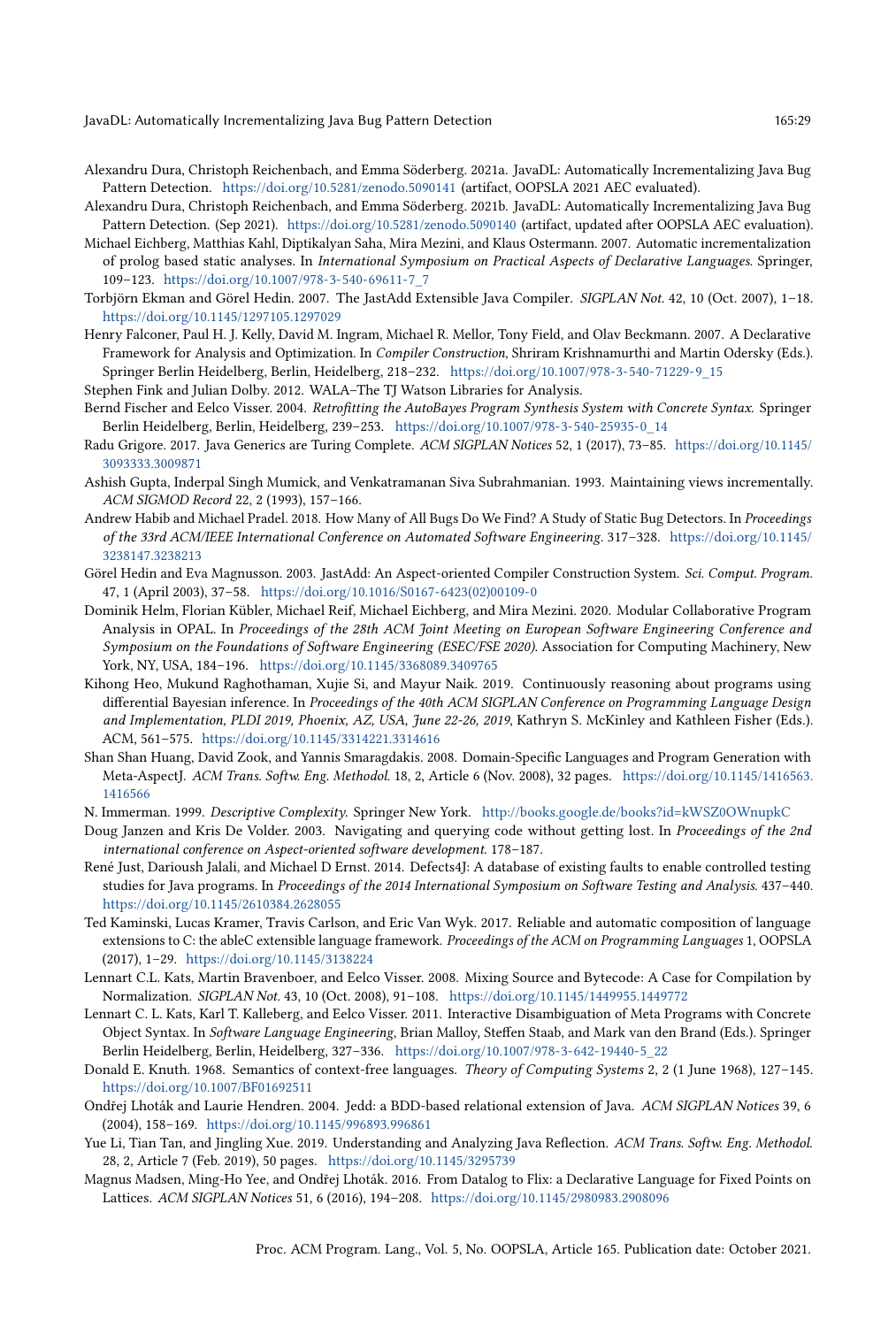- <span id="page-29-14"></span>Michael Martin, Benjamin Livshits, and Monica S. Lam. 2005. Finding Application Errors and Security Flaws Using PQL: A Program Query Language. In Proceedings of the 20th Annual ACM SIGPLAN Conference on Object-Oriented Programming, Systems, Languages, and Applications (OOPSLA '05). Association for Computing Machinery, New York, NY, USA, 365-383. <https://doi.org/10.1145/1094811.1094840>
- <span id="page-29-17"></span>Johannes Mey, René Schöne, Görel Hedin, Emma Söderberg, Thomas Kühn, Niklas Fors, Jesper Öqvist, and Uwe Aßmann. 2018. Continuous model validation using reference attribute grammars. In Proceedings of the 11th ACM SIGPLAN International Conference on Software Language Engineering. 70-82. <https://doi.org/10.1145/3276604.3276616>
- <span id="page-29-6"></span>Krishna Narasimhan, Christoph Reichenbach, and Julia Lawall. 2018. Cleaning up copy-paste clones with interactive merging. Automated Software Engineering 25, 3 (01 Sep 2018), 627-673. <https://doi.org/10.1007/s10515-018-0238-5>
- <span id="page-29-8"></span>Peter O'Hearn. 2019. Separation logic. Commun. ACM 62, 2 (2019), 86-95.
- <span id="page-29-16"></span>Jesper Öqvist and Görel Hedin. 2013. Extending the JastAdd extensible Java compiler to Java 7. In Proceedings of the 2013 International Conference on Principles and Practices of Programming on the Java Platform: Virtual Machines, Languages, and Tools. 147-152. <https://doi.org/10.1145/2500828.2500843>
- <span id="page-29-18"></span>Jesper Öqvist and Görel Hedin. 2017. Concurrent circular reference attribute grammars. In Proceedings of the 10th ACM SIGPLAN International Conference on Software Language Engineering. 151-162. <https://doi.org/10.1145/3136014.3136032>
- <span id="page-29-20"></span>Renaud Pawlak, Martin Monperrus, Nicolas Petitprez, Carlos Noguera, and Lionel Seinturier. 2016. Spoon: A library for implementing analyses and transformations of java source code. Software: Practice and Experience 46, 9 (2016), 1155-1179. <https://doi.org/10.1002/spe.2346>
- <span id="page-29-0"></span>Mukund Raghothaman, Sulekha Kulkarni, Kihong Heo, and Mayur Naik. 2018. User-guided program reasoning using Bayesian inference. In Proceedings of the 39th ACM SIGPLAN Conference on Programming Language Design and Implementation, PLDI 2018, Philadelphia, PA, USA, June 18-22, 2018, Jeffrey S. Foster and Dan Grossman (Eds.). ACM, 722-735. <https://doi.org/10.1145/3192366.3192417>
- <span id="page-29-2"></span>Christoph Reichenbach. 2021. Software Ticks Need No Specifications. In Proceedings of the 43rd International Conference on Software Engineering: New Ideas and Emerging Results Track. IEEE - Institute of Electrical and Electronics Engineers Inc. <https://doi.org/10.1109/ICSE-NIER52604.2021.00021> 43rd International Conference on Software Engineering: Software Engineering in Practice, ICSE 2021 ; Conference date: 23-05-2021 Through 29-05-2021.
- <span id="page-29-13"></span>Thomas Reps, Susan Horwitz, and Mooly Sagiv. 1995. Precise interprocedural dataflow analysis via graph reachability. In Proceedings of the 22nd ACM SIGPLAN-SIGACT symposium on Principles of programming languages. 49-61. [https:](https://doi.org/10.1145/199448.199462) [//doi.org/10.1145/199448.199462](https://doi.org/10.1145/199448.199462)
- <span id="page-29-15"></span>Thomas W Reps. 1995. Demand interprocedural program analysis using logic databases. In Applications of Logic Databases. Springer, 163-196. [https://doi.org/10.1007/978-1-4615-2207-2\\_8](https://doi.org/10.1007/978-1-4615-2207-2_8)
- <span id="page-29-9"></span>J.C. Reynolds. 2002. Separation logic: a logic for shared mutable data structures. In Proceedings 17th Annual IEEE Symposium on Logic in Computer Science. 55-74. <https://doi.org/10.1109/LICS.2002.1029817>
- <span id="page-29-10"></span>Idriss Riouak, Christoph Reichenbach, Görel Hedin, and Niklas Fors. 2021. A Precise Framework for Source-Level Control-Flow Analysis. In 21st IEEE International Working Conference on Source Code Analysis and Manipulation, SCAM 2021. IEEE Computer Society.
- <span id="page-29-5"></span>Caitlin Sadowski, Jeffrey van Gogh, Ciera Jaspan, Emma Söderberg, and Collin Winter. 2015. Tricorder: Building a Program Analysis Ecosystem. In International Conference on Software Engineering (ICSE). <https://doi.org/10.1109/ICSE.2015.76>
- <span id="page-29-3"></span>Bernhard Scholz, Herbert Jordan, Pavle Subotić, and Till Westmann. 2016. On Fast Large-scale Program Analysis in Datalog. In Proceedings of the 25th Int. Conf. on Compiler Construction (CC 2016). ACM, New York, NY, USA, 196-206. <https://doi.org/10.1145/2892208.2892226>
- <span id="page-29-4"></span>Elizabeth Scott. 2008. SPPF-style parsing from Earley recognisers. Electronic Notes in Theoretical Computer Science 203, 2 (2008), 53-67. <https://doi.org/10.1016/j.entcs.2008.03.044>
- <span id="page-29-11"></span>Emma Söderberg, Torbjörn Ekman, Görel Hedin, and Eva Magnusson. 2013. Extensible intraprocedural flow analysis at the abstract syntax tree level. Science of Computer Programming 78, 10 (2013), 1809 - 1827. [https://doi.org/10.1016/j.scico.](https://doi.org/10.1016/j.scico.2012.02.002) [2012.02.002](https://doi.org/10.1016/j.scico.2012.02.002)
- <span id="page-29-7"></span>Emma Söderberg and Görel Hedin. 2011. Automated Selective Caching for Reference Attribute Grammars. In Software Language Engineering, Brian Malloy, Steffen Staab, and Mark van den Brand (Eds.). Springer Berlin Heidelberg, Berlin, Heidelberg, 2-21. [https://doi.org/10.1007/978-3-642-19440-5\\_2](https://doi.org/10.1007/978-3-642-19440-5_2)
- <span id="page-29-19"></span>Emma Söderberg and Görel Hedin. 2012. Incremental Evaluation of Reference Attribute Grammars using Dynamic Dependency Tracking. Technical Report 98. Lund University. LU-CS-TR:2012-249, ISSN 1404-1200.
- <span id="page-29-12"></span>SpotBugs community 2021. SpotBugs 4.4.1 Bug Descriptions. Retrieved 10 September 2021 from [https://spotbugs.](https://spotbugs.readthedocs.io/en/stable/bugDescriptions.html) [readthedocs.io/en/stable/bugDescriptions.html](https://spotbugs.readthedocs.io/en/stable/bugDescriptions.html)
- <span id="page-29-1"></span>Tamás Szabó, Gábor Bergmann, Sebastian Erdweg, and Markus Voelter. 2018. Incrementalizing Lattice-Based Program Analyses in Datalog. Proc. ACM Program. Lang. 2, OOPSLA, Article 139 (Oct. 2018), 29 pages. [https://doi.org/10.1145/](https://doi.org/10.1145/3276509) [3276509](https://doi.org/10.1145/3276509)